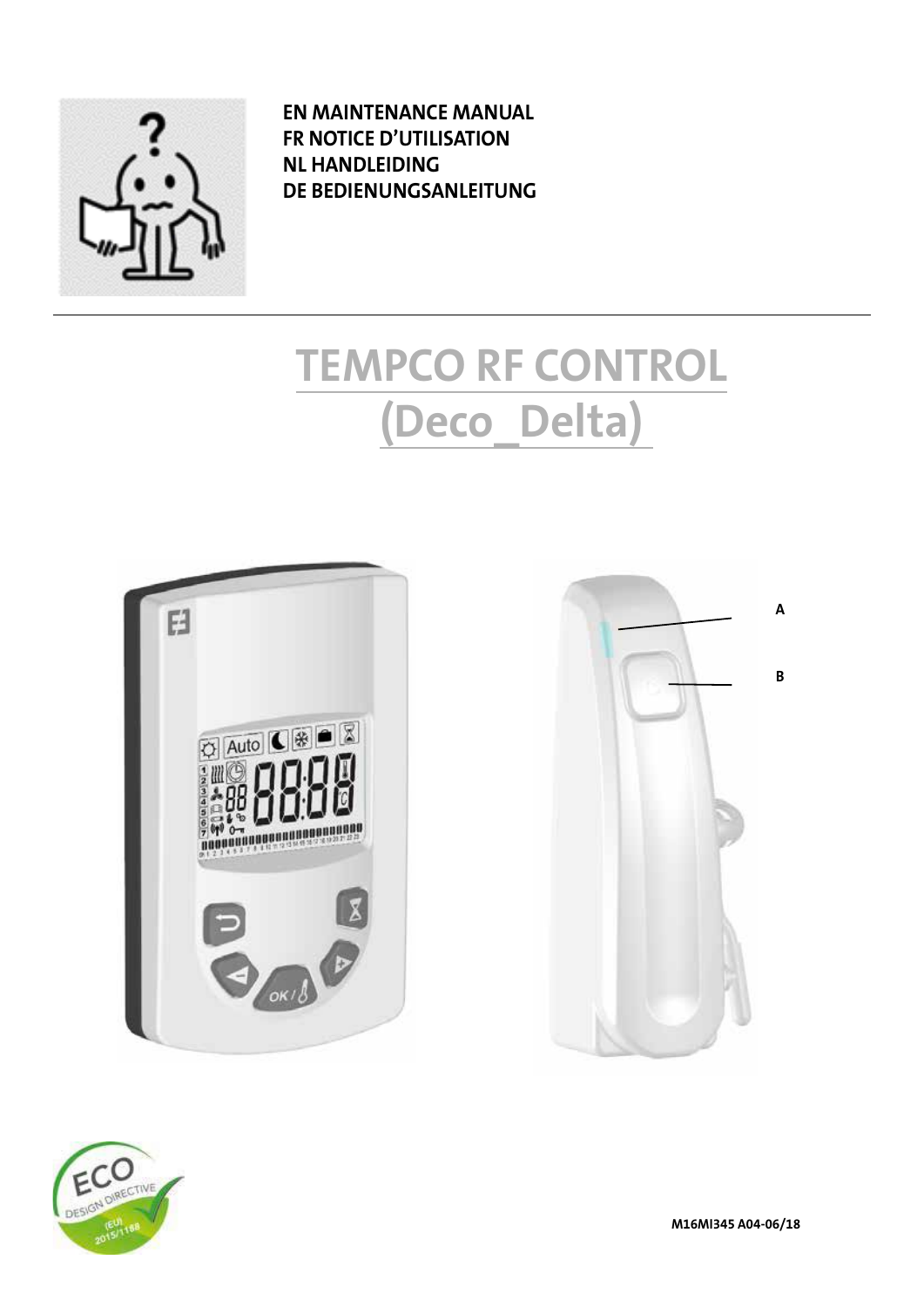## **SYNOPSIS**

EN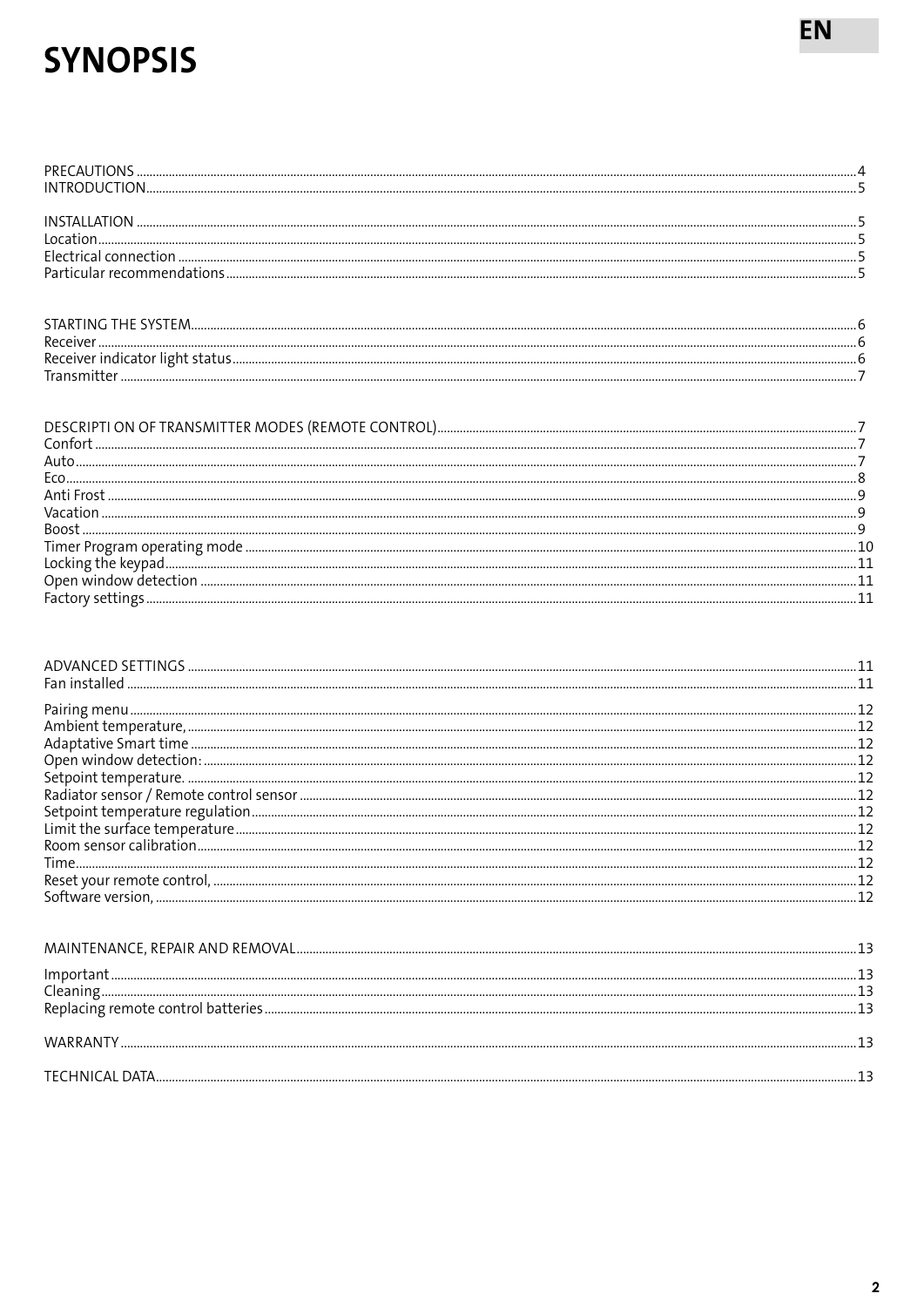

- a- Comfort symbol
- b- Auto symbol
- c- Eco symbol
- d- Anti-frost symbol
- e- Vacation symbol
- f- Boost symbol
- g- Timer program symbol
- h- Day of the week
- i- Heating indicator
- j- Fan indicator
- k- Open window detection indicator
- l- Battery low indicator
- m- Indicator for WiFi transmission/paired with radiator/paired with E3 program controller (sold separately)
- n- Timer program indicator (d1 to d9, U1 to U4)
- o- Exemption indicator
- p- Installer menu indicator
- q- Screen locked indicator
- r- 24-hr timer program indicator
- s- Setpoint or ambient temperature indicator
- t- Ambient temperature indicator



**Power adapter (sold separately)**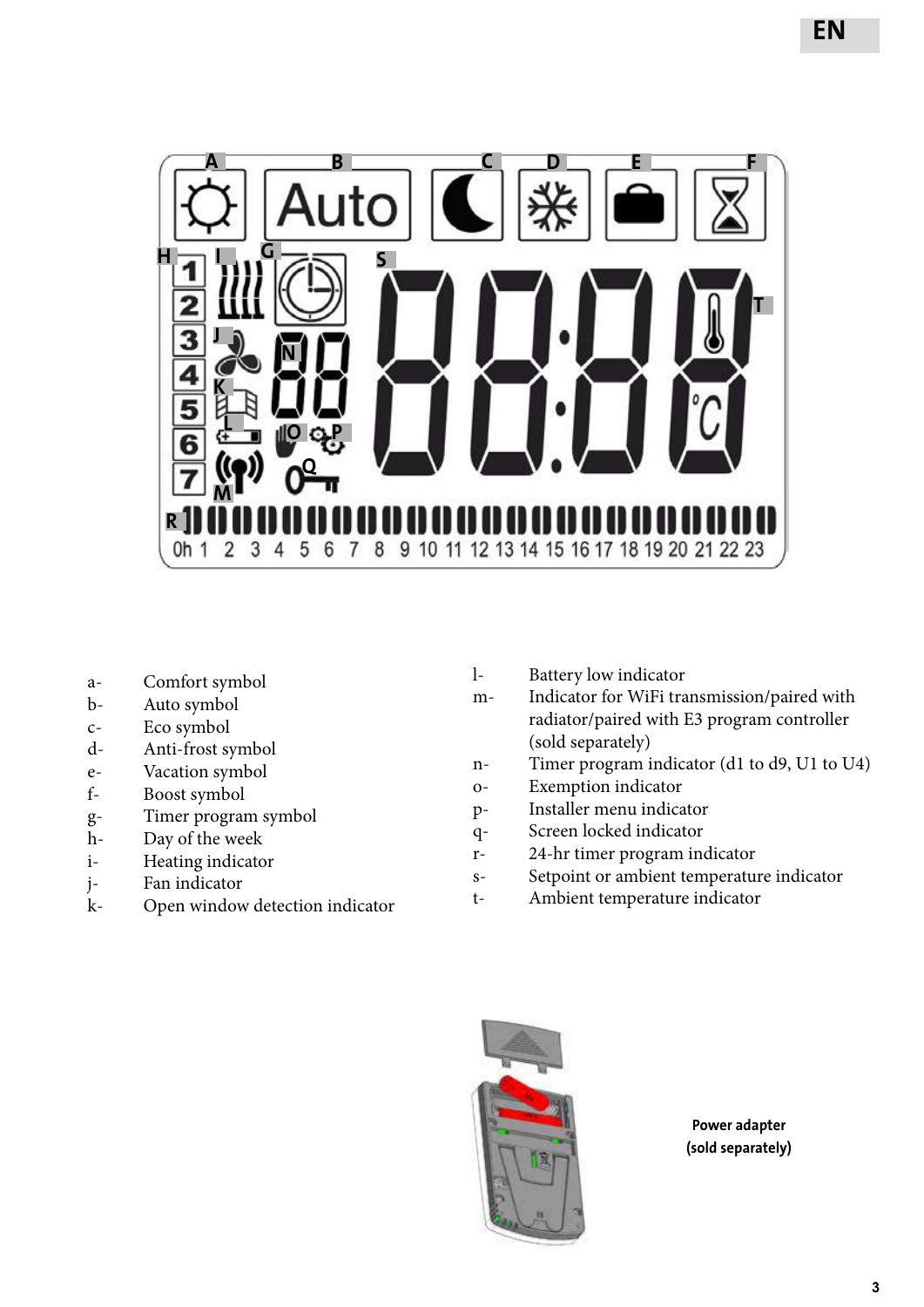## **PRECAUTIONS**

**CAUTION - CERTAIN PARTS OF THIS PRO-DUCT CAN BECOME VERY HOT AND CAUSE BURNS. YOU MUST PAY PARTICULAR ATTEN-TION WHEN IN THE PRESENCE OF CHILDREN AND VULNERABLE PEOPLE.**

**CHILDREN AGED BETWEEN 3 AND 8 YEARS MUST ONLY SWITCH THE APPLIANCE ON OR OFF ON CONDITION THAT IT IS PLACED OR INSTALLED IN A NORMAL LOCATION AND THE CHILDREN ARE PROPERLY SUPERVISED OR HAVE BEEN INSTRUCTED IN PROPER SAFE USE OF THE APPLIANCE AND FULLY UNDERS-TAND THE POTENTIAL DANGERS IT REPRE-SENTS. CHILDREN UNDER 3 YEARS SHOULD BE KEPT AWAY FROM THE APPLIANCE UN-LESS UNDER CONSTANT SUPERVISION. KEEP THE APPLIANCE AND ITS CABLE OUT OF THE REACH OF CHILDREN UNDER 8 YEARS.**

**CHILDREN AGED BETWEEN 3 AND 8 YEARS MUST NOT CONNECT, ADJUST OR CLEAN THE APPLIANCE, NOR PERFORM USER MAIN-TENANCE. THIS APPLIANCE CAN BE USED BY CHILDREN OF 8 YEARS AND ABOVE AND BY PEOPLE WITH REDUCED PHYSICAL, SENSO-RY OR MENTAL CAPABILITIES OR WITH NO EXPERIENCE OR KNOWLEDGE, IF THEY ARE PROPERLY SUPERVIZED OR IF THEY HAVE BEEN GIVEN INSTRUCTIONS RELATING TO SAFE USE OF THE APPLIANCE AND IF THE PO-TENTIAL RISKS HAVE BEEN UNDERSTOOD. CHILDREN MUST NOT PLAY WITH THE AP-PLIANCE.** 

**CLEANING AND MAINTENANCE BY THE USER MUST NOT BE PERFORMED BY CHILD-REN WITHOUT SUPERVISION. IF THE POWER CABLE IS DAMAGED, IT MUST BE REPLACED BY THE MANUFACTURER, ITS AFTER-SALES SERVICE OR SIMILARLY QUALIFIED PERSONS IN ORDER TO AVOID DANGER. A HEATING APPLIANCE MUST NOT BE LOCATED DIREC-TLY UNDER A POWER SOCKET. ALL MAIN-TENANCE ON THE APPLIANCE MUST BE CARRIED OUT WHEN SWITCHED OFF BY A QUALIFIED PROFESSIONAL.**

**CONNECTION MUST BE MADE USING AN OMNIPOLAR CIRCUIT BREAKER DEVICE. CONTACTS MUST BE SEPARATED BY A DIS-TANCE OF AT LEAST 3 MM.**

**TO AVOID OVERHEATING, DO NOT COVER THE HEATING APPLIANCE! «DO NOT COVER» MEANS FOR EXAMPLE THAT THE RADIATOR MUST NOT BE USED TO DRY CLOTHES PLACED DIRECTLY ONTO THE RADIATOR.**



**GESTION des déchets des équipements électrioues ET ÊLECTRONIOUES CONFORMÉMENT À LA DIRECTIVE DEEE (2012/19/EU)**

The symbol marked on the product's label means that the equipment must not be disposed of with<br>other waste, and that it is subject to selective collection aimed at its recovery, reuse or recycling. At the end of its life, this equipment must be returned to an appropriate collection point for the treatment of electrical and electronic waste. By complying with these principles and not throwing the product out with other household waste, you are contributing to conserving natural resources and protecting human health. For any information concerning collection, treatment, recovery and recycling points, please contact your local authority or local waste collection department, or even the retailer where you pur- chased the equipment. This applies to the countries chased the equipment. This applies to the countries<br>in which this directive is in force.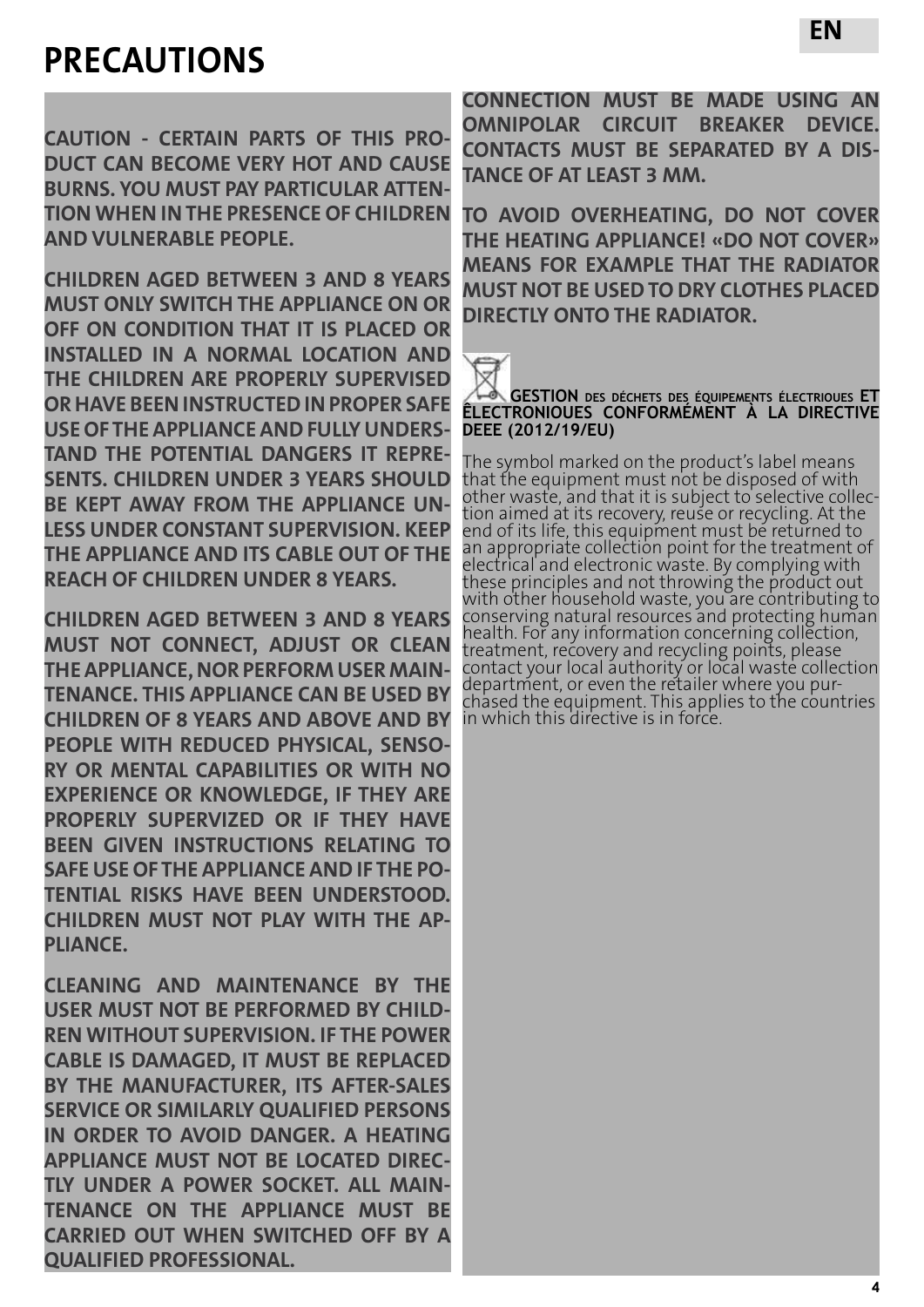## **INTRODUCTION**

This appliance is a sealed electrical or mixed radiator designed to be installed on a wall. It complies with NF-EN 60335-1 and EN 60335-2-30 standards as well as European EMC Directi ve 2014/30/ EU and Low Voltage Directi ve 2014/35/EU (CE labeling on all appliances). It is class II with IP44 protecti on index, and also complies with European ECO Design Directive. This appliance is supplied with a 3-wire power cable.

This radiator is fitted with a 868.3 MHz radio-frequency receiver (thermostat) which is designed to provide comfort and save energy. It is designed to be remote controlled by a transmitter (remote control) with programmable digital display. This operati ng mode using radio-frequency allows you to control several radiators, adjust the ambient temperature directly or through the use of another operati ng mode. It is possible to adjust the ambient temperature via the sensor located in the transmitter or receiver.

By default, the temperature is adjusted by the sensor located in the receiver.

## **INSTALLATION**

### *LOCATION*

See the assembly instructions for attaching the radiator to the wall. It is important that the thermostat is never placed directly on the ground as there is a risk of breakage.

The remote control must preferably be installed on an interior wall, at approximately 1.5 m from the ground, protected from water spray, direct sunlight or any other direct thermal interference such as a lamp, television set, heati ng pipe, draft , etc.

### *ELECTRICAL CONNECTION*



Electrical installati on must comply with local or

nati onal regulati ons. The radiator must be connected using the original power cable att ached to the appliance. If the radiator isinstalled in a bathroom or shower room, it must be protected using a circuit breaker (RCD) with a nominal residual current notexceeding 30 mA. The radiator must be connected by a competent and qualifi ed electrician. Please refer to the cabling diagram below.

### *PARTICULAR RECOMMENDATIONS*

Electric radiators (BAYO ONLY):

During operation, you may notice that some higher and lower elements are warmer than the rest of the radiator.

o Higher elements are not completely filled to allow expansion of the heat-carrying liquid during the heating phase.

o Lower elements receive liquid returning aft er transmitting its heat load.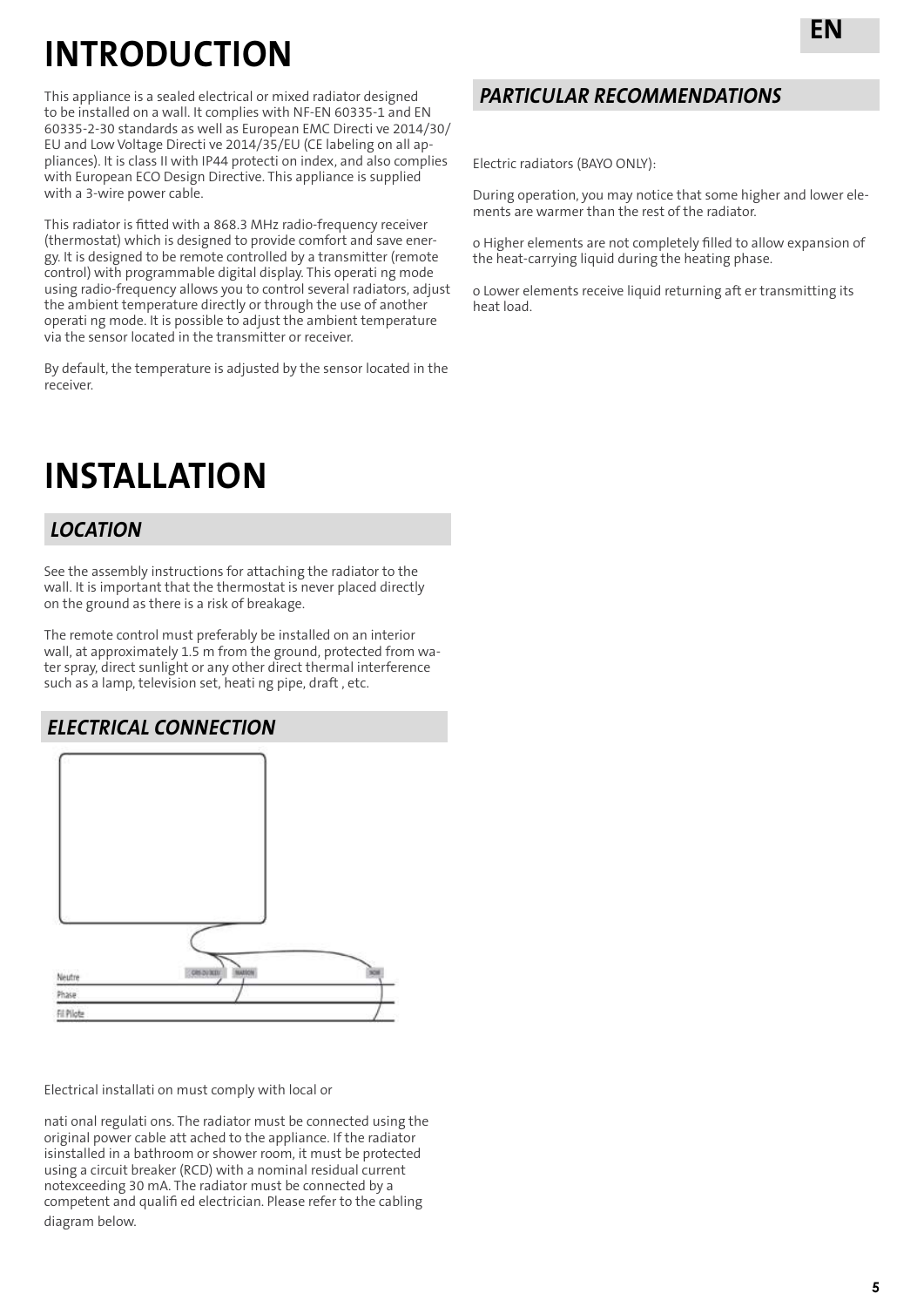## **STARTING THE SYSTEM**

### *RECEIVER*

Connect your appliance to the electricity supply. Press butt on «B» located on the receiver at the bottom of the appliance to start the radiator. Indicator light «A» is illuminated and you will hear 2 short «beep» sounds. Pressing button «B» again will turn off your radiator and produce a long «beep» sound. Indicator light «A» goes out, and no communication with the remote control is possible.

#### **Receiver indicator light status**

|                           | Indicator status      | Indicator status            |
|---------------------------|-----------------------|-----------------------------|
| Operating mode            | Radiator paused       | Radiator Heating up         |
| Standby                   | Off                   |                             |
| Confort                   | Steady green          | Steady red                  |
| Eco                       | Flashing green        | Flashing red-green          |
| Anti-frost                | Slow flashing green   | Slow flashing red-<br>green |
| Confort $-1^{\circ}C$ (*) | Double flashing green | Double flashing<br>redgreen |
| Confort $-2^{\circ}C$ (*) | Double slow flashing  | Double slow flashing        |
|                           | green                 | red-green                   |
| Pairing mode              | Flashing Orange       | Flashing orange             |
| Sensor fault or           | Flashing red          |                             |
| Measured temp. > 35°C     |                       |                             |

The RF receiver is fitted with an independent regulation system which saves status informati on (start/standby) and temperature setpoints to its memory. Storage of the last received setpoint ensures the temperature is still regulated even if the transmitter is turned off or its batteries exhausted. Also note that during a power outage to the radiators, pairing does not need to be reiniti alized.

#### Important: **If your receiver is turned off , your radiator will not receive any commands from the remote control.**

#### **Status of 2c signal**

| Off                      | Surface temperature limitation is not activated |
|--------------------------|-------------------------------------------------|
| Steady green             | Surface temperature limitation is not activated |
| Triple fast flashing red | IWIFI communications with transmitter indicator |

#### **Status of 2b and 2c signal**

| «2b» et «2c» flashing green alernately   | The receiver was sucessfully reset |
|------------------------------------------|------------------------------------|
| «2b» et «2c» flashing orange alternately | WiFi communications error          |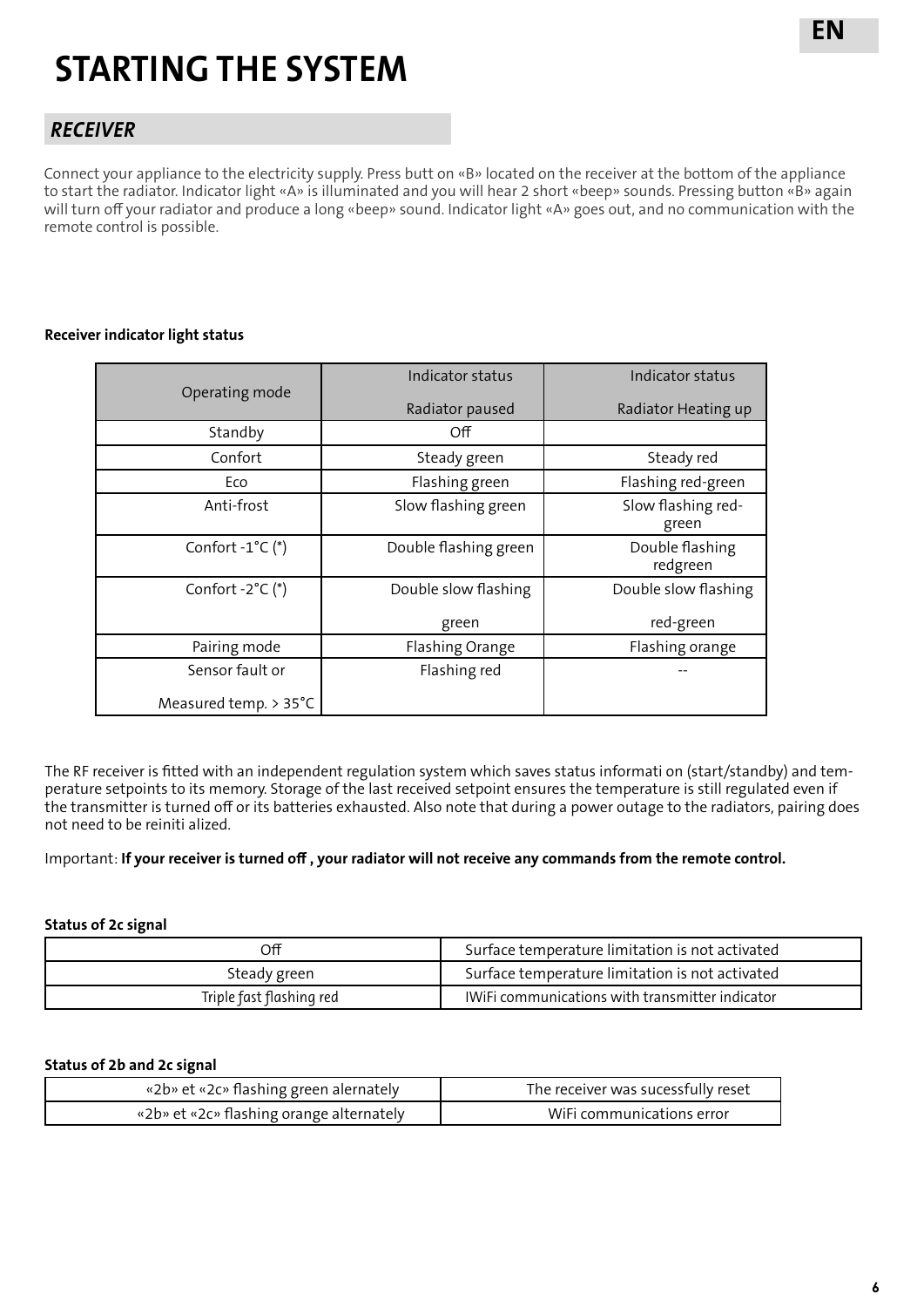### *TRANSMITTER*

Remove the protective flap from the remote control batt eries. During first startup, the appliance starts in comfort mode. When changing flat batteries and a long period has elapsed (more than 2 minutes), the appliance starts in the previous operating mode.

The first step is to adjust the time on your remote control. This adjustment can be made from any mode and at any time.

 Press and hold the OK butt on for 5 seconds unti l the time appears. Release it then press the OK button again.

 The hour figure flashes. Use the «+ or -» buttons to adjust then press OK to accept.

 The minute figure fl ashes. Use the «+ or -» buttons to adjust then press OK to accept.

 The day of the week flashes. Use the «+ or -» buttons to adjust then press OK to accept.

 The date flashes. Use the «+ or -» buttons to adjust then press OK to accept.

 The month flashes. Use the «+ or -» buttons to adjust then press OK to accept.

 The year flashes. Use the «+ or -» buttons to adjust then press OK to accept.

You will now be returned to the previous mode after accepting the final setting. The time, date and year are now set on your remote control. They will be used in Auto and Vacation modes.

Note: Setting the time is not necessary if your remote control is paired with the E3 program controller (sold separately), as the time is automatically synchronized.

To view the adjusted time, press and hold the OK butt on for 5 seconds unti l the time appears. It will remain displayed for 10 seconds before returning to the previous mode.

**Important:** You can always cancel the last setti ng by pressing the Back button. Also note that if the screen's background light is not turned on, simply press any button to activate it.

**To establish communications between the transmitter (Remote Control) and the receiver (Thermostat) follow the instructions below. This operation is also known as pairing. The radiator must be turned on.**

#### **On the thermostat:**

Press and hold butt on «B» on the thermostat for 5 seconds. Indicator light «A» fl ashes orange slowly. This is the signal to release button «B» as the radiator is now in pairing mode.

#### **On the remote control:**

1. Press and hold the OK butt on on the remote control for 10 seconds unti l the installer menu appears «bL no», the symbol appears.

2. Press the « + » butt on once, «rF INI» appears on the screen. You are now at the pairing menu.

3. Press the «OK» butt on once, «INI» and the symbol start flashing on the screen. Your radiator is currentl



4. You can pair another radiator by repeating the previous steps (On the thermostat and on the remote control).

**Note:** You can access the installer menu from any mode.

**Important:** If you have an E3 program controller (sold separately) installed in your system, always pair the remote control first then the radiator in accordance with the operati ng modes described above and in the E3 instruction manual. Timer programming and vacation functions are handled by the E3 program controller and these symbols disappear from the remote control screen

## *DESCRIPTION OF TRANSMITTER*

*MODES (REMOTE CONTROL)*

#### *COMFORT TEMPERATURE OPERATING MODE*

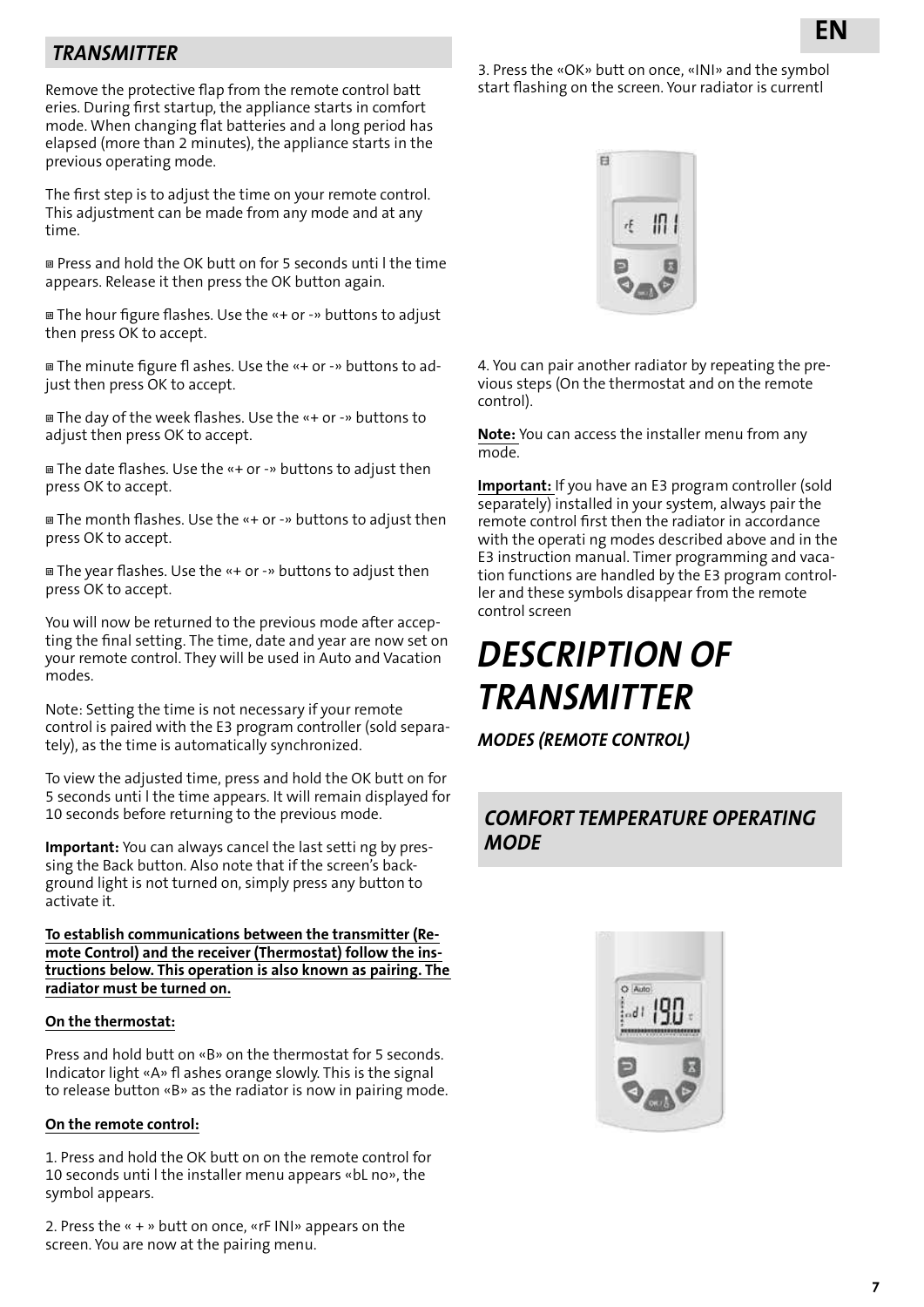Designed to be used when people are occupying the room or may soon be.

Select this mode using the "+ or -" buttons then press OK. The temperature setpoint appears on the screen. To modifythis, press the OK button again and the temperature flashes. Use the "+ or -" butt on to adjust it then press OK to accept.

The ambient temperature appears for 10 seconds followed again by the temperature setpoint. The temperature range can be between 5.5°C and 30°C. A three-color visual behavior indicator displays during adjustment to inform you which temperature ranges involve low, medium or high energy consumpti on and allow you to save energy.

 Green: Low consumption, temperature between 5.5°C and  $19^{\circ}$ C

 Orange: Medium consumpti on, temperature between 19.5°C and 24°C

 Red: High consumpti on, temperature between 24.5°C and 30°C

This visual indicator allows the user to be aware of the risk of excessive energy consumpti on when setting the comfort temperature.

The temperature you have set it to is the desired room temperature for this operating mode. You need to wait several hours for the room temperature to become stable again.

Pressing the back button displays the ambient temperature in the room for 10 seconds, the symbol also displays.

 Priority 2: The program currently set on the E3 program controller (sold separately) if the remote control is paired with it.

 Priority 3: A program previously selected in program mode on the remote control (d1 to d9, U1 to U9).

You can at any time change the temperature setpoint in your program by pressing the OK butt on. The temperature then fl ashes on the screen. Change it using the "+" and "-" butt ons then press OK again to accept. In this case, you are now in timer exemption and the symbol appears on the screen. Pressing the butt on exits the exemption and returns to the temperature setpoint for your program. If not, the exemption exits automatically after 2 hours.

Pressing the back button displays the ambient temperature in the room for 10 seconds, the symbol also displays.

### *ECO TEMPERATURE OPERATING MODE*



### *AUTO TEMPERATURE OPERATING MODE*



Designed to be used when people require automatic and independent radiator operation as follows:

 Priority 1: If the radiator is connected, control is via the cable: Commands sent by EDF as part of an off -peak contract such as Tempo or other "6 level" energy manager, the temperature is adjusted based on the comfort mode temperature setpoint.

Designed to be used when people are not occupying the room or are unlikely to be.

Select this mode using the "+ or -" butt ons then press OK. The temperature setpoint appears on the screen. To modify. this, press the OK butt on again and the temperature flashes. Use the "+ or -" button to adjust it then press OK to accept.

The ambient temperature appears for 10 seconds followed again by the temperature setpoint. The temperature range can be between 5.5°C and 19°C but always 0.5°C lower than the comfort temperature.

The temperature you have set it to is the desired room temperature for this operati ng mode. You need to wait several hours for the room temperature to become stable again.

**Pressing the back butt on displays the ambient temperature in the room for 10 seconds, the symbol also displays.**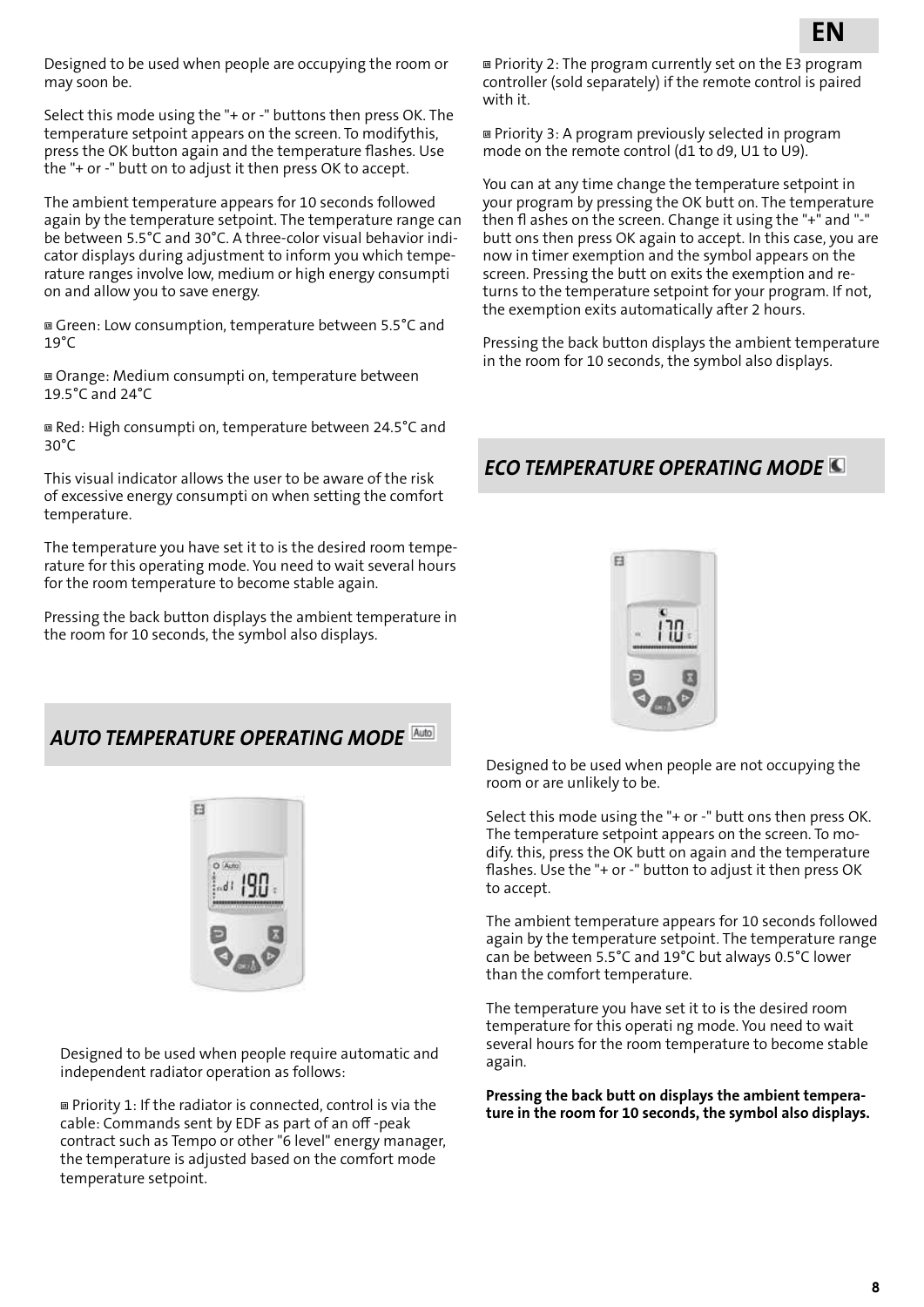### *ANTI -FROST TEMPERATURE OPERATING MODE*



This mode prevents the system from freezing. It allows a minimum temperature to be maintained during a prolonged absence.

Select this mode using the "+ or -" butt ons then press OK. The temperature setpoint appears on the screen. To modify this, press the OK butt on again and the temperature flashes. Use the "+ or -" button to adjust it then press OK to accept.

The ambient temperature appears for 10 seconds followed again by the temperature setpoint. The temperature range can be between 5°C and 10°C.

**Pressing the back butt on displays the ambient temperature in the room for 10 seconds, the symbol also displays.**

This function allows you to set your heating system to your desired temperature while you are away and is set using the following 4 steps:

1. Select this mode using the "+ or -" butt ons then press OK. The temperature setpoint flashes on the screen.

Use the "+ or -" buttons to adjust the desired temperature to maintain during your absence and then **press OK to accept.**

2. Now set the end date for your vacati on starting with the month. Use "+ or - to adjust then press **OK to accept.** (Note: the year changes when you go below the fi rst month or above the twelft h.).

3. Set the day your vacati on ends. Use «+ or -» to adjust then **press OK to accept.**

4. Set the time your vacati on ends. Use «+ or -» to adjust then **press OK to accept.** (Note: set to hours only); Your vacation end date appears on the screen and the vacation symbol flashes

**You can exit vacation mode at any time by pressing the back button for 2 seconds. You will be returned to the previous mode.** 

## *BOOST OPERATING MODE*

## *VACATION OPERATING MODE*





This function allows you to manage rapid temperature increases in your radiator at any time and for a defined period without modifying your programs.

Select this mode using the "+ or -" buttons then press OK. A period of 30 minutes flashes on the screen. Use the "+ or «-" buttons to adjust the desired period in steps of 10 minutes. The set period range can be between 10 and 120 minutes.

Press OK to accept.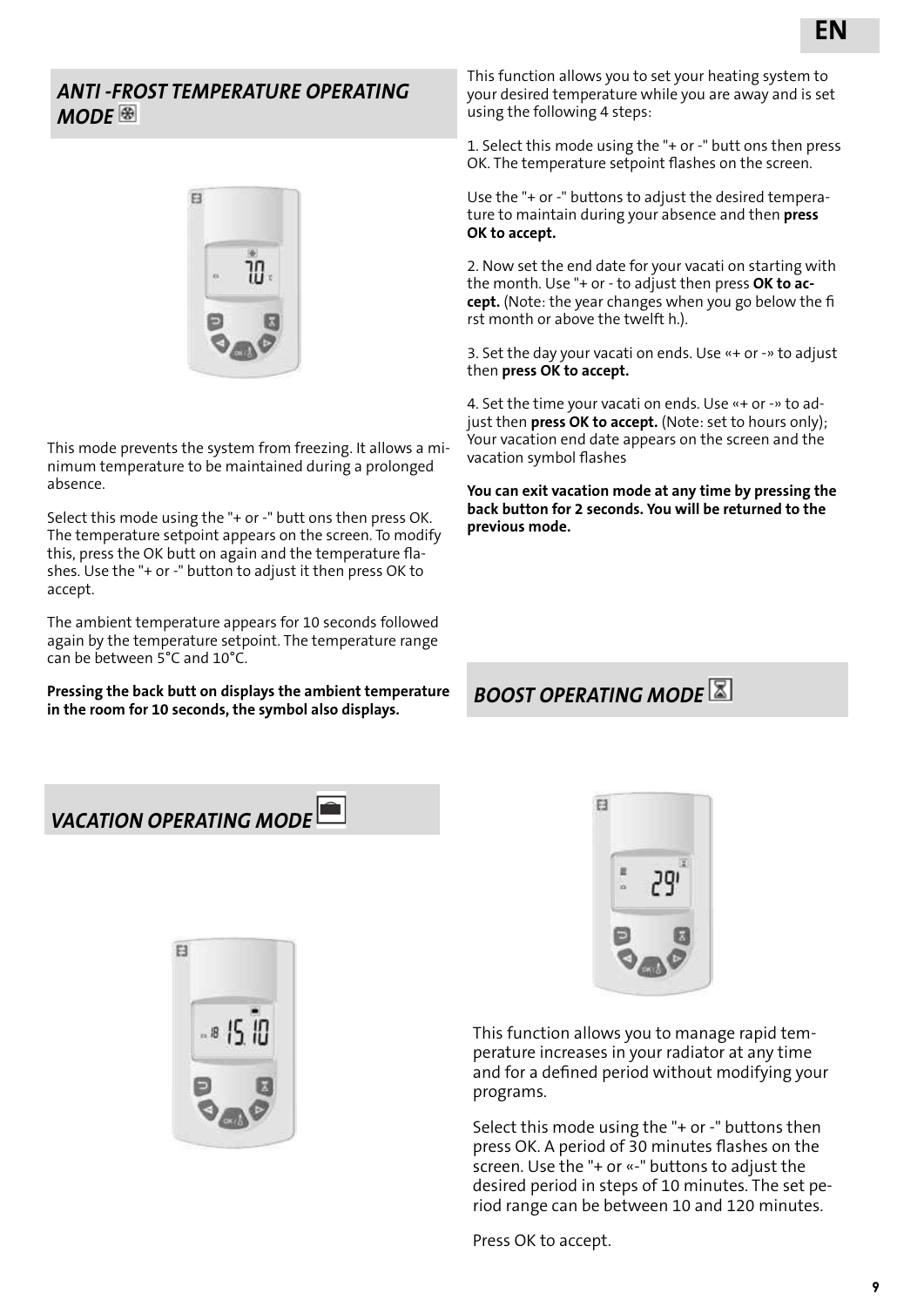The boost period countdown appears on the screen

and the symbol **1** flashes. You can exit boost mode at any time by pressing the back button. You will be returned to the previous mode.

You can also access boost mode directly by pressing the button  $\square$  on the remote control from any mode except  $\Box$  and  $\odot$  . Then set the desired period and accept as previously instructed.

*TIMER PROGRAM OPERATING MODE* 



This function allows you to set regulated temperature ranges according to the temperatures defined in Comfort and Eco modes.

You will have a choice of 9 preset programs "d1" to "d9" and 4 custom programs "U1" to "U4" to suit your needs.

If you choose a preset program:

1. Select this mode using the "+ or -" buttons then press OK,

2. "d1" appears on the screen

3. Press OK, "d1" fl ashes on the screen.

4. You can then choose another preset program using the "+ or -" butt ons or keep this program. You have the choice of 9 preset programs "d1" to "d9".

5. Press OK again to accept your choice. You will then automati cally move into Auto mode (the temperature setpoint and program number are displayed on the screen).

List of preset programs and comfort mode operating ranges.

o d1: Comfort mode all week.

o d2: Comfort mode 6:30 - 8:30 a.m. Monday to Friday / 8:30 - 10:30 a.m. at weekends.

o d3: Comfort mode 6:30 - 8:30 a.m. Monday to Friday / 8:30 - 10:30 a.m. and 7:00 - 9:00 p.m. at weekends.

o d4: Comfort mode 8:00 - 10:00 a.m. and 9:00 - 11:00 p.m. Monday to Friday / 9:00 - 11:00 a.m. and 9:00 - 11:00 p.m. at weekends.

o d5: Comfort mode 4:30 - 7:30 a.m. and 4:30 - 10:30 p.m. Monday to Friday / 7:00 - 11:00 p.m. at weekends.

o d6: Comfort mode 6:30 - 9:30 a.m. and 5:00 - 11:00 p.m. Monday to Friday / 8:00 a.m. - 11:00 p.m. at weekends.

o d7: Comfort mode 6:30 - 8:30 a.m. and 12:00 - 2:00 p.m. and 5:00 - 11:00 p.m. Monday to Friday / 7:00 a.m. - 11:00 p.m. at weekends.

o d8: Comfort mode 7:30 AM - 9:30 a.m. and 12:00 - 2:00 p.m. and 5:00 - 11:00 p.m. Monday to Friday / 8:00 a.m. - 11:00 p.m. at weekends.

o d9: Comfort mode 7:00 a.m. - 11:00 p.m. all week.

Notes: Preset ranges where your heating is in comfort mode and the rest of the time in eco mode. Programs d1 to d4 cover mainly radiators in a bathroom and programs d5 to d9 cover radiators in other rooms of the house.

If you choose a custom program:

1. Select this mode using the "+ or -" buttons then press OK,

2. "d1" appears on the screen

3. Press OK, "d1" flashes on the screen.

4. You can then choose a custom program using the "+ or -" buttons. You have a choice of 4 custom programs "U1" to "U4".

5. Press and hold OK for 2 seconds to access the programming mode directly. The time 00:00 and the Eco

symbol  $\blacksquare$  flash on the screen. You can now customize the program. You are at day 1 of the week (1=Monday).



6. Advance the time of day using the «+» button in steps of 30 minutes to create your first Eco mode period. Press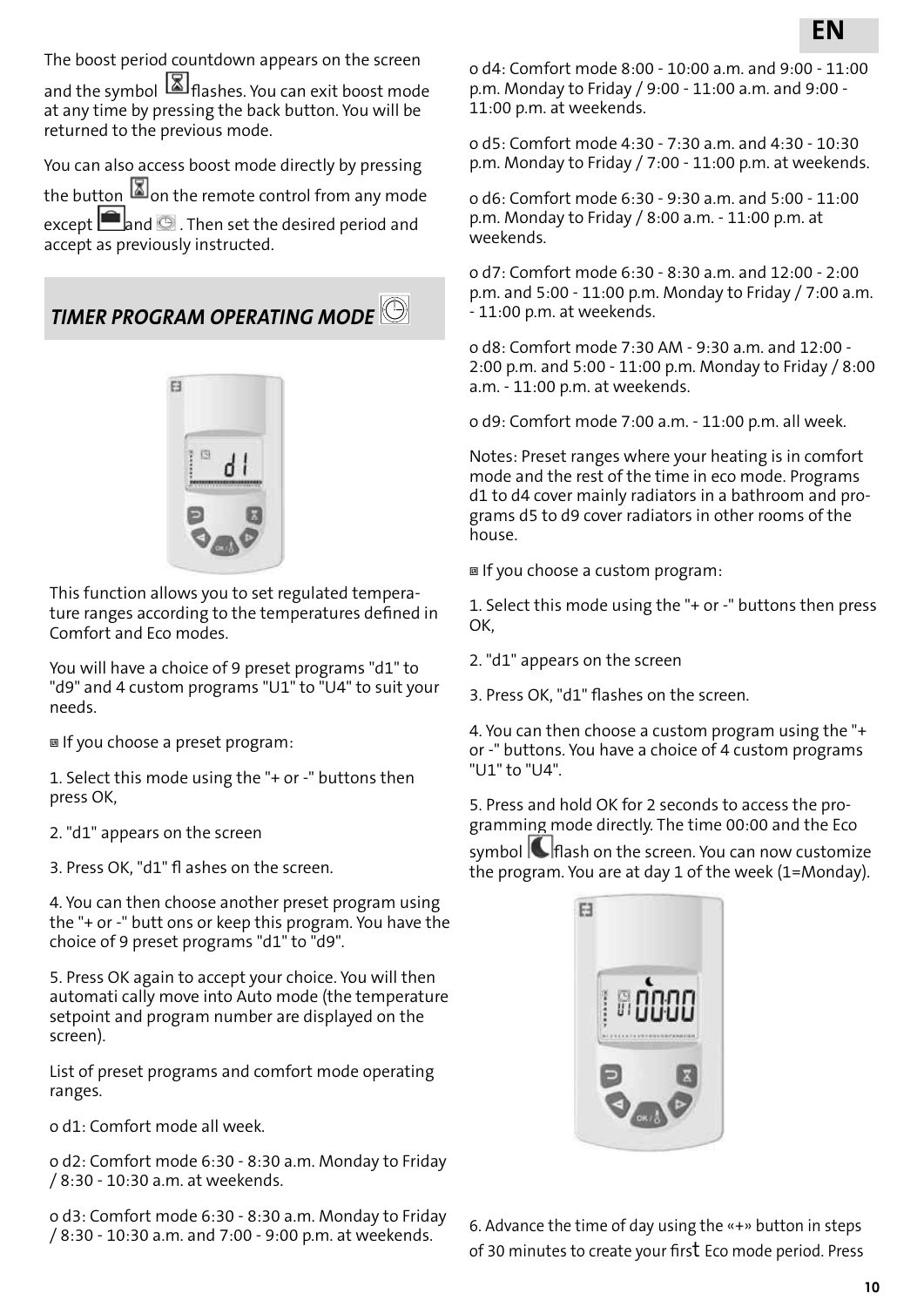OK. You just created your first Eco period of the day. Comfort flashes on the screen.

7. Advance the time of day using the «+» button in steps of 30 minutes to create your fi rst Comfort mode period. Press OK. You just created your first Comfort period of the day. Eco fl ashes on the screen.

8. Repeat the previous steps as many times are you wish to create as many Eco and Comfort periods as you wish to have in the same day.

9. When the timer programming reaches the end of the day, 23:30 flashes. Press OK.

10. Day 2 (2=Tuesday) and CP YES appear on the screen. You can choose to copy the day 1 program to day 2 or not.

11. If you choose to copy the program, press OK. Day 3 (3=Wednesday) and CP YES appear on the screen. Repeat this step unti l you reach the last day of the week.

12. If you choose not to copy the program, press «+» or «-», CP no now flashes on the screen. Press OK to accept your choice. You will now have to repeat the programming steps described above.

13. When you have finished programming the last day of the week, you must save your program. SAVE appears on the screen. Press OK to save it. You will then automatically move into Auto mode. (The temperature setpointand program number are displayed on the screen).

**Important:** If you choose a program that has already previously been customized but which you do not want to modify, press OK to accept. You will automatically move into Auto mode (The temperature setpoint and programnumber are displayed on the screen).

**Notes:** program ranges are displayed in a graphic at the bott om of the screen and the time segment flashes. This enables you to view an enti re day's program.

## *LOCKING THE KEYPAD*

Use this function to avoid making any changes to the transmitt er setti ngs. To lock the keypad, press «+» and «-» simultaneouslythen press OK The symbol is displayed and the keypad is now locked. Repeat the same procedure tounlock the keypad. The symbol disappears.

## *OPEN WINDOW DETECTION*

The symbol is visible on the screen and disappears when you have deactivated this functi on in the advanced settings. When the thermostat detects an open window, the radiator will switch temporarily to Anti -frost mode and return toits previous operati ng mode after the window has been closed.

#### *FACTORY SETTINGS*

To reset the thermostat press and hold button "B" for 20 seconds. The indicator light fl ashes orange and then turns stable orange before finally going outcompletely. Restart your thermostat by pressing button "B". The indicator light will flash orange rapidly. Your thermostat is now reset.

## **ADVANCED SETTINGS**

Your remote control has an installer menu which allows you to modify various settings to suit your needs.

Press and hold the OK butt on on the remote control for 10 seconds unti l the installer menu appears "bL no", the symbol appears. Then press the "+ or -" buttons to move through the various setti ngs. You can exit the installer menu at any time by pressing the back button, or going down to the "End" setti ng to exit and return to the previous mode.

Descriptions of the various settings:

o "bL no":

Fan is installed (certain radiator models), set to " no" by default. To choose a diff erent setti ng, press OK, " no" flashes, use the "+ or -" butt ons to change it to "YES", press OK again to accept.

o "rF INI":

Pairing menu, press "OK" once, "INI" and the symbol flash on the screen. Your radiator is currently pairing.

When the screen returns to the previous mode, your fi rst radiator has been successfully paired.

o "tP no":

Display the ambient temperature, set to " no" by default. To choose a diff erent setting, press OK, " no" flashes, use the "+ or -" to change it to "YES", press OK again to accept. In this case, the ambient temperature will always be displayed on the remote control screen with the symbol and you will have to press to display the setpoint temperature for 10 seconds.

#### o "At YES":

Adaptive start time. This function allows you to anti cipate the starting of your system. You will reach the setpoint temperature in the room at the desired time. It is acti vated when your system changes from eco to comfort in AUTO mode. It is set to "YES" by default. For a diff erent setti ng, press OK, "YES" flashes. Use the "+ or -" buttons to change it to "no". Press OK again to accept. You have now deactivated the adaptive start time function.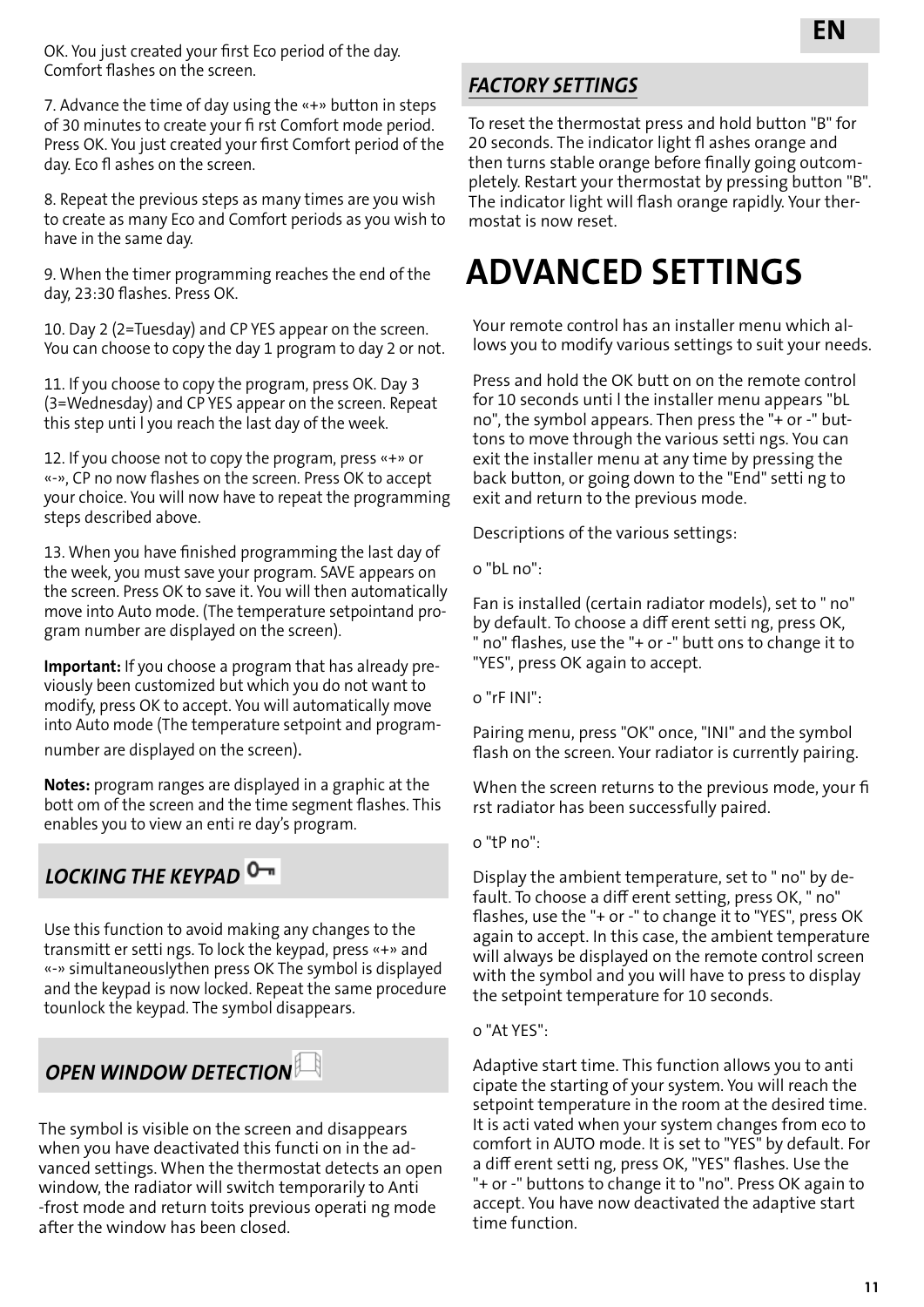#### o "oP YES":

Open window detection: when the thermostat detects an open window, the radiator will switch temporarily to Anti -frost mode and return to its previous operati ng mode aft er the window has been closed. It is set to "YES" by default. For a diff erent setti ng, press OK, "YES" fl ashes. Use the "+ or -" buttons to change it to "no". Press OK again to accept. When you deacti vate the open window detecti on functi on, the symbol is no longer displayed on the remote control.

#### o "t 30.0 °c":

For safety reasons, you can limit the setpoint temperature. The default setting is 30°C, but you can lower this temperature down to 20°C. Press OK, " 30.0 °c" fl ashes. Use the "+ or -" buttons to change it. Press OK again to accept.

#### o "Sd EHt":

Sensor regulated temperature, set to " EHt" by default. This means the radiator sensor is used to regulate the temperature.

You can change this setting. Press OK, " EHt" flashes. Use the "+ or -" butt ons to change it to "Int".

Press OK again to accept. You are now using the remote control's sensor to regulate the temperature.

" EHt" = Radiator sensor "Int"= Remote control sensor

o "t 0.0 °c":

Setpoint temperature regulation: use this if you noti ce a discrepancy between the setpoint temperature and the ambient temperature indicated on the remote control. This is set to 0.0°c by default. Press OK, " 0.0 °c" fl ashes. Use the "+ or -" butt ons to change it. Press OK again to accept. Setti ngs range between -3.0°C and +3.0°C. Regulati on is only possible if you are using the radiator's internal sensor to regulate the temperature: " EHt" = Radiator sensor.

#### o "tS 100":

You can limit the surface temperature of your radiator to 3 diff erent levels

#### 100% 70% or 55% .

This function allows you to reduce the amount of heat produced and must be taken into considerati on when assessing a room's heati ng requirements. This is set to 100% by default. To change this setti ng, press OK,

" 100 " fl ashes. Use the "+ or -" to change it. Press OK again to accept. Following a change to this setti ng, the symbol will appear diff erently on the screen of your remote control.

#### o "AC no":

Room sensor calibrati on (sensor located on your radiator). Calibrati on must be carried out aft er one day's operati on at the same setpoint. Place a thermometer in the middle of the room about 1.5 m above ground level and note the temperature measured aft er 1 hour. When going into the calibration setting for the first time, the display will show "no" to indicate that calibrati on has not been done. Press OK, and the temperature will fl ash. Enter the temperature reading from your thermometer using the "+ or -" butt ons, then accept your setti ng by pressing OK. "AC YES" appears on the screen. You have successfully completed calibrati on. You can cancel the calibration and return to "no" by pressing both "+" and "-" simultaneously.

Important note: A difference in temperature that is too great can also mean that your remote control is in the wrong place.

o "Ch YES":

Automati c switch to Daylight Saving Time and back again, this is set to " YES" by default. You can change it by pressing OK, " YES" fl ashes. Use the "+ or -" butt ons to change it to "no". Press OK again to accept. In this case, you will have to change the ti me manually each summer and winter.

#### o "CL ":

Reset your remote control, return to default factory setti ngs. Press and hold OK for 8 seconds. When all the icons are displayed on the screen and the remote control fl ashes orange once, your remote control has been successfully reset. You will be returned to comfort mode at 19°C, and all custom ti mer programs U1 to U4 are cleared.

o "UE 0.1":

Soft ware version, for your information.

o " End":

Display shows "End". Press OK to exit the installer menu and return to the previous mode.

Note: When navigati ng inside the installer menu, you can exit at any ti me and return to the previous modeby pressing the back button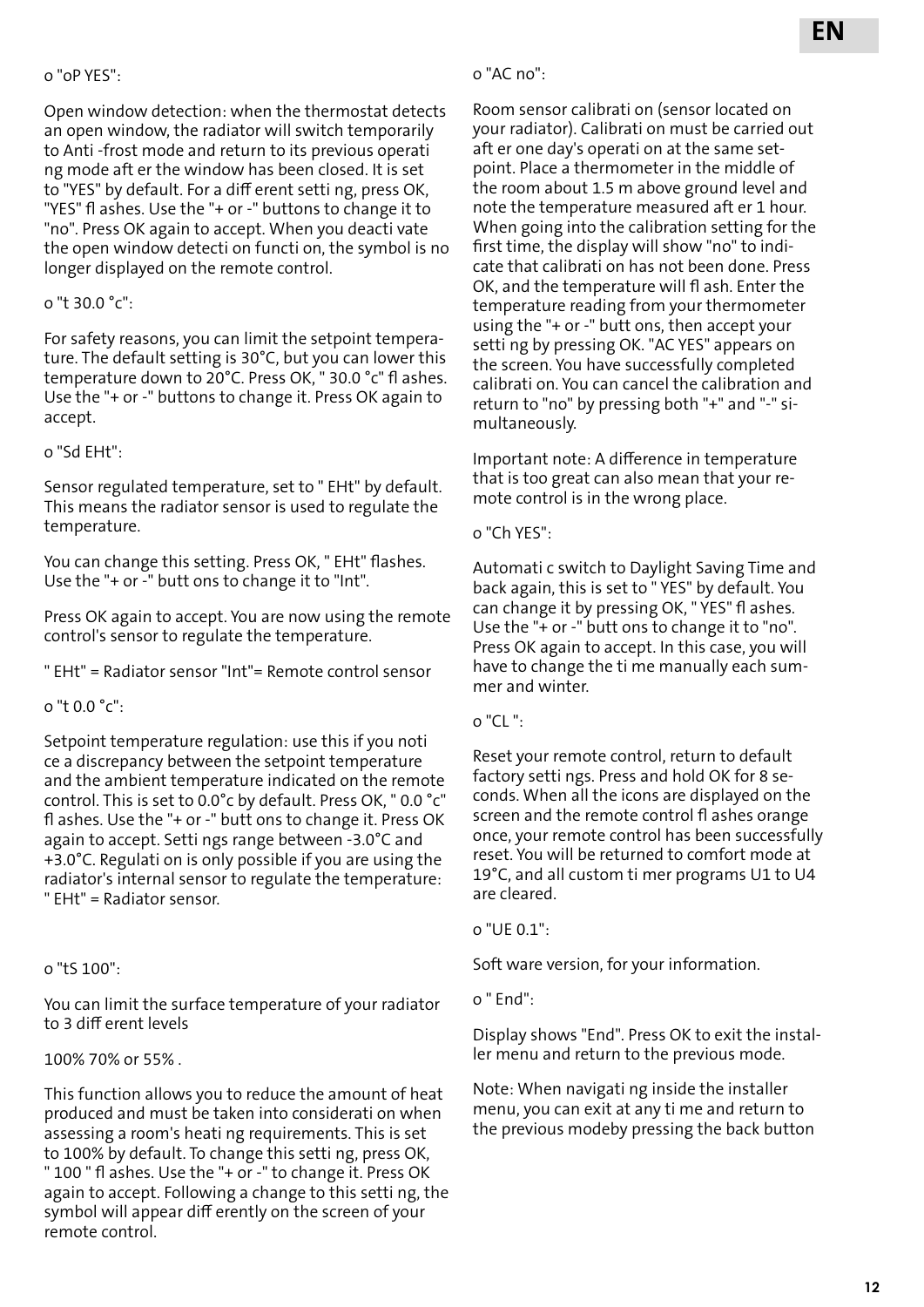## **MAINTENANCE, REPAIR AND REMOVAL**

Important: Before carrying out any maintenance work, make sure the appliance is turned off .

## *CLEANING*

To ensure the lifespan of your appliance, we recommend carrying out these simple maintenance tasks.

o To clean the radiator, do not use abrasive or corrosive products. Simply use warm, soapy water

o To clean the remote control, use a dry cloth without any solvent.

### *REPLACING REMOTE CONTROL BATTERIES*

When the battery low icon is displayed on the screen, you must change the batt eries. Press down on the clip located on the back of the remote control and push forwards. Replace both batt eries with LR03 AAA alkaline batt eries. Your remote control will save all your setti ngs, except for the time.

## **WARRANTY**

This product is covered by a 10-year warranty except for the electrical and electronic components which are covered by a 2-year warranty.

## **TECHNICAL DATA**

Temperature measurement accuracy: 0.1°C

Temperature regulation accuracy: +/- 0.15°C

Temperature range:

o Comfort: 5.5°C to 30°C, temperature below the safety temperature.

o Eco: 5.5°C to 19.0.0°C, temperature below the comfort temperature setpoint.

o Anti -frost: 5.0°C to 10.0°C

Electrical protection:

o Thermostat: Class II - IP44

o Remote Control: Class III - IP31

Remote control batteries: 2 x LR03 AAA 1.5V alkaline batteries

Operating temperature (Thermostat): -10°C to +50°C

Storage temperature (Thermostat): -20°C to  $+50^{\circ}$ C

Humidity: Maximum 90% at 25°C

Radio signal transmission frequency: 868.3 MHz

Transmission range: 30 m / 150 m range outdoors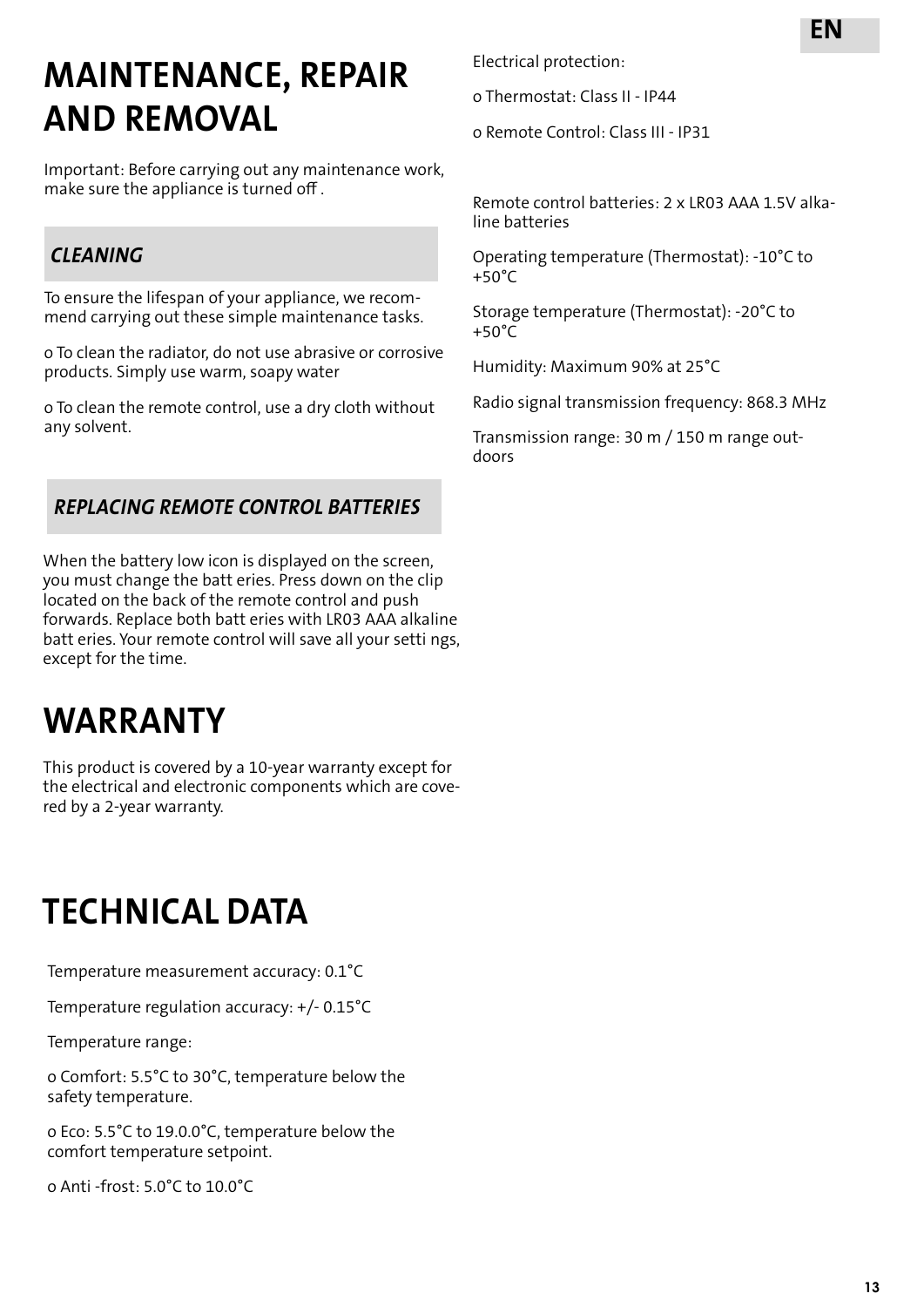## **SOMMAIRE**

| ${\color{red} {{\sf P}} {\sf rogrammes} \,\, {\color{red} \ldots} {\color{red} \ldots} {\color{red} \ldots} {\color{red} \ldots} {\color{red} \ldots} {\color{red} \ldots} {\color{red} \ldots} {\color{red} \ldots} {\color{red} \ldots} {\color{red} \ldots} {\color{red} \ldots} {\color{red} \ldots} {\color{red} \ldots} {\color{red} \ldots} {\color{red} \ldots} {\color{red} \ldots} {\color{red} \ldots} {\color{red} \ldots} {\color{red} \ldots} {\color{red} \ldots} {\color{red} \ldots} {\color{red} \ldots} {\color$ |  |
|-------------------------------------------------------------------------------------------------------------------------------------------------------------------------------------------------------------------------------------------------------------------------------------------------------------------------------------------------------------------------------------------------------------------------------------------------------------------------------------------------------------------------------------|--|
|                                                                                                                                                                                                                                                                                                                                                                                                                                                                                                                                     |  |
|                                                                                                                                                                                                                                                                                                                                                                                                                                                                                                                                     |  |
|                                                                                                                                                                                                                                                                                                                                                                                                                                                                                                                                     |  |
|                                                                                                                                                                                                                                                                                                                                                                                                                                                                                                                                     |  |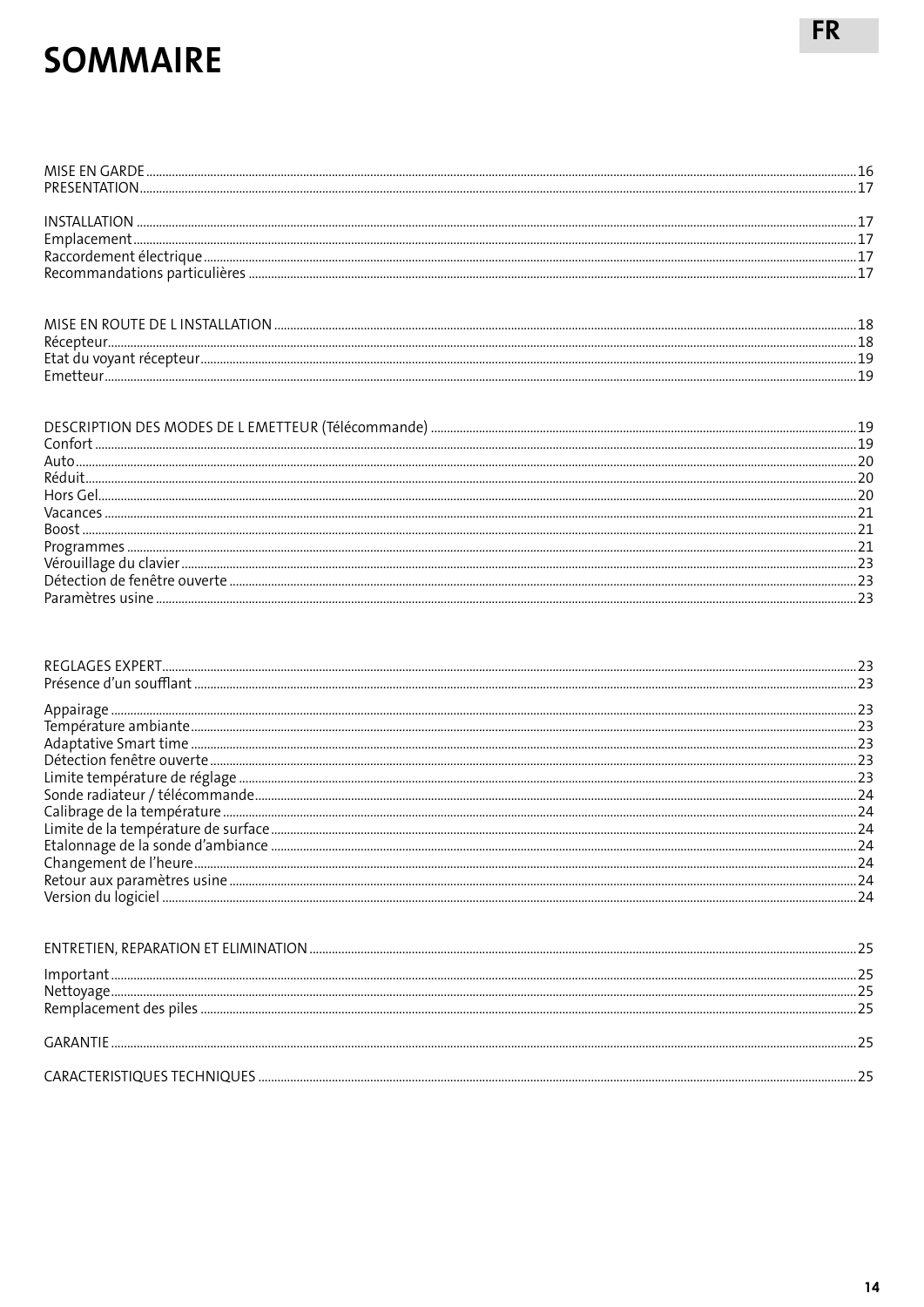

- **a- Symbole confort**
- **b- Symbole auto**
- **c- Symbole réduit**
- **d- Symbole hors gel**
- **e- Symbole vacances**
- **f- Symbole boost**
- **g- Symbole programmation**
- **h- Jour de la semaine**
- **i- Indicateur de chauffe**
- **j- Indicateur soufflant**
- **k- Indicateur détection fenêtre**

**ouverte**

- **l- Indicateur piles usées**
- **m- Indicateur transmission radio/ appairé à un**  radiateur <sup>19</sup>/appairé à une centrale de **programmation E3(En option)**
- **n- Indicateur programme(d1 à d9, U1 à U4)**
- **o- Indicateur dérogation**
- **p- Indicateur menu installateur**
- **q- Indicateur écran verrouillé**
- **r- Indicateur programme sur 24 H**
- **s- Indicateur valeur de température réglée ou am biante**
- **t- Indicateur température ambiante**



**Adaptateur secteur (En option)**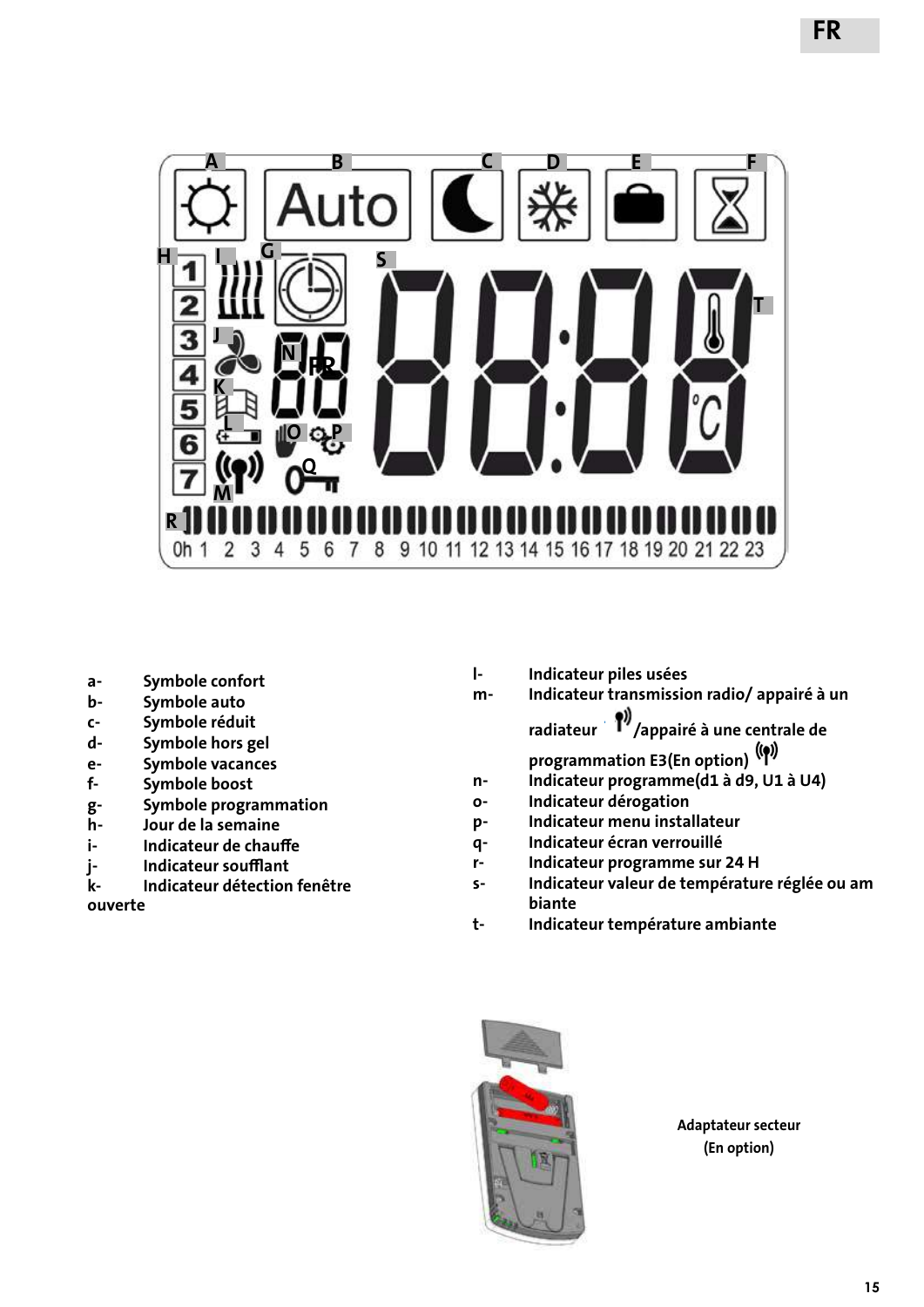## **MISE EN GARDE**

**ATTENTION - CERTAINES PARTIES DE CE PRODUIT PEUVENT DEVENIR TRÈS CHAUDES ET PROVOQUER DES BRÛLURES. IL FAUT PRÊTER UNE ATTENTION PARTICU-LIÈRE EN PRÉSENCE D'ENFANTS ET DE PER-SONNES VULNÉRABLES.**

**LES ENFANTS ÂGÉS ENTRE 3 ET 8 ANS DOIVENT UNIQUE-MENT METTRE EAPPAREIL EN MARCHE OU À ARRÊT, À CONDITION OUE CE DERNIER AT ÉTÉ PLACÉ OU INSTAL-LÉ DANS UNE POSITION NORMALE PRÉVUE ET OUE CES ENFANTS DISPOSENT D'UNE SURVEILLANCE OU AIENT REÇU DES INSTRUCTIONS QUANT À L'UTILISATION DE APPAREIL EN TOUTE SÉCURITÉ ET EN COMPRENNENT BIEN LES DANGERS POTENTIELS. IL CONVIENT DE MAIN-TENIR À DISTANCE LES ENFANTS DE MOINS DE 3 ANS, À MOINS OU'ILS NE SOIENT SOUS UNE SURVEILLANCE CONTINUE. GARDEZ L'APPAREIL ET SON CÂBLE HORS DE PORTÉE DES ENFANTS ÂGÉS DE MOINS DE 8 ANS.**

**LES ENFANTS ÂGÉS ENTRE 3 ANS ET 8 ANS NE DOIVENT NI BRANCHER, NI RÉGLER, NI NETTOYER APPAREIL, ET NI RÉALISER L'ENTRETIEN DE L'UTIUSATEUR. CET APPAREIL PEUT- ÊTRE UTILISÉ PAR DES ENFANTS D'AU MOINS 8 ANS AINSI OUE DES PERSONNES AYANT DES CAPACITÉS PHYSIQUES, SENSORIELLE SOU MENTALES RÉDUITES OU DÉNUÉES D'EXPÉRIENCE OU DE CONNAISSANCE, S'ILS (SI ELLES) SONT CORRECTEMENT SURVEILLÉ(E)S OU SI DES INSTRUCTIONS RELATIVES À L'UTILISATION DE AP-PAREIL EN TOUTE SÉCURITÉ LEUR ONT ÉTÉ DONNÉES ET SI LES RISQUES ENCOURUS ONT ÉTÉ APPRÉHENDÉS. LES ENFANTS NE DOIVENT PAS JOUER AVEC APPAREIL**

**LE NETTOYAGE ET L' ENTRETIEN PAR L'USAGER NE DOIVENT PAS ÊTRE EFFECTUÉS PAR DES ENFANTS SANS SURVEILJANCE. SI LE CÂBLE D'ALIMENTATION EST EN-DOMMAGÉ, IL DOIT- ÊTRE REMPACÉ PAR LE FABRICANT, SON SERVICE APRÈS-VENTE OU DES PERSONNES DE QUALIFICATION SIMI AIRE AFIN D'ÉVITER UN DANGER. APPAREIL DE CHAUFFAGE NE DOIT PAS ÊTRE JUSTE EN DESSOUS D'UNE PRISE DE COURANT, TOUTES LES INTER-VENTIONS SUR APPAREIL DOIVENT-ÊTRE EFFECTUÉES HORS TENSION ET PAR UN PROFESSIONNEL QUALIFIÉ.**

**LE RACCORDEMENT DEVRA ÊTRE EFFECTUÉ EN UTILI-SANT UN DISPOSITIF DE COUPURE OMNIPOLAIRE. A DISTANCE DE SÉPARATION DES CONTACTS DOIT-ÊTRE D'AU MOI NS 3 MM.**

#### **AVERTISSEMENT**

**AFIN D'ÉVITER UNE SURCHAUFFE, NE PAS COUVRIR L'APPAREIL DE CHAUFFAGE ! «NE PAS COUVRIR» SIGNI-FIE PAR EXEMPLE QUE LE RADIATEUR NE DOIT PAS ÊTRE UTILISÉ POUR SÉCHER DES VÊTEMENTS PLACÉS DIREC-TEMENT EN CONTACT SUR LE RADIATEUR.**



Le pictogramme sur l'étiquette du produit signifie que l'équipement ne peut être jeté avec les autres déchets, qu'il fait l'objet d'une collecte sélective en vue de sa valorisation, réutilisation ou recyclage. En fin de vie, cet équipement devra être remis â un point de collecte approprié pour le traitement des déchets électriques et électroniques. En respectant ces principes et en ne jetant pas le produit dans les ordures ménagères, vous contribuerez à la préservation des ressources naturelles et à la protection de la santé humaine. Pour tous renseignements concernant les points de collecte, de traitement, dévalorisation et de recyclage, veuillez prendre contact avec les autorités de votre commune ou le service de collectes des déchets, ou encore le magasin où vous avez acheté l'équipement. Ceci s'applique aux pays dans lesquels ladite directive est entrée en vigueur.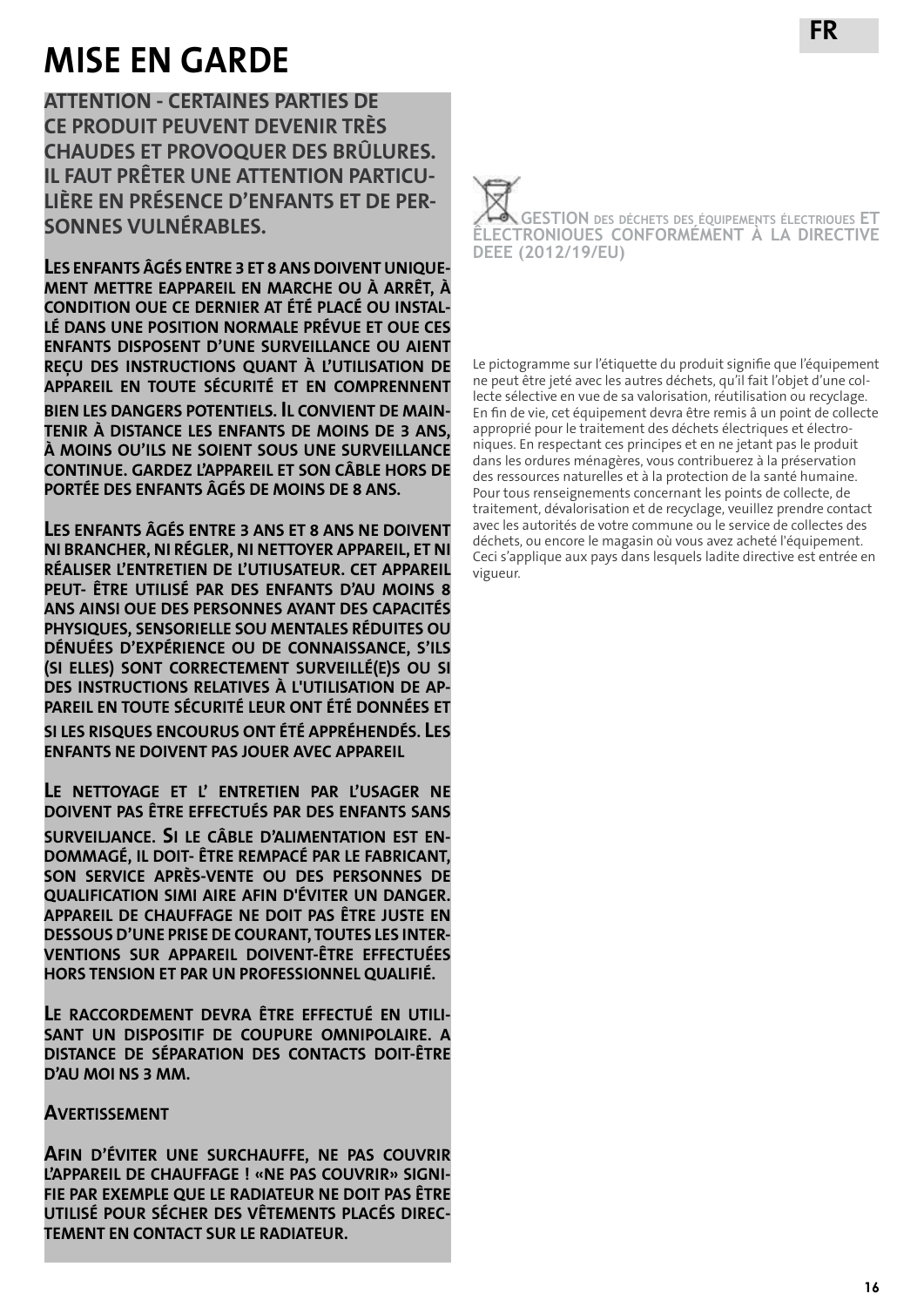## **PRESENTATION**

Cet appareil est un radiateur électrique ou mixte étanche conçu pour une installation au mur. Il est conforme aux normes NF- EN 60 335-1 et EN 60 335-2-30 ainsi qu'à la directive européen CEM 2014/30/UE et basse tension 2014/35/UE (marquage sur tous les appareils CE), il est de classe II avec indice de protection IP44, il est également conforme à la directive européen ECO Design. Cet appareil est fourni avec un câble d'alimentation 3 fils.

Ce radiateur est équipé d'un récepteur (thermostat) fréquence radio (868,3MhZ) qui est conçu pour vous fournir confort et économies d'énergie. Il est destiné à être commandé par un émetteur à distance(télécommande) à affichage digital programmable. Ce mode de fonctionnement par fréquence radio permet de contrôler plusieurs radiateurs, de régler la température ambiante directement ou par l'utilisation d'un autre mode de fonctionnement. Il est possible de réguler la température ambiante via la sonde placée dans l'émetteur ou le récepteur. Par défaut, la température est régulée par la sonde placée sur le récepteur.

## **INSTALLATION**

### *EMPLACEMENT*

Voir instruction de montage pour la fixation du radiateur sur le mur. Il est important que le thermostat ne repose jamais directement sur le sol : risque de casse.

La télécommande doit être installée de préférence sur un mur intérieur, à environ 1.5m du sol, à l'abri des projections d'eau, du rayonnement solaire direct et de toute perturbation thermique directe telle que lampe d'éclairage, téléviseur, tuyau de chauffage, courant d'air…

### *RACCORDEMENT ELECTRIQUE*



L'installation électrique doit être conforme aux réglementation locales ou nationales. Le radiateur doit être raccordé à l'aide du câble d'alimentation d'origine fixé à l'appareil. Si le radiateur est installé dans une salle de bain ou une salle de douche, il doit être protégé par un disjoncteur(RDC) avec un courant résiduel nominal ne dépassant pas 30 mA. Le radiateur devra être raccordé par un électricien compétent et qualifié. Référez-vous schéma de câblage ci-dessous.

### *RECOMMENDATIONS PARTICULIERES*

Radiateurs électriques gamme BAYO :

Au cours de l'utilisation, vous pourrez remarquer que les éléments hauts et bas sont plus tièdes que le reste du radiateur.

Les éléments supérieurs ne sont pas complètement remplis pour permettre le dilatation du fluide caloporteur lors de la mise en chauffe.

Les éléments bas reçoivent le retour du fluide qui a transmis sa chaleur.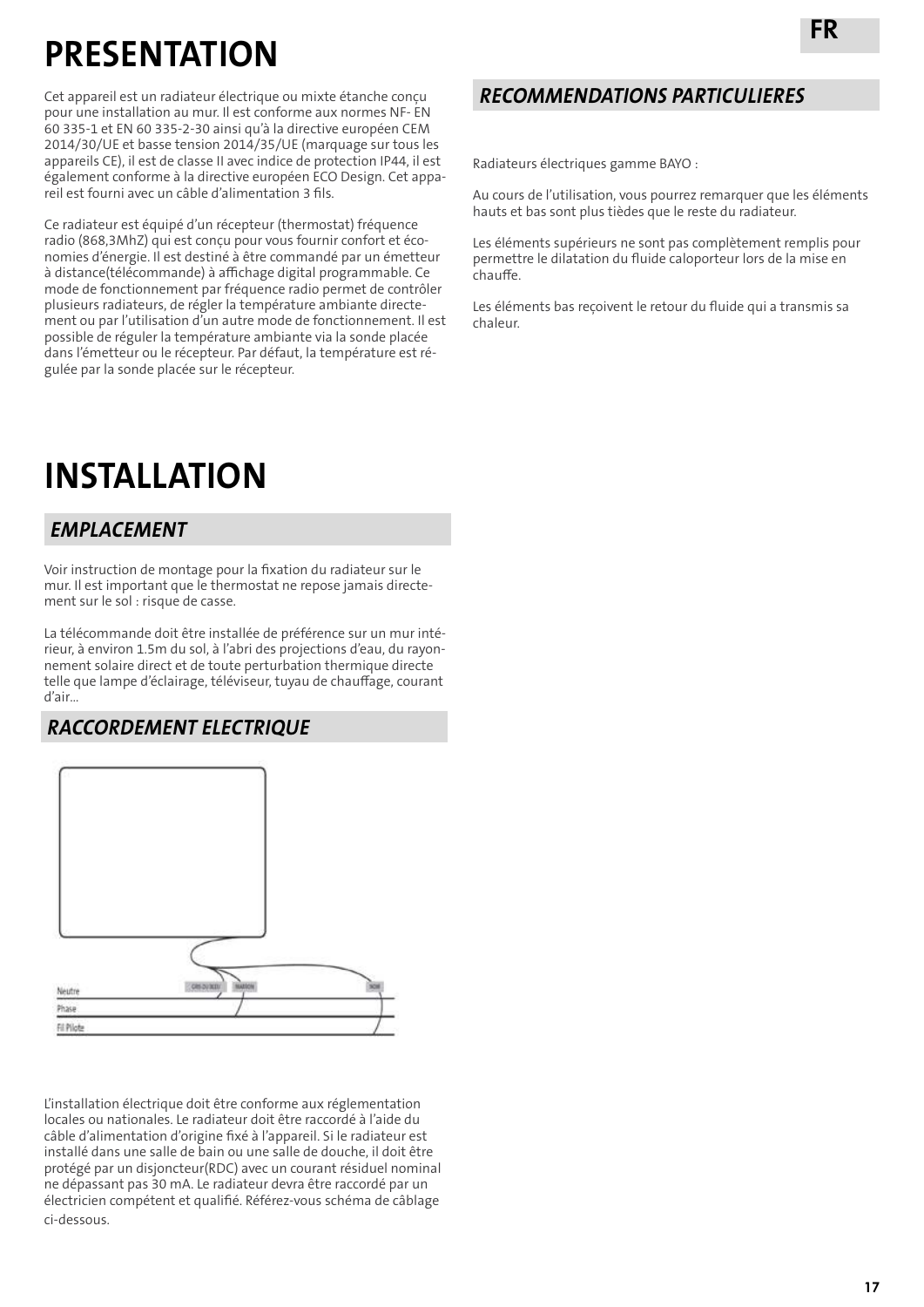## **MISE EN ROUTE DE L INSTALLATION**

### *RECEPTEUR*

Raccordez votre appareil à l'installation électrique. Appuyez sur le bouton « B » situé sur le récepteur en bas de l'appareil pour démarrer le radiateur. Le voyant « A » s'allume et vous entendez 2 « beep » sonores courts. Lorsque vous appuyez à nouveau sur le bouton « B » vous éteignez votre radiateur et vous entendez un « beep » sonore long. Le voyant « A » est éteint, pas de communication possible avec la télécommande.

### Etat du voyant du récepteur

| Mode de                   | Etat du voyant                    | Etat du voyant                          |
|---------------------------|-----------------------------------|-----------------------------------------|
| fonctionnement            | Radiateur en pause                | Radiateur en chauffe                    |
| Veille                    | Eteint                            |                                         |
| Confort                   | Vert fixe                         | Rouge fixe                              |
| Réduit                    | Vert clignotant                   | Rouge-vert clignotant                   |
| Hors gel                  | Vert clignotant lent              | Rouge-vert clignotant<br>lent           |
| Confort $-1^{\circ}C$ (*) | Vert clignotant double            | Rouge-vert clignotant<br>double         |
| Confort $-2^{\circ}C$ (*) | Vert clignotant double<br>et lent | Rouge-vert clignotant<br>double et lent |
| Mode appairage            | Orange clignotant                 | Orange clignotant                       |
| Défaut sonde ou           | Rouge clignotant                  |                                         |
| T°C mesurée > 35°C        |                                   |                                         |

(\*) : Ordres envoyés par EDF dans le cadre d'un abonnement Tempo ou par gestionnaire d'énergie types « 6 ordres ».

#### **Status of 2c signal**

| Fteint                           | La limitation de température de surface n'est pas activée |
|----------------------------------|-----------------------------------------------------------|
| Vert fixe                        | La limitation de température de surface n'est pas activée |
| Clignotement 3 fois rouge rapide | Indicateur de communication radio avec l'emetteur         |

#### **Status of 2b and 2c signal**

| Vert clignotant «2b» et «2c» alternativement     | Le récepteur a été réinitialisé |
|--------------------------------------------------|---------------------------------|
| Orange clignotant «2b» et «2c» alternativement 1 | Erreur de communication radio   |

Le récepteur RF dispose d'un système de régulation autonome qui conserve en mémoire les informations d'état (marche/veille) et de consigne de température. Le stockage de la dernière consigne reçue permet d'assurer la régulation même si l'émetteur est éteint ou en cas de piles usées. Notez également qu'en cas de coupure de courant sur les radiateurs, il n'est pas nécessaire de recommencer l'appairage.

Important : Si votre récepteur est éteint, votre radiateur ne recevra pas les ordres de la télécommande.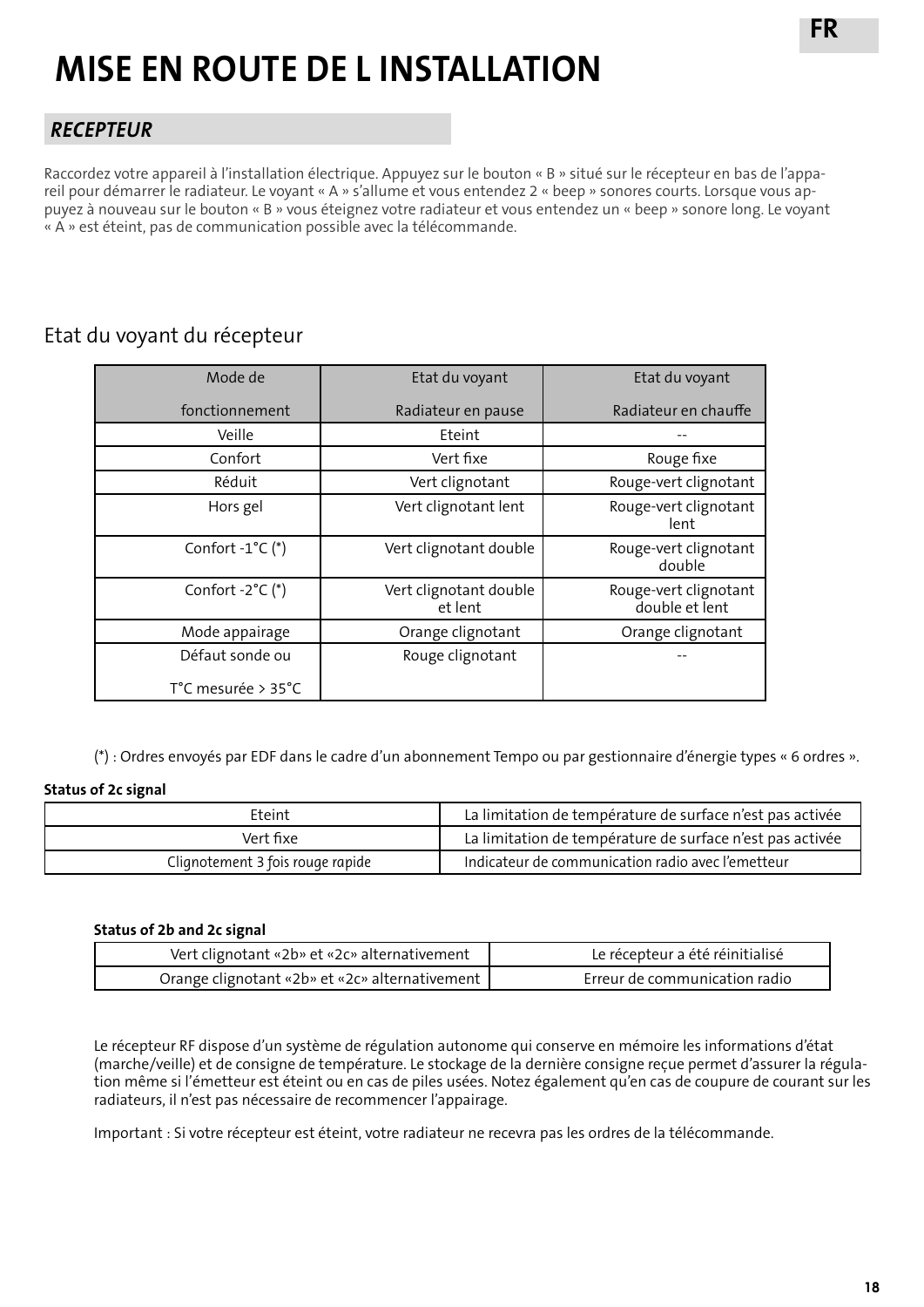### *EMETTEUR*

Retirez la languette de protection des piles de la télécommande. Lors de la première mise en route, l'appareil démarre en mode confort et lors d'un changement des piles usagées après une longue durée (plus de 2 minutes), l'appareil démarre et conserve le mode précédent.

La première étape consiste à régler l'heure sur votre télécommande. Le réglage peut s'effectuer à partir de tous les modes et à tout moment.

Appuyez sur la touche OK pendant 5 secondes jusqu'à apparition de l'heure, relâchez puis appuyez de nouveau sur le bouton OK.

Les heures clignotent , utilisez les touches « + ou - » pour régler puis OK pour valider.

Les minutes clignotent , utilisez les touches « + ou - » pour régler puis OK pour valider

Le jour de la semaine clignote , utilisez les touches « + ou - » pour régler puis OK pour valider

La date clignote, utilisez les touches « + ou - » pour régler puis OK pour valider

Le mois clignote, utilisez les touches « + ou - » pour régler puis OK pour valider

L'année clignote, utilisez les touches « + ou - » pour régler puis OK pour valider.

Vous retournez au mode précédent après la dernière validation. L'heure, la date et l'année sont maintenant réglées sur votre télécommande, elles seront utiles pour les modes Auto



Remarque : Le réglage de l'heure n'est pas nécessaire lorsque votre télécommande est appairée à la centrale de programmation E3 (En option) , la synchronisation de l'heure est automatique.

Pour visualiser l'heure réglée appuyez sur la touche OK pendant 5 secondes jusqu'à l'apparition de l'heure, elle restera affichée pendant 10 secondes puis retour au mode précédent.

Important : Il est toujours possible d'annuler son dernier enregistrement en appuyant sur la touche Retour  $\Box$  Notez également que lorsque le rétro-éclairage de votre télécommande est éteint, il suffit simplement d'appuyer sur une touche pour rallumer.

Pour établir la communication entre l'émetteur (Télécommande) et le récepteur (Thermostat) réalisez les opérations suivantes, ces opérations sont également appelées appairage. Le radiateur doit être demarré.

#### **Sur le thermostat :**

 Appuyez et maintenez enfoncer le bouton « B » du thermostat pendant 5 secondes. Le voyant « A » clignote lentement en orange. C'est le signal pour relâcher le bouton « B », le radiateur est maintenant en mode appairage.

#### **Sur la télécommande :**

- 1. Appuyez et maintenez enfoncer la touche OK de la télécommande pendant 10s jusqu'à apparition du menu installateur « bL no » , le symbole  $\bullet$  apparait.
- 2. Appuyez une fois sur la touche  $\alpha + \gamma$ ,  $\alpha$  rF INI » apparait sur l'écran, vous êtes sur le menu appairage.
- 3. Appuyez une fois sur « OK » , « INI » et le symbole <sup>(1)</sup> clignotent sur l'écran, votre radiateur est en cours d'appairage, lorsque l'écran revient au mode précédent, votre premier radiateur est appairé.



4. Vous pouvez appairer un autre radiateur en renouvelant les étapes précédentes (Sur le thermostat et sur la télécommande).

Remarque : Il est possible d'accéder au menu installateur à partir de tous les modes.

Important : Lorsque dans votre installation vous avez une centrale de programmation E3 (En option) , appairé toujours en premier la télécommande puis le radiateur suivant les modes opératoires décris précédemment et la notice de la centrale E3.



Les fonctions programmation **et** vacances sont reprises par la centrale de programmation E3, les symboles disparaissent de l'écran de la télécommande

## **DESCRIPTION DES MODES DE L EMETTEUR**

### *MODE DE FONCTIONNEMENT EN TEM-PÉRATURE DE CONFORT*

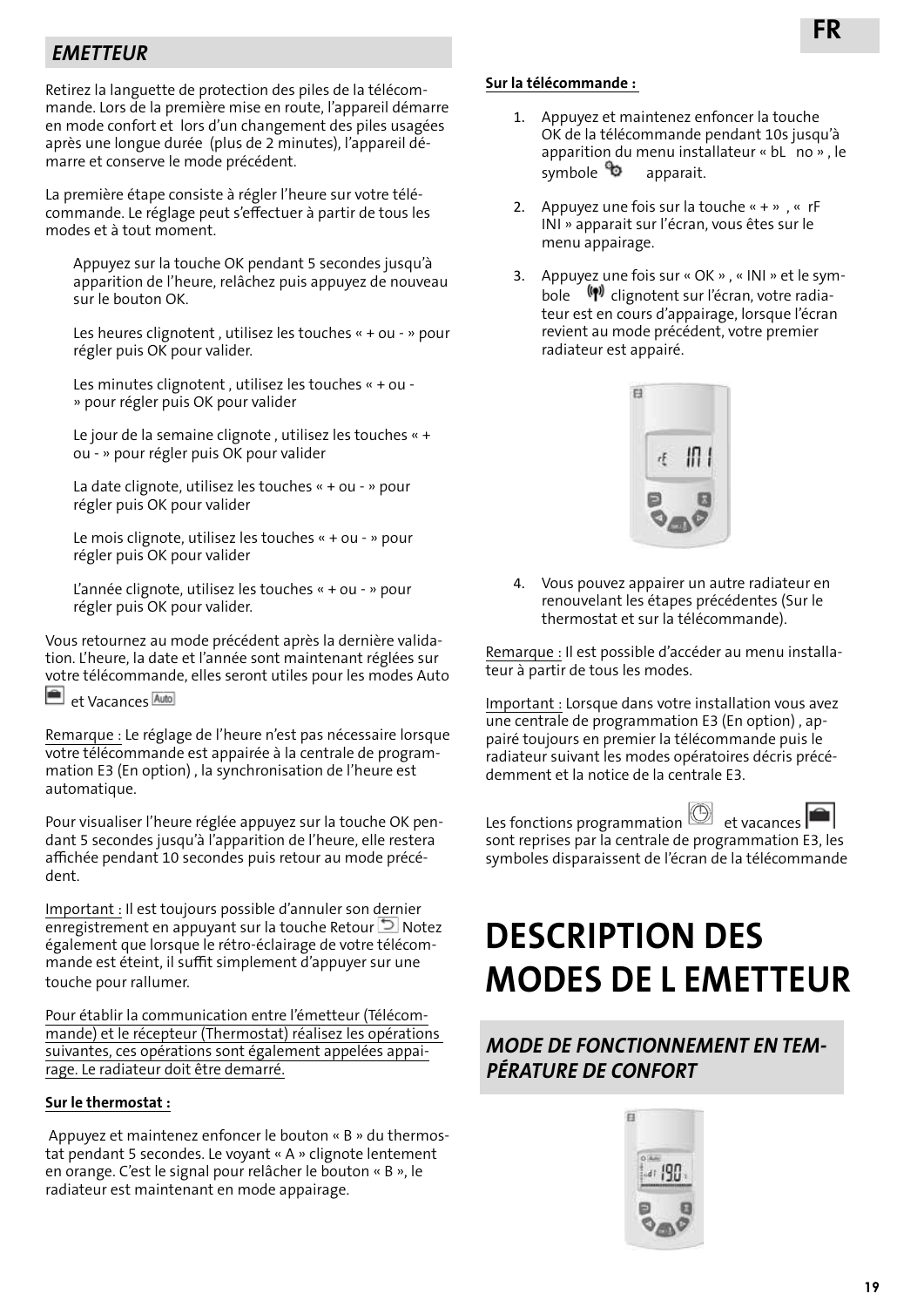Destiné à être utilisé quand les personnes sont présentes ou susceptibles d'être présentes dans la pièce.

Sélectionnez le mode à l'aide des touches « + ou - » puis OK, la température de réglage apparait à l'écran. Pour modifier, appuyez de nouveau sur OK, la température clignote, utilisez les touches « + ou - » pour régler puis OK pour valider, la température ambiante apparait pendant 10 secondes puis de nouveau la température réglée. La plage de température peut être comprise de 5.5°C à 30°C. Un indicateur visuel comportemental suivant trois couleurs s'allume pendant votre réglage, il vous indique les plages de température à faible, moyenne ou forte consommation d'énergie et ainsi réaliser des économies d'énergie.

Couleur verte : Faible consommation, température de 5.5°C à 19°C

Couleur orange : Moyenne consommation, température de 19.5°C à 24°C

Couleur rouge : Forte consommation, température de 24.5°C à 30°C

Cet indicateur visuel permet à l'utilisateur d'être conscient du risque de consommation excessive d'énergie lors du réglage de la température de confort.

La température que vous avez réglée est la température désirée dans la pièce et dans ce mode de fonctionnement. Vous devez attendre quelques heures pour que la température dans la pièce soit de nouveau stable.

Un appui sur la touche retour  $\Box$  fait apparaitre la température ambiante de la pièce pendant 10 secondes, le symbole  $\ddot{\phantom{a}}$  apparait également.

#### *MODE DE FONCTIONNEMENT DE LA TEMPÉ-RATURE EN AUTO*



Destiné à être utilisé quand les personnes désirent un fonctionnement automatique et autonome du radiateur suivant :

Priorité 1 : Le fil pilote si le radiateur a été raccordé : Ordres envoyés par EDF dans le cadre d'un abonnement Tempo ou par gestionnaire d'énergie types « 6 ordres », modifications de la température à partir de la température réglée en mode confort.

Priorité 2 : Le programme de la centrale de programmation E3 (En option), si la télécommande est appairée avec elle.

Priorité 3 : Un programme préalablement sélectionné dans le mode programme (d1 à d9, U1 à U9) de la télécommande.

Vous pouvez à tout moment changer la température réglée dans votre programme, appuyez sur la touche OK , la température clignote sur l'écran, modifiez à

Un appui sur la touche retour  $\Box$  fait apparaitre la température ambiante de la pièce pendant 10 secondes, le symbole apparait également.

### *MODE DE FONCTIONNEMENT EN TEMPÉRA-TURE RÉDUIT*



Destiné à être utilisé quand les personnes ne sont pas présentes ou peu probable d'être présentes dans la pièce.

Sélectionnez le mode à l'aide des touches « + ou - » puis OK, la température de réglage apparait à l'écran. Pour modifier, appuyez de nouveau sur OK, la température clignote, utilisez les touches « + ou - » pour régler puis OK pour valider, la température ambiante apparait pendant 10 secondes puis de nouveau la température réglée. La plage de température peut être comprise de 5.5°C à 19°C mais toujours inférieur de 0.5°C par rapport à la température confort.

La température que vous avez réglée est la température désirée dans la pièce et dans ce mode de fonctionnement. Vous devez attendre quelques heures pour que la température dans la pièce soit de nouveau stable.

Un appui sur la touche retour  $\Box$  fait apparaitre la température ambiante de la pièce pendant 10 secondes, le sym $b$ ole  $\Box$  apparait également.

### *MODE DE FONCTIONNEMENT EN TEMPÉRA-TURE HORS GEL*

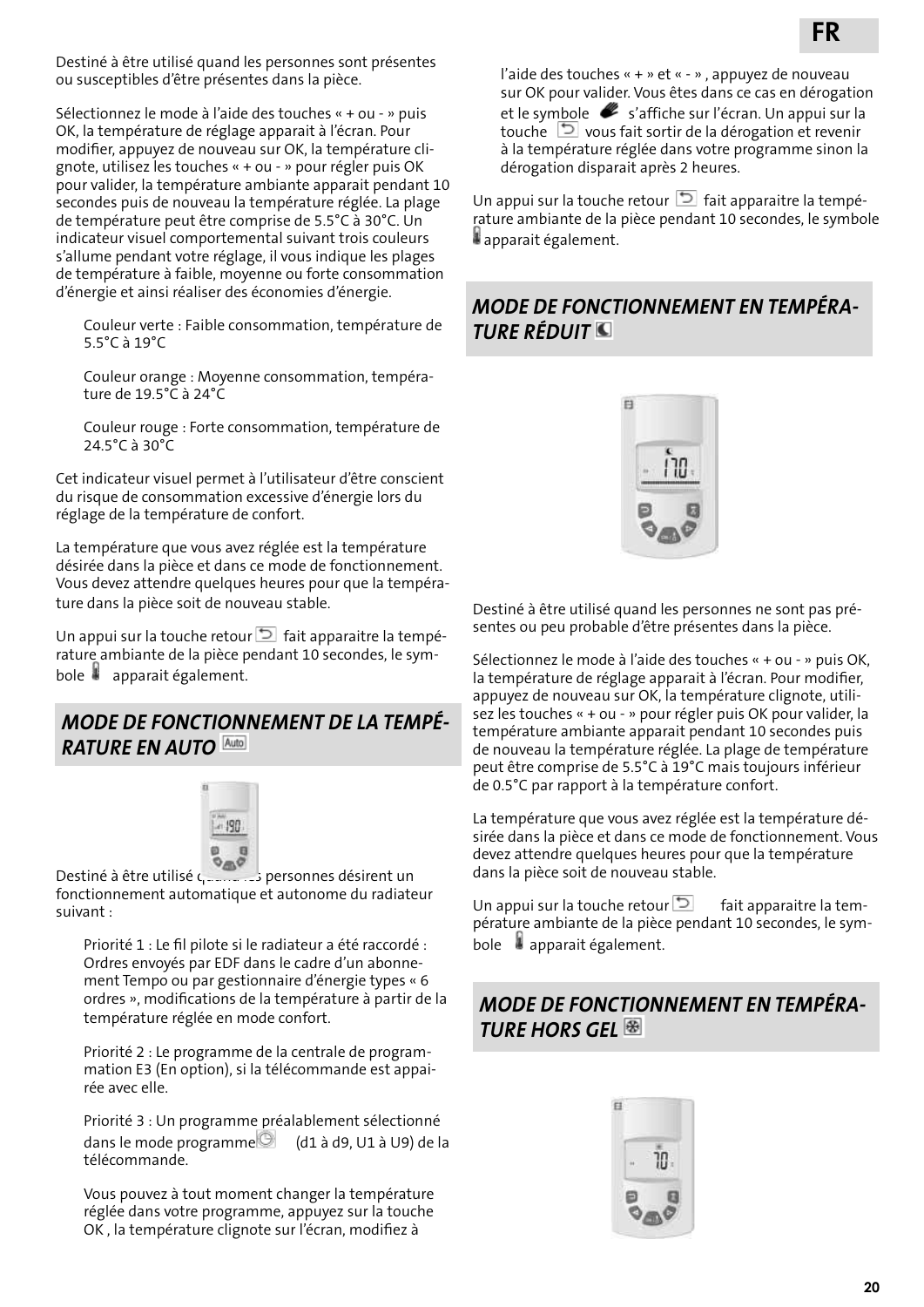Ce mode empêche l'installation de geler. Il permet une température minimale à conserver pendant une absence prolongée.

Sélectionnez le mode à l'aide des touches « + ou - » puis OK, la température de réglage apparait à l'écran. Pour modifier, appuyez de nouveau sur OK, la température clignote, utilisez les touches « + ou - » pour régler puis OK pour valider, la température ambiante apparait pendant 10 secondes puis de nouveau la température réglée. La plage de température peut être comprise de 5°C à 10°C .

Un appui sur la touche retour  $\Box$  fait apparaitre la température ambiante de la pièce pendant 10 secondes, le symbole  $\bullet$  apparait également.

 *MODE DE FONCTIONNEMENT VACANCES*



Cette fonction permet de mettre votre installation de chauffage à la température désirée pendant votre absence, il se règle en 4 étapes :

- 1. Sélectionnez le mode à l'aide des touches « + ou » puis OK, la température à régler clignote sur l'écran, utilisez les touches « + ou - » pour régler la température désirée pendant votre absence puis OK pour valider.
- 2. Vous réglez ensuite la date de retour de votre absence en commencent par le mois , « + ou - » pour régler puis OK pour valider.(Remarque : vous incrémentez l'année au premier et douzième mois).
- 3. Vous réglez le jour retour de votre absence , « + ou - » pour régler puis OK pour valider.
- 4. Vous réglez l'heure de retour de votre absence , « + ou - » pour régler puis OK pour valider.(Remarque : Réglage en heure pleine)

Votre date de retour apparait sur l'écran et le symbole vacances clignote<sup>n</sup>

#### **Vous pouvez à tout moment sortir du mode vacances en appuyant 2s sur le bouton retour**  $\Box$  vous retournez **au mode précédent.**

#### Cette fonction permet de gérer des montées en température rapide de votre radiateur de façon ponctuelle et pendant un temps défini sans modification des programmes.

Sélectionnez le mode à l'aide des touches « + ou - » puis OK, un temps de 30 minutes clignote sur l'écran, utilisez les touches « + ou - » pour régler le temps désirée par pas de 10 minutes. La plage de réglage du temps peut être comprise de 10 minutes à 120 minutes, puis OK pour valider.

Le décompte du temps de boost apparait sur l'écran et le symbole  $\boxed{2}$  clignote. Vous pouvez à tout moment sortir du mode boost en appuyant sur le bouton retour , vous retournez au mode précédent.

Vous pouvez également accéder directement au boost

en appuyant sur la touche **de la télécommande** depuis tous les modes sauf $\Box$  et  $\odot$  , réglez ensuite le temps désiré et validez comme décrit précédemment.

## *MODE DE FONCTIONNEMENT DU PRO-GRAMME*



J

Cette fonction permet de programmer des plages de régulation selon les températures définies en confort et réduit

Vous aurez le choix entre 9 programmes préétablis « d1 » à « d9 » et 4 programmes que vous créerez selon vos besoins « U1 » à « U4 »

#### *MODE DE FONCTIONNEMENT DU BOOST* ⊠

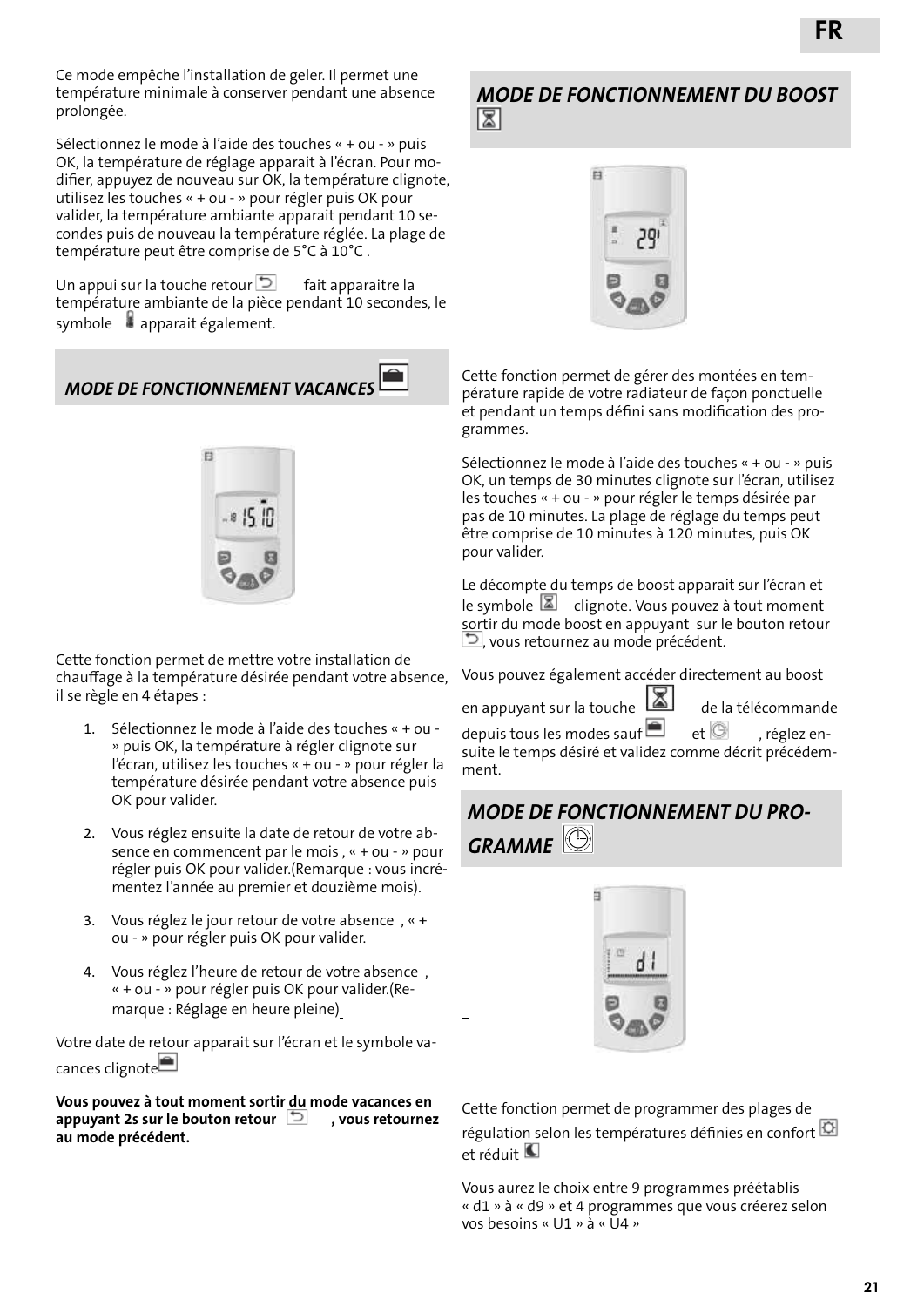- Si vous choisissez un programme préétabli :
- 1. Sélectionnez le mode à l'aide des touches « + ou » puis OK,
- 2. « d1 » apparait sur l'écran
- 3. Appuyez sur OK , « d1 » clignote sur l'écran.
- 4. Vous pouvez alors choisir un autre programme préétabli à l'aide des touches « + ou - » ou garder ce programme. Vous aurez le choix entre 9 programmes préétablis « d1 » à « d9 »
- 5. Appuyez de nouveau sur OK pour valider le choix, vous passez automatiquement en mode Auto (La température réglée et le numéro de programme s'affichent sur l'écran).

 Liste des programmes et plages de fonctionnement en mode confort préétablis.

- o d1 : Mode confort toute la semaine.
- o d2 : Mode confort 6h30-8h30 du lundi au vendredi / 8h30-10h30 le week-end.
- o d3 : Mode confort 6h30-8h30 du lundi au vendredi / 8h30-10h30 et 19h-21h le week-end.
- o d4 : Mode confort 8h00-10h00 et 21h00-23h00 du lundi au vendredi / 9h00-11h00 et 21h00-23h00 le week-end.
- o d5 : Mode confort 4h30-7h30 et 16h30-22h30 du lundi au vendredi /7h00-23h00 le week-end.
- o d6 : Mode confort 6h30-9h30 et 17h00-23h00 du lundi au vendredi /8h00-23h00 le week-end.
- o d7 : Mode confort 6h30-8h30 et 12h00-14h00 et 17h00- 23h00 du lundi au vendredi / 7h00-23h00 le week-end.
- o d8 : Mode confort 7h30-9h30 et 12h00-14h00 et 17h00- 23h00 du lundi au vendredi / 8h00-23h00 le week-end.
- o d9 : Mode confort 7h00-23h00 toute la semaine.

Remarques : Plages préétablis où votre chauffage est en mode confort, le reste du temps en mode réduit. Les programmes d1 à d4 concernent plutôt les radiateurs dans une salle de bain et les programmes d5 à d9 les radiateurs des autres pièces de la maison.

- $\triangleright$  Si vous choisissez un programme personnalisé :
- 1. Sélectionnez le mode à l'aide des touches « + ou » puis OK,
- 2. « d1 » apparait sur l'écran
- 3. Appuyez sur OK , « d1 » clignote sur l'écran.
- 4. Vous pouvez alors choisir un programme personnalisable à l'aide des touches « + ou - » . Vous aurez le choix entre 4 programmes personnalisables « U1 » à « U4 »
- 5. Appuyer 2 secondes OK , vous accédez directement à

la programmation. L'heure 00.00 et le symbole Réduit clignotent à l'écran, la personnalisation peut commencer, vous êtes sur le jour 1 de la semaine (1=Lundi).



- 6. Avancez les heures de la journée à l'aide de la touche « + » par pas de 30 minutes pour créer votre première période en mode Réduit  $\blacksquare$ , appuyez sur OK, vous venez de créer votre première période de Réduit de la journée, Confort <sup>Cl</sup>ignote sur l'écran.
- 7. Avancez les heures de la journée à l'aide de la touche « + » par pas de 30 minutes pour créer votre première période en mode Confort<sup>[C]</sup>, appuyez sur OK, vous venez de créer votre première période de Confort de la journée, Réduit **Q** clignote sur l'écran.
- 8. Répéter autant de fois que désiré les opérations ci-dessus pour créer autant de périodes de Réduit et de Confort sur cette même journée.
- 9. Lorsque la programmation arrive à la fin de journée 23.30 clignote, appuyer sur OK.
- 10. Jour 2 (2=Mardi) et CP YES apparaissent à l'écran, vous aurez le choix de copier ou non le programme du jour 1 sur jour 2.
- 11. Si vous choisissez de copier le programme , appuyer sur OK , Jour 3 (3=Mercredi) et CP YES apparaissent à l'écran, répétez cette opération jusqu'au dernier jour de la semaine.
- 12. Si vous choisissez de ne pas copier le programme,

appuyez sur « + » ou « - », CP  $\overline{10}$  clignote sur l'écran, appuyez sur OK pour valider votre choix , vous devez dans ce cas renouveler les opérations de programmation décrites ci-dessus.

13. A la fin de la programmation, le dernier jour de la semaine vous devez sauvegarder votre programmation, SAVE apparait sur l'écran, appuyez sur OK pour sauvegarder, vous passez automatiquement en mode Auto. (La température réglée et le numéro de programme s'affichent sur l'écran).

Important : Si vous choisissez un programme déjà personnalisé précédemment et que vous ne voulez pas le modifier, appuyez sur OK pour valider le choix , vous passez automatiquement en mode Auto (La température réglée et le numéro de programme s'affichent sur l'écran).

Remarques : les plages de programmation s'affichent sur un pictogramme en bas de l'écran et le segment de l'heure clignote. Il vous permet de voir sur une journée complète le programme.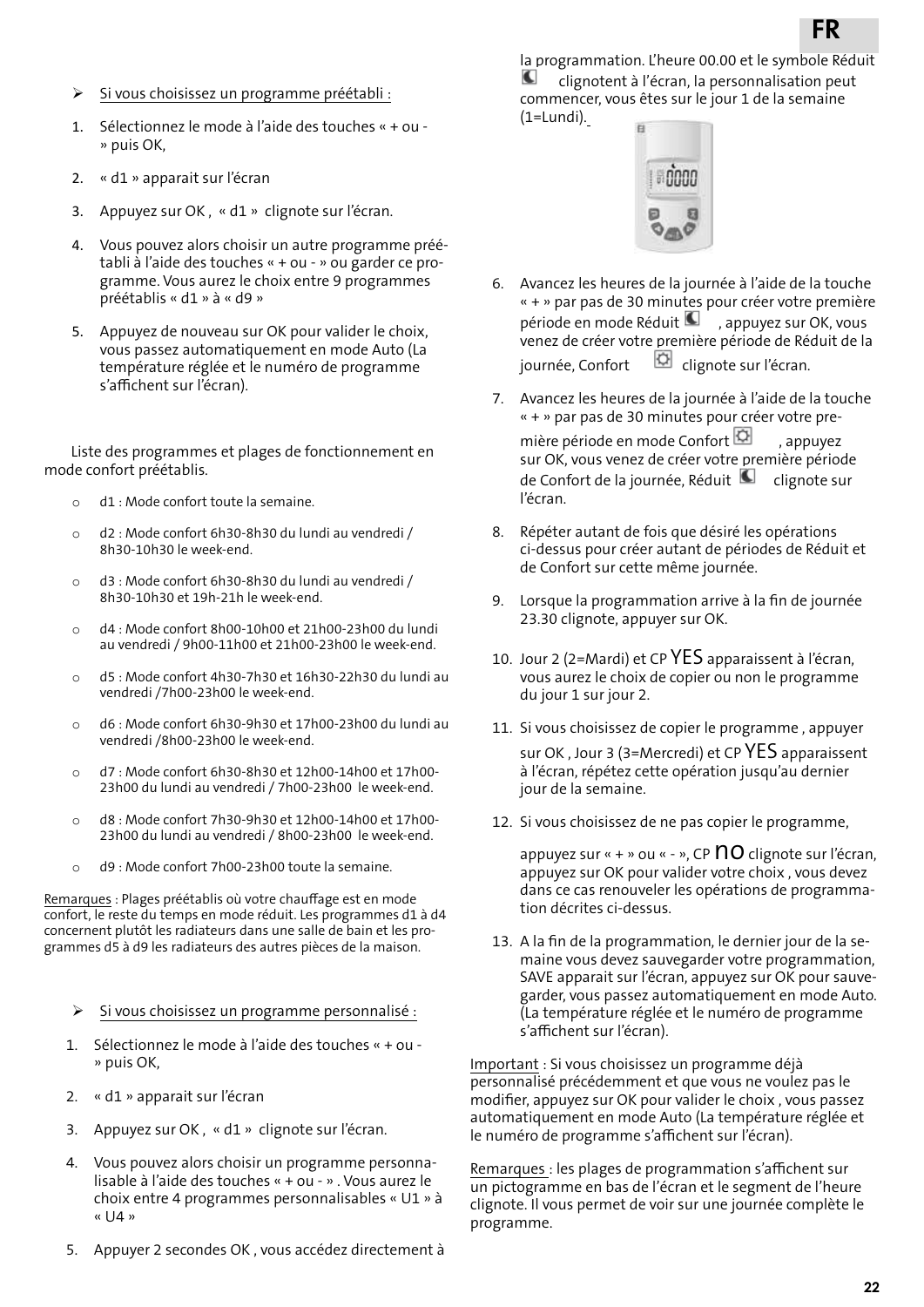### *VERROUILLAGE DU CLAVIER*

Utilisez cette fonction afin d'éviter tout changement de réglages de l'émetteur. Pour bloquer le clavier appuyez simultanément sur « + » et « - » puis sur OK, le symbole s'affiche, le clavier est verrouillé. Répétez la même procédure pour déverrouiller le clavier, le symbole <sup>0</sup> disparait.

## *DÉTECTION DE FENÊTRE OUVERTE*

Le symbole  $\mathbb{H}$  est visible sur l'écran et disparait lorsque vous avez désactivée la fonction dans les réglages avancés.

Lorsque le thermostat détecte une fenêtre ouverte, le radiateur sera temporairement en mode Hors gel pour revenir au mode de fonctionnement précèdent après fermeture de la fenêtre.

### *PARAMÈTRES USINE*

Pour réinitialiser le thermostat appuyez sur le bouton « B » pendant 20 secondes, le voyant va clignoter orange, puis passer à l'orange fixe pour enfin s'éteindre. Rallumez votre thermostat en appuyant sur le bouton « B », le voyant va clignoter orange rapide, votre thermostat est réinitialisé.

## **RÉGLAGES AVANCÉS**

Votre télécommande possède un menu installateur pour vous permettre de modifier, en fonction de vos exigences, différents réglages.

Appuyez et maintenez enfoncer la touche OK de la télécommande pendant 10s jusqu'à affichage du menu installateur « bL no », le symbole  $\bullet$  apparait. Puis appuyez sur les touches « + ou - » pour faire défiler les différents paramètres. Vous pouvez à tout moment sortir du menu installateur en appuyant sur le bouton retour **D**, ou aller jusqu'au paramètre « End » pour sortir et revenir au mode précédent.

Description des différents paramètres :

<sup>o</sup> « bL no » :

Présence d'un soufflant (certain modèle de radiateur), par défaut réglé sur non « nO ». Pour un réglage différent, appuyez sur OK, « no » clignote, utiliser les touches  $\kappa$  + ou - » pour changer vers oui  $\kappa$  YES », appuyez de nouveau sur OK pour valider.

 $\circ$  « rF  $\text{IN}$  »:

Menu d'appairage, appuyez une fois sur « OK » , « INI » et le symbole (1) clignotent sur l'écran. Votre radiateur est en cours d'appairage, lorsque l'écran revient au mode précédent, votre premier radiateur est appairé.

#### $\circ$  « tp  $\overline{no}$  » :

Affichage de la température ambiante, par défaut réglé sur non « no ». Pour un réglage différent, appuyez sur OK, « nO » clignote, utiliser les touches «  $+$  ou - » pour changer vers oui «  $YES$  », appuyez de nouveau sur OK pour valider, dans ce cas la température ambiante sera toujours afficher sur l'écran de la télécommande avec le symbole  $\bullet$  et vous devrez appuyer sur  $\Box$  pour afficher durant 10 secondes la température réglée.

### <sup>o</sup> « At YES » :

Adaptative start time. Il s'agit d'une fonction permettant d'anticiper le démarrage de votre installation. Vous obtiendrez la bonne température réglée dans votre pièce à l'heure voulue. Il entre en fonction lors des changements (réduit vers confort) en mode AUTO de votre installation. Par défaut réglé sur

oui «YES», pour un réglage différent, appuyez sur

OK , «YES » clignote, utiliser les touches « + ou - »

pour changer vers non « no », appuyez de nouveau sur OK pour valider, vous avez supprimé le fonction adaptative start time.

#### <sup>o</sup> « oP YES » :

Détection de fenêtre ouverte, lorsque le thermostat détecte une fenêtre ouverte, le radiateur sera temporairement en mode Hors gel pour revenir au mode de fonctionnement précèdent après fermeture de

la fenêtre. Par défaut réglé sur oui «YES» , pour un réglage différent, appuyez sur OK , «YES » clignote, utiliser les touches « + ou - » pour changer vers non

« no », appuyez de nouveau sur OK pour valider. Lorsque vous désactivez la fonction fenêtre ouvert, le symbole n'est plus affiché sur la télécommande.

```
\circ «t 30.0 °c »:
```
Par sécurité, vous pouvez Limiter la température de réglage. Le réglage par défaut est 30°C, mais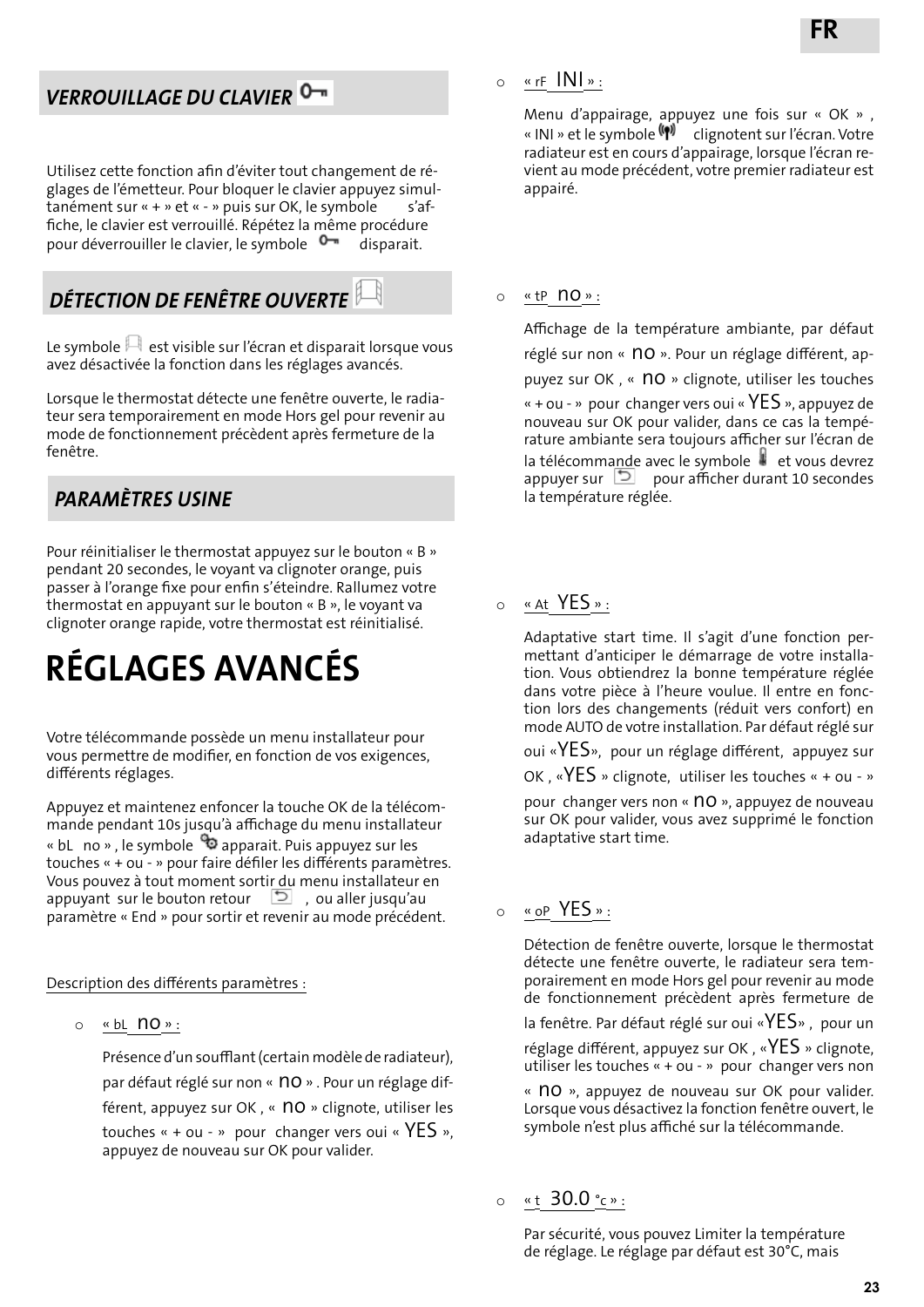vous pouvez descendre la température jusque 20°C.

Appuyez sur OK, «  $30.0$  °c » clignote, utiliser les touches « + ou - » pour changer, appuyer de nouveau sur OK pour valider.

#### <sup>o</sup> « Sd EHt » :

Sonde utilisée pour la régulation de la température,

par défaut « EHt » c'est-à-dire sonde du radiateur utilisée pour la régulation de la température. Vous avez la possibilité de changer, appuyez sur OK , «

EHt » clignote, utiliser les touches « + ou - » pour

changer vers « Int », appuyez de nouveau sur OK pour valider. Vous utilisez désormais la sonde de la télécommande pour réguler la température.

«  $E$ Ht » = Sonde du radiateur «Int »= Sonde de la télécommande

 $\circ$  « C  $0.0$  °c »:

Compensation de la température réglée, à utiliser si vous constatez un décalage entre la température réglée et la température ambiante indiquée sur la

télécommande, par défaut le réglage est à  $0.0^{\circ}$ c.

Appuyez sur OK, «  $0.0$  °c » clignote, utiliser les touches « + ou - » pour changer, appuyer de nouveau sur OK pour valider, plage de réglage entre -3.0°C à +3.0°C . Le réglage n'est possible que si vous utilisez pour la régulation la sonde interne au radiateur : «  $E$ H $t$  » = Sonde du radiateur .

#### <sup>o</sup> « tS 100 » :

Vous avez la possibilité de limiter la température de surface de votre radiateur suivant 3 niveaux

 $_{100\%}$   $\frac{111}{100\%}$   $_{20\%}$   $\frac{111}{100\%}$   $_{0.155\%}$   $\frac{111}{100\%}$ 

Cette fonction permet de réduire la production de chaleur et doit être prise en compte dans les besoins de chauffage d'une pièce, par défaut le réglage est

à 100%. Pour changer le réglage, appuyez sur OK , «

 $100$  » clignote, utiliser les touches « + ou - » pour changer, appuyer de nouveau sur OK pour valider. Le

symbole  $\frac{111}{11}$  sera différent sur l'écran de votre télécommande suivant le réglage.

o « AC no » :

Etalonnage de la sonde d'ambiance (sonde située sur votre radiateur). L'étalonnage doit être fait après une journée de fonctionnement à la même consigne. Placez un thermomètre au milieu de la pièce à une hauteur d'environ 1.5m du sol, relevez la température mesurée au bout d'une heure. Quand vous entrez dans le paramètre de calibration pour

la première fois, l'afficheur indique «no» pour indiquer qu'une calibration n'est pas faite, appuyez sur OK, la température clignote, saisissez alors la température relevée sur votre thermomètre à l'aide des touches « + ou - », validez ensuite votre réglage avec

OK. « AC YES » s'affiche sur l'écran, vous venez de réaliser un étalonnage. Vous pouvez

annulez votre étalonnage et revenir à «NO» en appuyant simultanément sur les touches  $\kappa$  + » et  $\kappa$  - ».

Remarque importante : Un écart de température trop important peut signifier également une mauvaise position de votre télécommande.

#### <sup>o</sup> « Ch YES » :

Changement d'heure automatique entre l'été et l'hiver, par défaut le réglage est oui «

YES », Vous avez la possibilité de changer,

appuyez sur OK , « YES » clignote, utiliser les touches « + ou - » pour changer vers

« NO », appuyez de nouveau sur OK pour valider. Dans ce cas vous devrez changer l'heure manuellement entre l'été et l'hiver.

 $\circ$  <u>« CL</u>  $\rightarrow$  :

Remise à zéro de votre télécommande, retour aux paramètres usine par défaut. Appuyez sur OK pendant 8s, lorsque tous les pictogrammes s'affichent à l'écran et que votre télécommande clignote orange une fois la remise à zéro est faite. Vous retournez au mode confort 19°C, tous les programmes personnalisables U1 à U4 sont effacés.

 $\circ$  « UE 0.1 »:

Version du logiciel, à titre indicatif.

<sup>o</sup> « End » :

Affichage de « End » , appuyer sur OK pour sortir du menu installateur et revenir au mode précédent.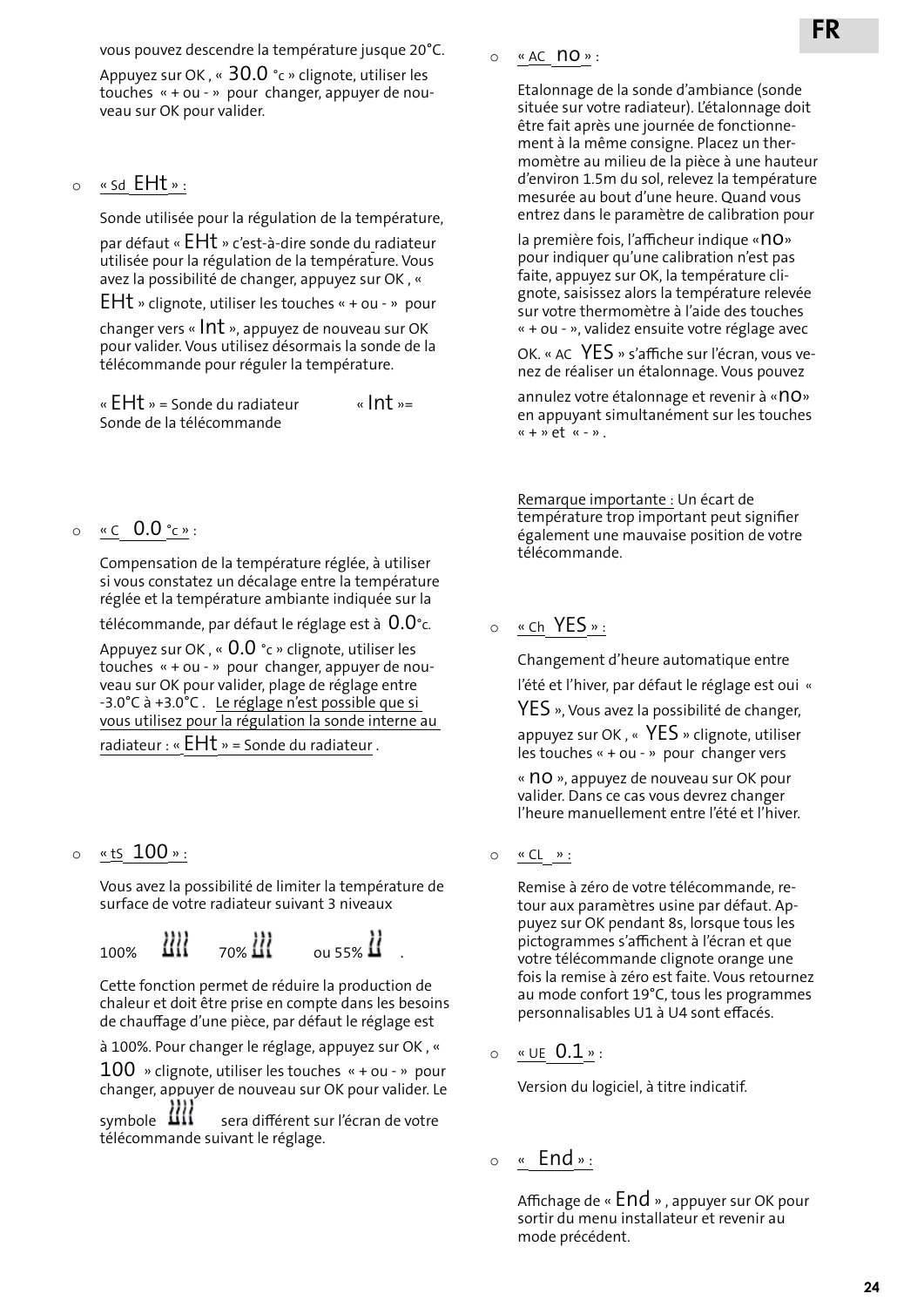$\triangleright$  Remarque : Pendant la navigation dans le menu installateur, vous pouvez à tout moment sortir et revenir au mode précédent en appuyant sur la touche retour

## **ENTRETIEN, RÉPARATION, ET ÉLIMINATION**

Important : Avant d'effectuer tout travaux d'entretien, prendre soin d'éteindre l'appareil.

### *NETTOYAGE*

Pour garantir la longévité de votre appareil, nous vous conseillons de réaliser ces opérations simples d'entretien.

- o Pour nettoyer le corps de chauffe (radiateur), n'utilisez pas d'abrasif ou produit corrosif, de préférence utiliser de l'eau chaude savonneuse
- o Pour l'émetteur (Télécommande), utilisez un chiffon sec, pas de solvant.

#### *REMPLACEMENT DES PILES DE LA TELE-COMMANDE*

Quand le pictogramme piles faibles  $\blacksquare$  s'affiche à l'écran, vous devez changer les piles. Appuyez sur le clip qui se trouve sur la partie arrière de la télécommande et poussez vers l'avant. Remplacez les 2 piles de type alcaline LR03 AAA. Votre télécommande conserve tous ses paramètres, mise à part l'heure.

## **GARANTIE**

Le produit est couvert par une garantie de 10 ans sauf pour les composants électriques et électroniques qui sont couverts par une garantie de 2 ans.

## **DONNEES TECHNIQUES FR**

Précision de mesure de température : 0,1°C

Précision de la température de régulation : +/- 0,15°C

Plage de température :

- o Confort : 5,5°C à 30,0°C, température inférieure à la température de sécurité.
- o Réduit : 5,5°C à 19,0°C, température inférieure à la température confort réglée.
- o Hors gel : 5,0°C à 10,0°C

Protection électrique :

- o Thermostat : Classe II IP44
- o Télécommande : Classe III IP31

Piles de la télécommande : 2 piles alcalines LR03 AAA 1.5 V

Température de fonctionnement (Thermostat) : -10°C à +50°C

Température de stockage (Thermostat) : -20°C à +50°C

Hygrométrie : 90% maximum à 25°C

Fréquence de transmission du signal radio : 868,3 MHz

Distance de transmission : 30m / 150m en champs libre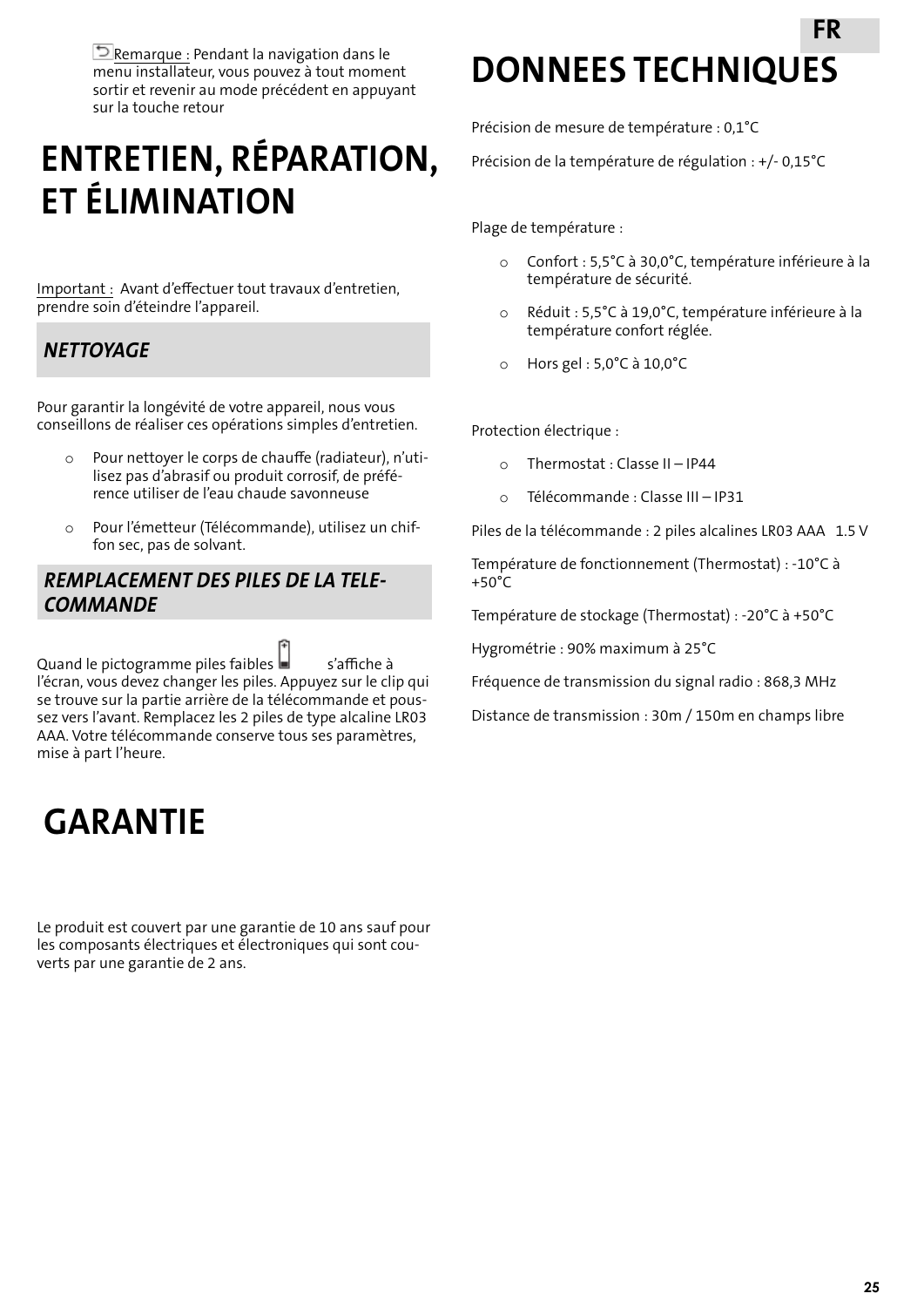## **INHOUDSOPGAVE**

| Soft wareversie | 37 |
|-----------------|----|
|                 |    |
|                 |    |
|                 |    |
|                 |    |
|                 |    |
|                 |    |

**NL**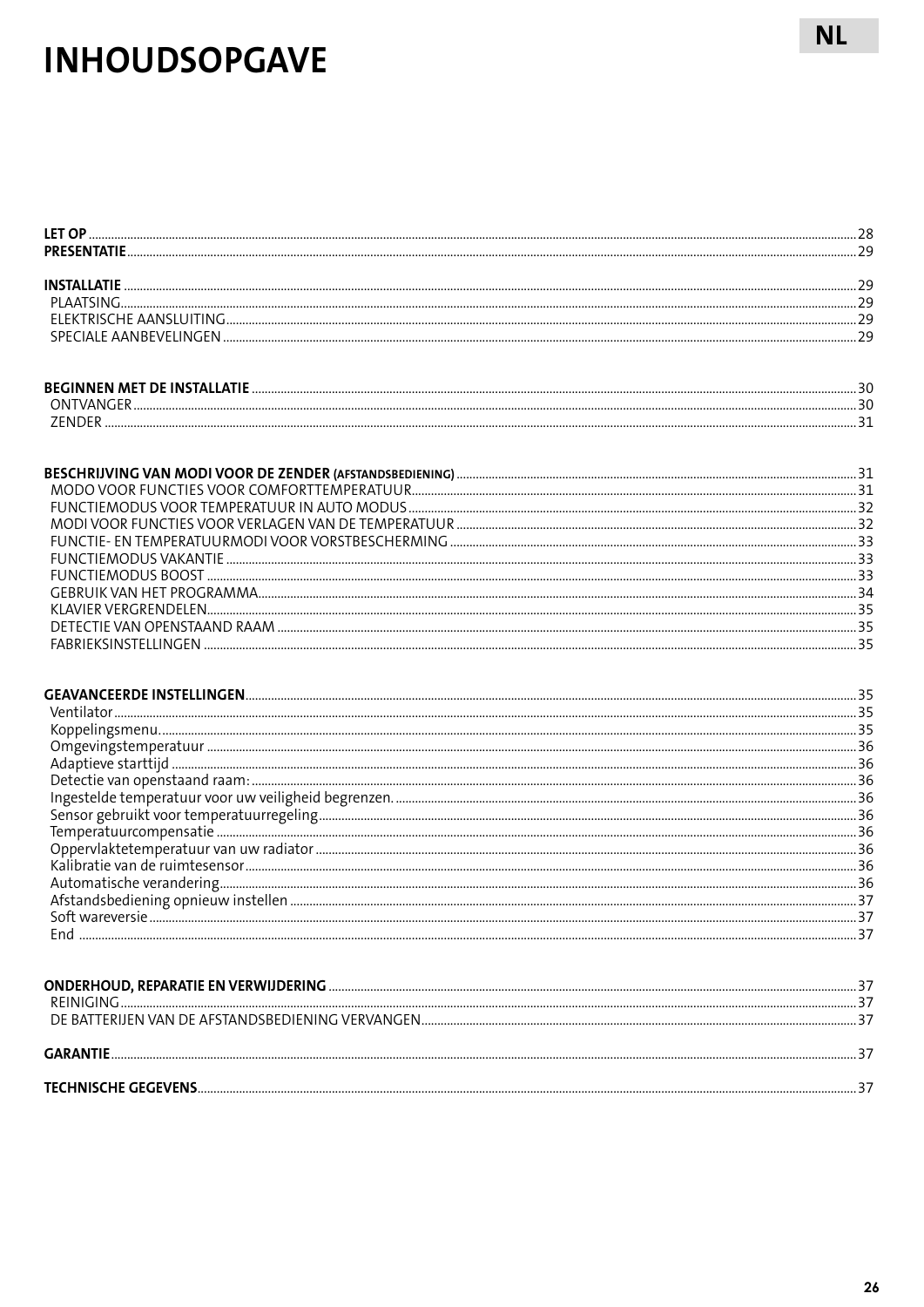

- A Symbool Comfort
- B Symbool Auto
- C Symbool Verlagen
- D Symbool Vorstbescherming
- E Symbool Vakantie
- F Symbool Boost
- G Symbool Programmeren
- H Dag van de week
- I Indicator Warmte
- J Indicator Ventilatie
- K Indicator Detectie geopend raam
- L Indicator Batterijverbruik
- M Indicator Radiografische transmissie/ gekoppeld met een radiator/gekoppeld aan een Touch E3-programmeerstation (optioneel)
- N Indicator Programma (d1 t/m d9, U1 t/m U4)
- O Indicator Afwijking
- P Indicator Installatiemenu
- Q Indicator Vergrendeld scherm
- R Indicator 24-uurs-programma
- S Indicator Ingestelde of omgevingstemperatuur
- T Indicator Omgevingstemperatuur



**AC-adaptor (optioneel)**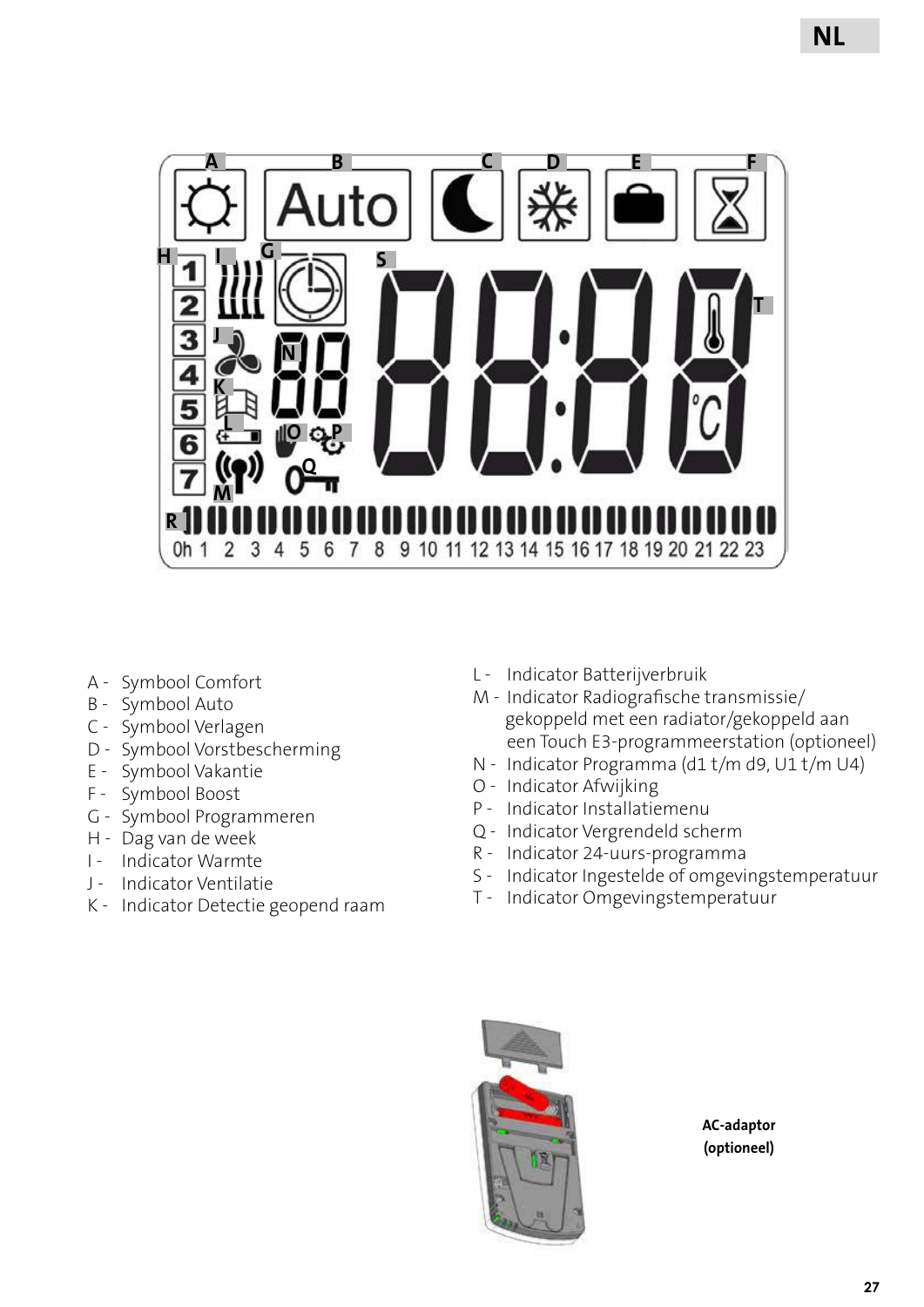**OPGELET: SOMMIGE ONDERDELEN VAN DIT PRODUCT KUNNEN ERG HEET WORDEN EN BRANDWONDEN VEROORZAKEN. DE AANWEZIGHEID VAN KINDEREN EN KWETS-BARE MENSEN VEREIST SPECIALE AANDACHT.**

**KINDEREN VAN 3 TOT 8 JAAR MOGEN HET APPARAAT ALLEEN IN- OF UITSCHAKELEN INDIEN DEZE OP EEN NORMALE NORMALE PLAATS IS GEMONTEERD OF GEÏNSTALLEERD, EEN NDIEN DEZE KINDEREN IN DE GATEN WORDEN GEHOUDEN OF INSTRUCTIES ONTVANGEN MET BETREKKING TOT VEILIG GEBRUIK VAN HET APPARAAT EN DE PO- TENTIËLE GEVAREN ERVAN BEGRIJPEN. KIN- DEREN JONGER DAN 3 JAAR MOETEN OP AFSTAND WORDEN GEHOUDEN, TENZIJ ZE ONDER CONTINU TOEZICHT STAAN. HOUD HET APPARAAT EN DE KABEL BUITEN BEREIK VAN KINDEREN JONGER DAN 8 JAAR.**

**KINDEREN VAN 3 TOT 8 JAAR MOGEN GEEN VERBINDING MAKEN, AANPASSEN, SCHOONMAKEN OF ONDERHOUDEN. DIT APPARAAT KAN DOOR KINDEREN VAN MIN-STENS 8 JAAR WORDEN GEBRUIKT, EVENALS DOOR MENSEN MET VERMINDERDE FYSIEKE, SENSORISCHE, GEESTELIJKE VERMOGENS OF LAGERE NIVEAU'S AAN ERVARING OF KEN- NIS, INDIEN ZE CORRECT ONDER TOEZICHT STAAN EN INDIEN DE VEILIGHEIDSINSTRUC- TIES ZIJN VERSTREKT EN DE RISICO'S ZIJN BEGREPEN. LAAT KINDEREN NIET MET HET APPARAAT SPELEN. REINIGING EN ONDE- RHOUD MOGEN ZONDER TOEZICHT NIET DOOR KINDEREN WORDEN UITGEVOERD. ALS DE VOEDINGSKABEL BESCHADIGD IS, MOET DEZE OM GEVAAR TE VOORKOMEN DOOR DE FABRIKANT, DIENST SERVICETEAM OF GEKWALIFICEERD PERSONEEL WORDEN VERVANGEN. VERWARMINGSAPPARAAT MAG ZICH NIET ONDER EEN STOPCONTACT BEVINDEN. ALLE INGREPEN MOETEN ZONDER BEDRIJFSSPANNING EN DOOR GEKWALI- FICEERD PERSONEEL WORDEN UITGEVOERD. LIG SNIJAPPARAAT WORDEN GEMAAKT. DE AFSTAND TUSSEN CONTACTEN MOET TEN- MINSTE 3 MM. ZIJN.** 

**WAARSCHUWING : DE KACHEL NIET BE- DEKKEN, OM OVERVERHITTING TE VOOR- KOMEN! "NIET BEDEKKEN" BETEKENT BIJVOORBEELD DAT DE RADIATOR NIET MAG WORDEN GEBRUIKT VOOR HET DROGEN VAN KLEDING DIE RECHTSTREEKS IN CON-TACT KOMT MET DE RADIATOR.**



**NL**

Het pictogram op het productetiket betekent dat de apparatuur niet met ander afval mag worden weggegooid, en dat selectief dient te worden ingezameld voor terugwinning, hergebruik of recycling. Aan het einde van de levensduur moet deze apparatuur worden ingeleverd bij een passend inzamelpunt voor verwerking van elektrisch en elektronisch afval.

Door deze principes in acht te nemen en het product niet af te voeren via het huishoudelijke afval, draagt u bij aan het behoud van natuurlijke hulpbronnen en de bescherming van de menselijke gezondheid.

Voor informatie over punten voor verzamelen, verwerking, verwijdering en recycling kunt u contact opnemen met de autoriteiten van uw gemeente, de dienst voor afvalinzameling of de winkel waar u de apparatuur heeft gekocht.

Dit geldt voor de landen waar de aangehaalde richtlijn van kracht is.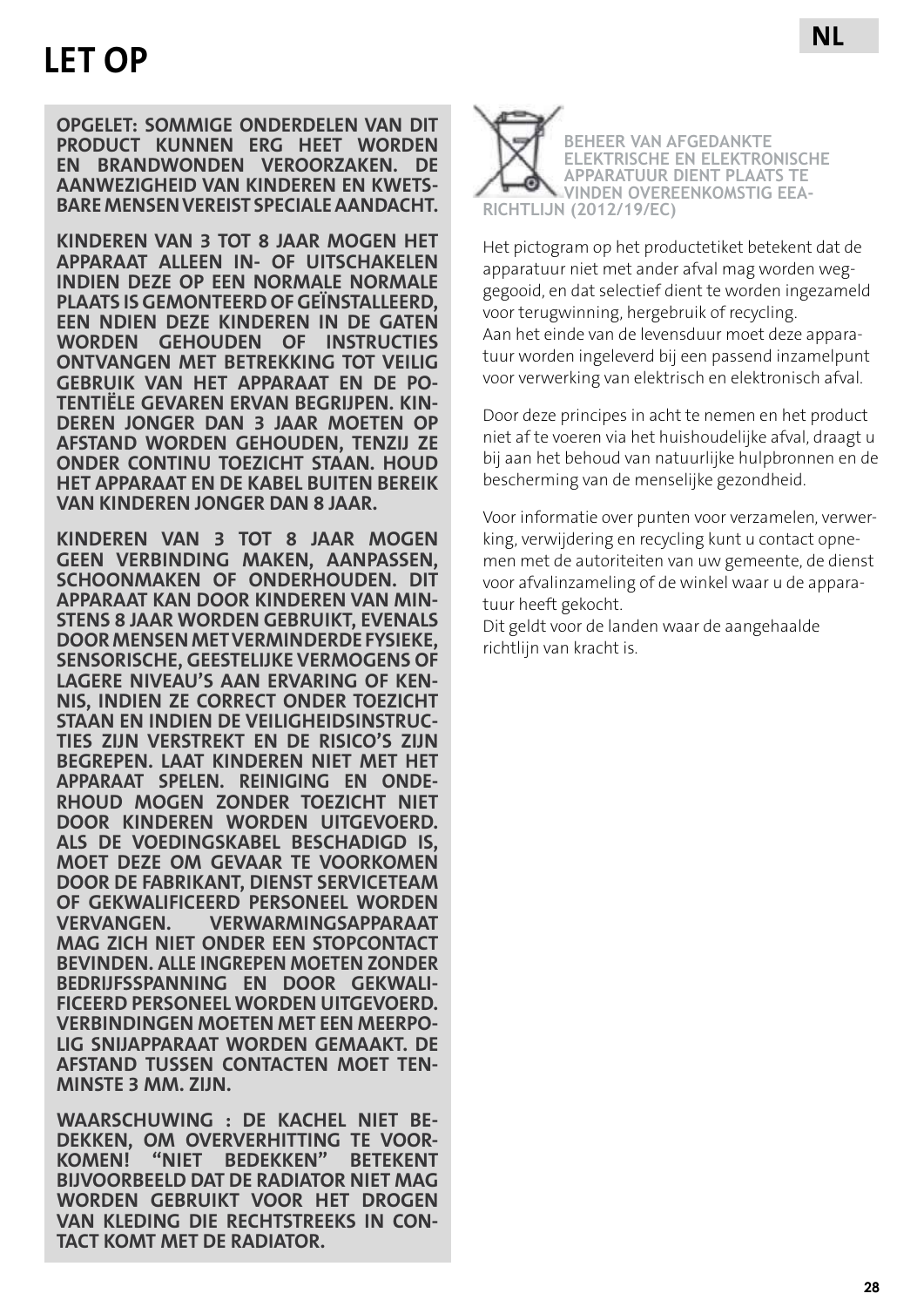## **PRESENTAT**

Dit apparaat is een elektrische of gemengde, waterdichte radiator voor wandbevestiging. Het apparaat voldoet aan normen NFEN 60 335-1 en EN 60 335-2-30, evenals de Europese richtlijn EMC 2014/30/EU en laagspanning 2014/35/ EU (markering op alle CE-apparaten). Het apparaat is ingedeeld in klasse II, met beschermingsklasse IP44, en voldoet ook aan de Europese richtlijn ECO Design. Dit apparaat wordt geleverd met een 3-dradige voedingskabel.

Deze radiator is uitgerust met een ontvanger (thermostaat) met radiofrequentie (868,3 MhZ) voor comfort en om energie te besparen. Het apparaat is bedoeld voor bediening via een afstandsbediening met een programmeerbaar digitaal scherm. Door deze werking via radiofrequentie kunnen meerdere radiatoren worden geregeld, kan de omgevingstemperatuur rechtstreeks worden geregeld of kunnen andere functies worden gebruikt. De omgevingstemperatuur kan worden geregeld via de sensor die in de zender of ontvanger is geplaatst. De temperatuur wordt standaard geregeld door de sensor die op de ontvanger is geplaatst.

## **INSTALLATIE**

### *PLAATSING*

Raadpleeg voor wandbevestiging van de radiator de montage-instructies. Vanwege het risico op stukgaan is het belangrijk dat de thermostaat nooit rechtstreeks op de vloer rust.

De afstandsbediening moet bij voorkeur op een binnenmuur worden geïnstalleerd, op ongeveer 1,5 m. van de grond, en beschermd tegen opspattend water, direct zonlicht en directe thermische storingen, zoals lampen, televisie, verwarming, luchtstromen...

### *ELEKTRISCHE AANSLUITING*



De elektrische installatie moet plaatsvinden overeenkomstig lokale of nationale voorschriften. De kachel moet worden aangesloten met de originele voedingskabel die op het apparaat is aangebracht. Als de radiator in een badkamer of doucheruimte wordt geïnstalleerd, moet deze worden beschermd door een stroomonderbreker (RDC) met een nominale reststroom van maximaal 30 mA. De radiator moet door een bekwame en gekwalificeerde elektricien worden aangesloten.

### *SPECIALE AANBEVELINGEN*

#### **Elektrische radiatoren (BAYO):**

Tijdens het gebruik kunt u misschien merken dat de hogere en lagere delen warmer zijn dan de rest van de radiator.

- . De hoogste delen zijn niet volledig gevuld voor expansie van het koelmiddel tijdens verwarming.
- . De lage delen verwerken de terugstroom van de vloeistof die de warmte afgeeft.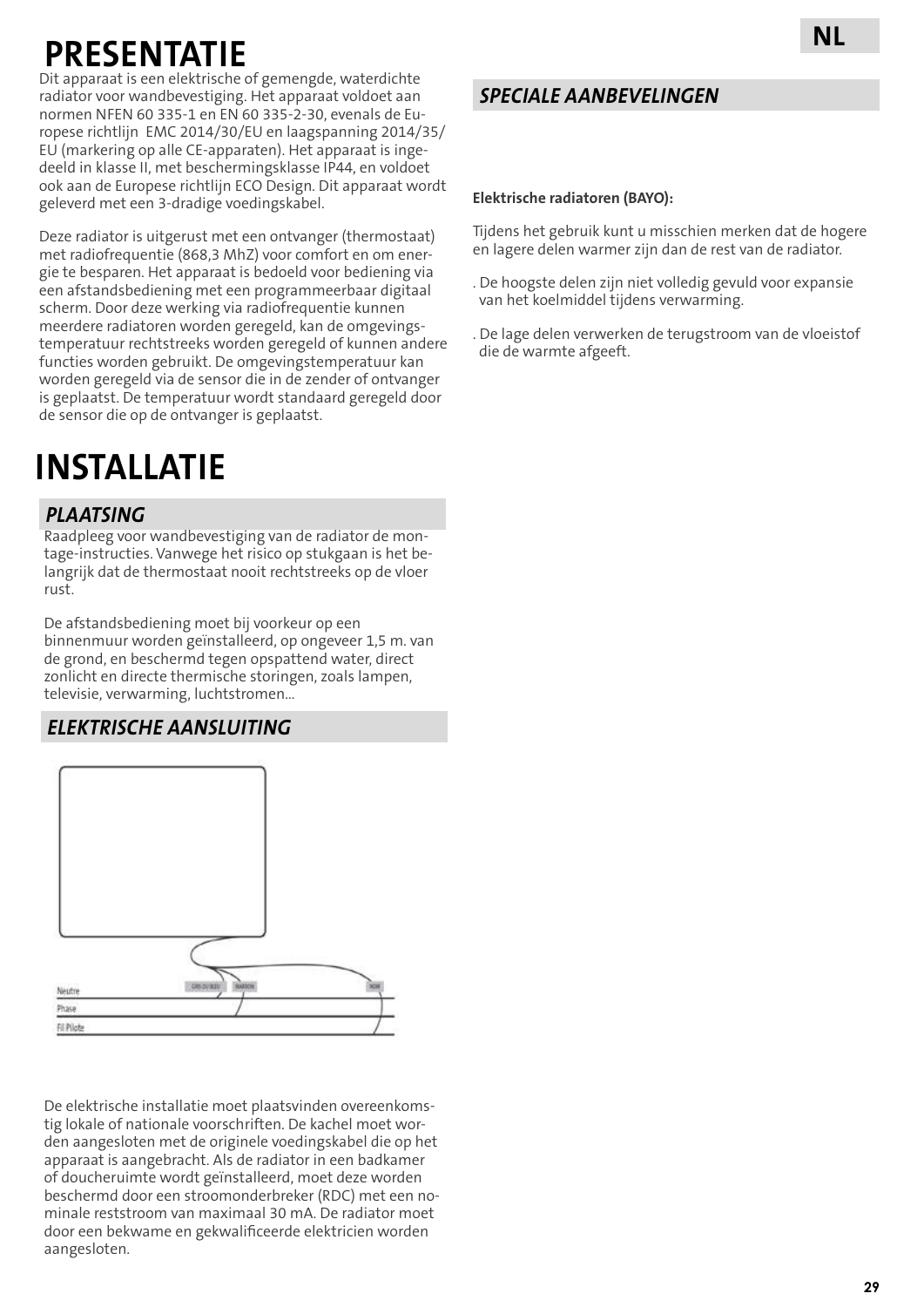## **BEGINNEN MET DE INSTALLATIE**

### *ONTVANGER*

Sluit uw apparaat aan op de elektrische installatie. Druk om de radiator te starten op de knop «B» op de ontvanger aan de onderkant van het apparaat. De indicator «A» licht op en u hoort 2 korte « piep»-geluidjes. Druk dan opnieuw op de knop «B», schakel de radiator uit, en dan hoort u een lange pieptoon. De indicator «A» is uitgeschakeld en er is geen communicatie mogelijk met de afstandsbediening.

Raadpleeg het bovenstaande bedradingsschema.

#### **Status van de indicator van de ontvanger**

| <b>Functie</b><br>modus                                    | Staat van indicator<br>Radiator gepauzeerd | Staat van indicator<br>Radiator verwarmt     |
|------------------------------------------------------------|--------------------------------------------|----------------------------------------------|
| Stand by                                                   | Uitgeschakeld                              |                                              |
| Comfort                                                    | Groen, blijft aan                          | Rood, blijft aan                             |
| Eco                                                        | Groen, knipperend                          | Rood-groen, knipperend                       |
| Vorstbescherming                                           | Groen.<br>langzaam knipperend              | Rood-groen,<br>langzaam knipperend           |
| Comfort $-1^{\circ}C$ (*)                                  | Groen.<br>dubbel knipperend                | Rood-groen,<br>dubbel knipperend             |
| Comfort $-2^{\circ}C$ (*)                                  | Groen, dubbel en lang-<br>zaam knipperend  | Rood-groen, dubbel en<br>langzaam knipperend |
| Modus voor koppeling                                       | Oranje, knipperend                         | Oranje, knipperend                           |
| Standaard sensor<br>$oT^{\circ}C$ -meting > 35 $^{\circ}C$ | Rood, knipperend                           |                                              |

(\*): Bestellingen door EDF verzonden als onderdeel van een Tempo-abonnement of door een energiebeheerder als «6 opdrachten.»

#### **Staat van indicator «2c» van de ontvanger**

| Uitgeschakeld             | De beperking voor de oppervlaktetemperatuur is niet ingeschakeld |
|---------------------------|------------------------------------------------------------------|
| Groen, blijft staan       | De beperking voor de oppervlaktetemperatuur is ingeschakeld      |
| Knippert 3 keer snel rood | Indicator voor radiocommunicati e met de zender                  |

#### **Staat van indicatoren «2b» en «2c» van de ontvanger**

| Groen, afwisselend knipperende «2b» en «2c»  | De ontvanger is opnieuw ingesteld      |
|----------------------------------------------|----------------------------------------|
| Oranje, afwisselend knipperende «2b» en «2c» | Fout in de radiografische communicatie |

De RF-ontvanger beschikt over een onafhankelijk besturingssysteem dat in het geheugen informatie opslaat over de status (aan/uit) en instellingstemperatuur. Door het opslaan van de laatst ontvangen opdracht kan de bediening worden geregeld, zelfs als de zender uitgeschakeld is of als de batterijen leeg zijn. Opmerking: In het geval van stroomuitval bij de radiatoren hoeft niet opnieuw te worden gekoppeld.

Belangrijk: Als uw ontvanger is uitgeschakeld, ontvangt uw radiator geen opdrachten via de afstandsbediening.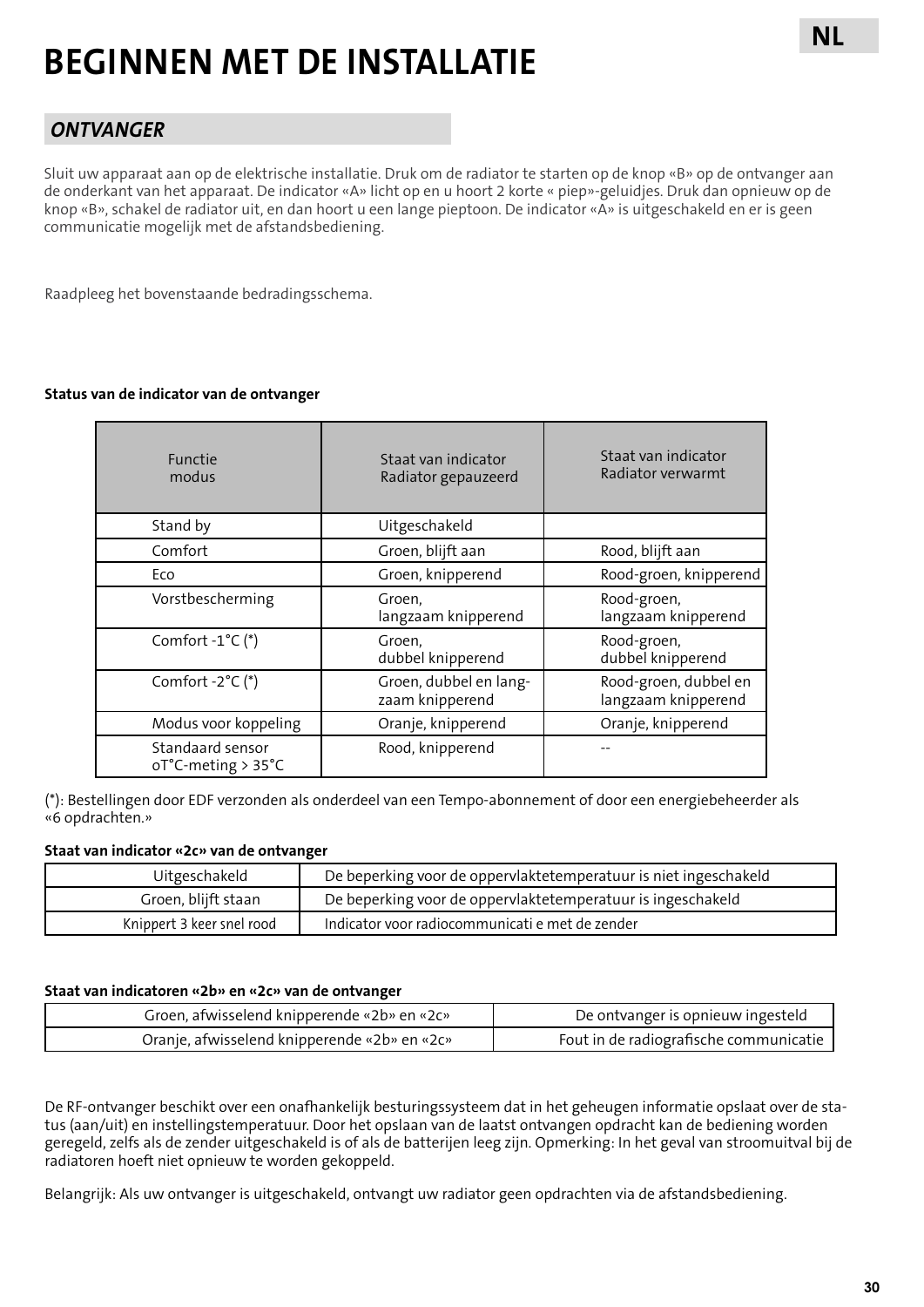Verwijder de batterijbescherming van de afstandsbediening. Wanneer het apparaat voor het eerst wordt ingeschakeld, start het apparaat in de Comfort modus. Wanneer de batterijen na een lange periode (meer dan 2 minuten) worden vervangen, start het apparaat op in de vorige modus.

De eerste stap is om de tijd op uw afstandsbediening in te stellen. Het instellen kan vanuit elke modus en op elk gewenst moment worden uitgevoerd.

 Druk 5 seconden op de knop OK totdat de tijd wordt weergegeven. Laat de knop los en druk daarna nogmaals op de knop OK.

 De uren knipperen nu. Gebruik de knoppen «+» of «-» voor de instelling, en daarna OK om te bevestigen.

 De minuten knipperen nu. Gebruik de knoppen «+» of «-» voor de instelling, en daarna OK om te bevestigen.

 De dagen van de week knipperen nu. Gebruik de knoppen «+» of «-» voor de instelling, en daarna OK om te bevestigen.

 De datum knippert nu. Gebruik de knoppen «+» of «-» voor de instelling, en daarna OK om te bevestigen.

 De datum knippert nu. Gebruik de knoppen «+» of «-» voor de instelling, en daarna OK om te bevestigen.

 Het jaar knippert nu. Gebruik de knoppen «+» of «-» voor de instelling, en daarna OK om te bevestigen.

Na de laatste bevestiging keert u terug naar de vorige modus. De tijd, datum en het jaar zijn nu op uw afstandsbediening ingesteld. Deze zijn handig voor de modi Auto en Vakantie.

Opmerking: Het instellen van de tijd is niet nodig wanneer uw afstandsbediening is gekoppeld aan het Touch E3-programmeerstation (optioneel). Synchronisatie van tijd vindt automatisch plaats.

Voor een voorbeeld van de ingestelde tijd drukt u 5 seconden op de knop OK totdat de tijd wordt weergegeven. Dit blijft 10 seconden zichtbaar en dan wordt teruggekeerd naar de vorige modus.

Belangrijk: U kunt uw laatste invoer altijd annuleren door op de knop Retour te drukken. Opmerking: Wanneer de achtergrondverlichting van uw afstandsbediening wordt uitgeschakeld, kunt deze u weer eenvoudig inschakelen door op een toets te drukken.

Het inschakelen van communicatie tussen de zender (afstandsbediening) en de ontvanger (thermostaat) kunt u uitvoeren door de volgende handelingen. Deze handelingen worden ook koppelingen genoemd. De radiator moet ingeschakeld zijn.

#### Op de thermostaat:

Druk knop «B» in en houd deze 5 seconden ingedrukt. De indicator «A» knippert langzaam in oranje. Dit is het signaal om knop. «B» los te laten. De radiator bevindt zich nu in de modus voor koppeling.

Op de afstandsbediening:

- 1. Druk de toets OK op de afstandbediening in en houd deze 10 seconden ingedrukt, totdat het in stallatiemenu wordt weergegeven met het symbool «bL no.».
- 2. Druk eenmaal op de toets «+» , «rF INI» die wordt weergegeven op het scherm. U bevindt zich nu in het menu voor koppeling.
- 3. Druk eenmaal op «OK» , «INI» en het symbool knippert op het scherm. Uw radiator is bezig met koppelen. En wanneer het scherm terugkeert naar de vorige modus, is uw eerste radiator gekoppeld.



4. Volg de voorgaande stappen om een andere radiator te koppelen (op de thermostaat en op de afstandsbediening).

Opmerking: Het installatiemenu kan worden geopend vanuit alle modi.

Belangrijk: Tijdens uw installatie beschikt u over een programmeerstation, Touch E3 (optioneel). dat altijd als eerste wordt weergegevenop de afstandsbediening nadat de radiator de gebruiksmodi heeft gevolgd die hierboven worden beschreven en in de opmerking over de Touch E3-centrale.

## *BESCHRIJVING VAN MODI VOOR DE ZENDER*

#### *(AFSTANDSBEDIENING)*

### *MODI VOOR FUNCTIES VOOR COMFORT TEMPERATUUR*

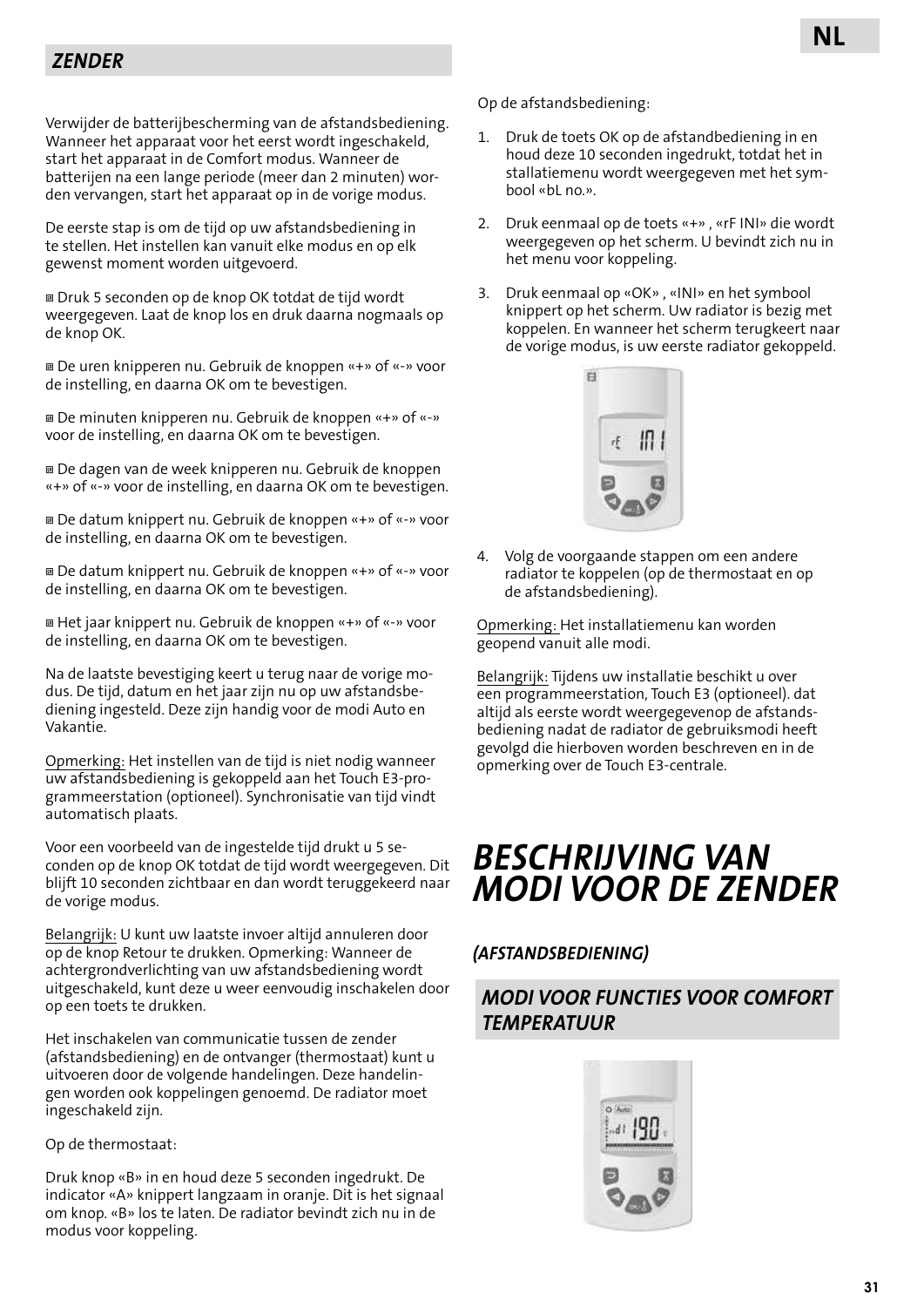Bedoeld voor gebruik wanneer mensen aanwezig of waarschijnlijk aanwezig zijn in de ruimte.

Selecteer de modus via de knoppen «+» of «- » en druk daarna op OK. De temperatuurinstelling wordt op het scherm weergegeven. Druk voor bevestigen opnieuw op OK. De temperatuur knippert nu. Gebruik de toetsen «+» of «-» om in te stellen, en daarna OK om te bevestigen. De omgevingstemperatuur wordt 10 seconden weergegeven, en daarna opnieuw de instellingstemperatuur.

Het temperatuurbereik ligt tussen 5,5°C en 30°C. Tijdens het instellen wordt een driekleurige visuele indicator weergegeven.

Deze geeft het bereik voor laag, gemiddeld of hoog energieverbruik weer en hiermee kunt u dus energie besparen.

Groen: Laag verbruik, temperatuur van 5,5°C t/m 19°C

 Oranje: Gemiddeld verbruik, temperatuur van 19,5°C t/m 24°C

Rood: Hoog verbruik, temperatuur van 24,5°C t/m 30°C

Door deze visuele indicator is de gebruiker zich bewust zijn van het risico op overmatig energieverbruik bij het instellen van een comfortabele temperatuur.

De temperatuur die u heeft ingesteld, is de gewenste temperatuur in de ruimte en in deze functiemodus. U dient een paar uur te wachten voordat de temperatuur in de ruimte weer stabiel is.

Door te drukken op de Terugtoets wordt de omgevingstemperatuur 10 seconden weergegeven. Ook wordt het symbool weergegeven.

#### *FUNCTIEMODUS VOOR TEMPERATUUR IN AUTO MODUS*



Bedoeld voor automatische en autonome bediening van de onderstaande radiator:

 Prioriteit 1: De pilootdraad als de radiator is aangesloten. Opdrachten verzonden door EDF als onderdeel van een Tempo-abonnement of via een energiebeheerder als « 6 opdrachten». Veranderingen in temperatuur worden in de Comfort modus ingesteld.

 Prioriteit 2: Het programma van de Touch E3-programmeercentrale (optioneel), als de afstandsbediening daaraan gekoppeld is.

 Prioriteit 3: Een programma dat eerder is geselecteerd in de programmeermodus (d1 t/m d9, U1 t/m U9) van de afstandsbediening.

U kunt de ingestelde temperatuur in uw programma altijd wijzigen. Druk hiervoor op de toets OK. Nu knippert de temperatuur op het scherm. Stel in met de knoppen «+» en «-» , en druk daarna op OK om te bevestigen. In dit geval wijkt u af en wordt het symbool op het scherm weergegeven. Door te drukken op de toets sluit u de vrijstelling af en gaatu terug naar de instellingstemperatuur in uw programma; als u dat niet doet, verdwijnt de afwijking na 2 uur

Door te drukken op de Terugtoets wordt de omgevingstemperatuur 10 seconden weergegeven. Ook wordt het symbool weergegeven.

### *MODI VOOR FUNCTIES VOOR VERLAGEN VAN DE TEMPERATUUR*



Bedoeld voor gebruik wanneer mensen niet aanwezig of mogelijk aanwezig kunnen zijn in de ruimte.

Selecteer de modus via de knoppen «+» of «-»en druk daarna op OK. De temperatuurinstelling wordt op het scherm weergegeven. Druk voor bevestigen opnieuw op OK. De temperatuur knippert nu. Gebruik de toetsen «+» of «-» om in te stellen, en daarna OK om te bevestigen. De omgevingstemperatuur wordt 10 seconden weergegeven, en daarna opnieuw de instellingstemperatuur.

Het temperatuurbereik ligt tussen 5,5°C en 19°C , maar is altijd 0,5°C lager in vergelijking met de comforttemperatuur.

De temperatuur die u heeft ingesteld, is de gewenste temperatuur in de ruimte en in deze functiemodus. U moet een paar uur wachten voordat de temperatuur in de ruimte weer stabiel is.

**NL**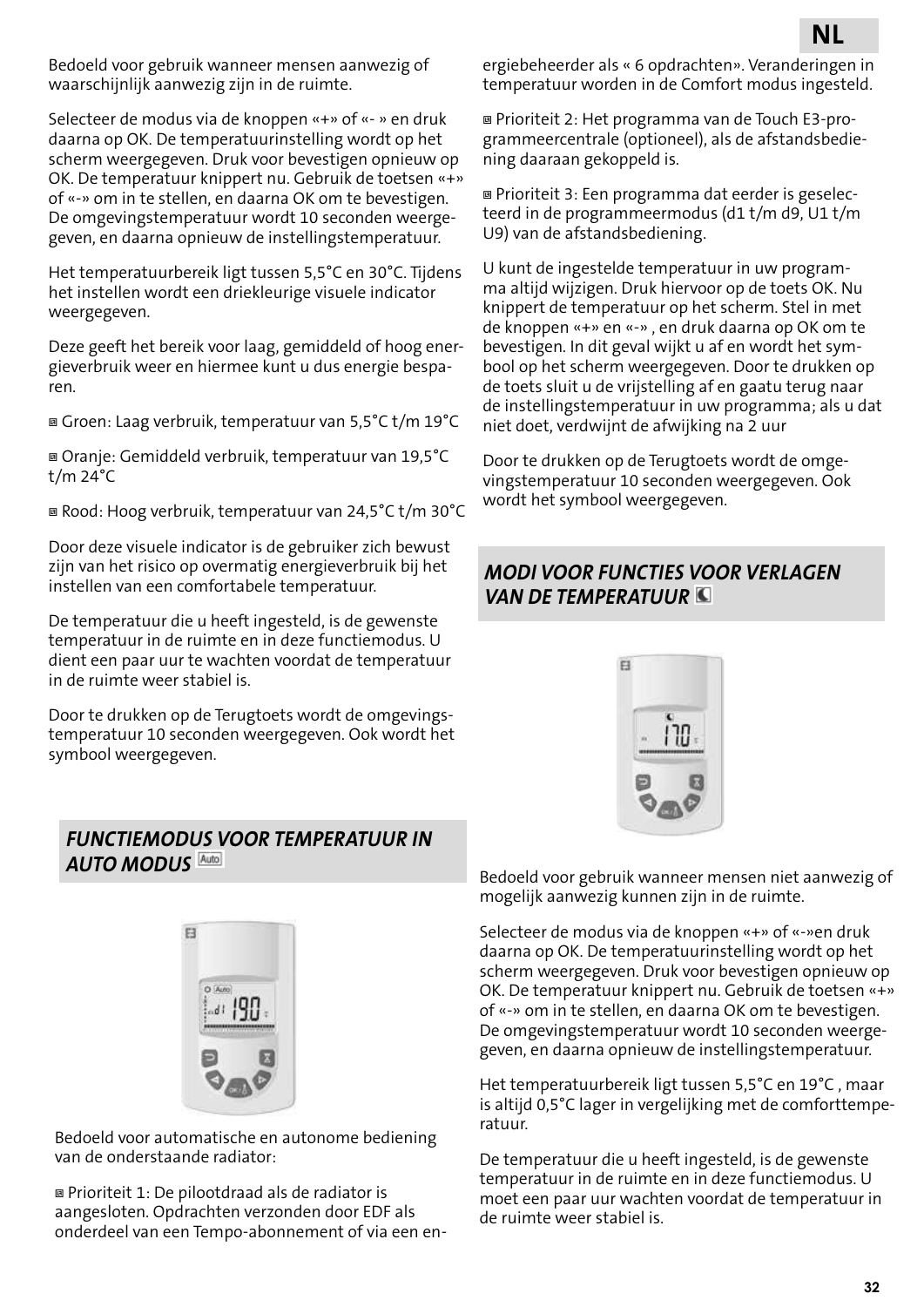Door te drukken op de Terugtoets wordt de omgevingstemperatuur 10 seconden weergegeven. Ook wordt het symbool weergegeven.

### *FUNCTIE- EN TEMPERATUURMODI VOOR VORSTBESCHERMING*



Deze modus voorkomt dat de installatie bevriest. Hiermee kan tijdens langdurige afwezigheid een minimumtemperatuur worden gehandhaafd.

Selecteer de modus via de knoppen «+» of «-»en druk daarna op OK. De temperatuurinstelling wordt op het scherm weergegeven.

Druk voor bevestigen opnieuw op OK. De temperatuur knippert nu. Gebruik de toetsen «+» of «-» om in te stellen, en daarna OK om te bevestigen. De omgevingstemperatuur wordt 10 seconden weergegeven, en daarna opnieuw de instellingstemperatuur.

Het temperatuurbereik ligt tussen 5°C en 10°C .

Door te drukken op de Terugtoets wordt de omgevingstemperatuur 10 seconden weergegeven. Ook wordt het symbool weergegeven.

*FUNCTIEMODUS VAKANTIE* 



Met deze functie kunt u uw verwarmingssysteem tijdens afwezigheid instellen op de gewenste temperatuur. Dit wordt in 4 stappen geregeld:

- 1. Selecteer met de toetsen «+» of «-», en daarna OK. De insteltemperatuur knippert nu op het scherm. Gebruik dan de toetsen «+» of «-» voor het instellen van de gewenste temperatuur tijdens uw afwezigheid. Druk vervolgens op OK om te bevestigen.
- 2. Hierna stelt u de datum in waarop u terugkomt. Begin met de maand, «+» of «-» om in te stellen, en daarna OK om te bevestigen. (Opmerking: verhoog het jaar via de eerste en twaalfde maand).
- 3. Stel de datum in waarop u terugkomt met «+» of «-» om in te stellen, en daarna OK om te bevestigen.
- 4. Stel de tijd in waarop u terugkomt met «+» of «-» om in te stellen, en daarna OK om te beves tigen. (Opmerking: Instellen in hele uren)

De datum waarop u terugkomt, wordt op het scherm weergegeven en het vakantiesymbool knippert

U kunt de vakantiemodus altijd afsluiten door 2 seconden te drukken op de Terugknop. U gaat terug naar de vorige modus.

## *FUNCTIEMODUS BOOST*



Met deze functie kunt u snelle stijgingen in de temperatuur van uw radiator punctueel en gedurende een bepaalde tijd beheren zonder de programma's aan te passen.

Selecteer de modus met de knoppen «+» of «-». Druk daarna op OK, waarna een tijd van 30 minuten op het scherm knippert.

Gebruik de toetsen «+» of «-» voor het instellen van de gewenste tijd per 10 minuten. Het bereik voor instellen van de tijd is van 10 minuten tot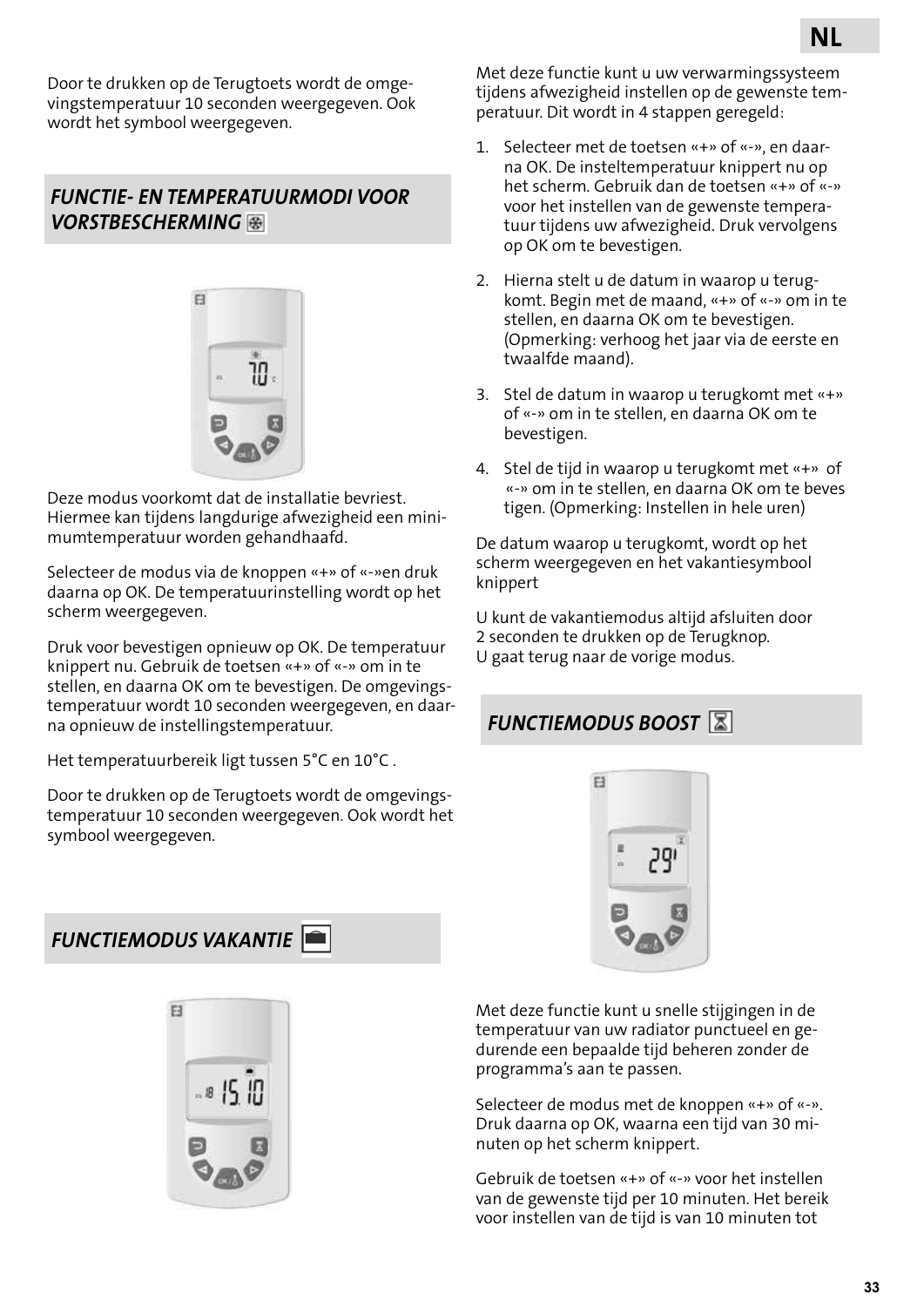120 minuten. Druk daarna op OK om te bevestigen.

Het aftellen van de Boosttijd wordt op het scherm weergegeven en het symbool knippert. U kunt de Boost modus altijd afsluiten door 2 seconden te drukken op de Terugknop. U gaat terug naar de vorige modus.

U kunt Boost ook rechtstreeks openen door te drukken op de toets van de afstandsbediening vanuit alle modi. Stel vervolgens de gewenste tijd in en bevestig deze zoals eerder beschreven.

*GEBRUIK VAN HET PROGRAMMA* 



Met deze functie kunt u instelbereiken programmeren overeenkomstig de temperaturen zoals omschreven voor comfort en verlaging.

U heeft de keuze uit 9 vooraf ingestelde programma's, «d1» t/m «d9», en 4 programma»s die u kunt aanmaken overeenkomstig « U1» t/m «U4.»

Als u een vooraf ingesteld programma wilt kiezen:

1. Selecteer de modus met de toetsen «+» of «-» en druk daarna op OK,

2. «d1» wordt op het scherm weergegeven.

3. Druk nu op OK; «d1» knippert op het scherm.

4. U kunt ook een vooraf ingesteld programma kiezen met de toetsen «+» of «-» of dit programma bewaren. U kunt kiezen uit 9 vooraf ingestelde programma»s, van «d1» t/m «d9»

5. Druk opnieuw op OK om uw keuzes te bevestigen. Hierna gaat u automatisch door in de modus Auto (de ingestelde temperatuur en het programmanummer worden op het scherm weergegeven).

Lijst van programma's en bereiken in de vooraf ingestelde Comfort modus.

o d1: De gehele week Comfort modus.

o d2: Comfort modus van 6:30-8:30 uur van maandag t/m vrijdag 8:30-10:30 uur in het weekend.

o d3: Comfort modus van 6:30-8:30 uur van maandag t/m vrijdag 8:30-10:30 en 19:00-21:00 uur in het weekend.

o d4: Comfort modus van 8:00-10:00 en 21:00-23:00 uur van maandag t/m vrijdag 9:00-11:00 en 21:00- 23:00 uur in het weekend.

o d5: Comfort modus van 04:30-07:30 en 16:30-22:30 uur van maandag t/m vrijdag 07:00-23:00 uur in het weekend.

o d6: Comfort modus van 06:30-09:30 en 17:00-23:00 uur van maandag t/m vrijdag 08:00-23:00 uur in het weekend.

o d7: Comfort modus van 06:30-08:30 en 12:00-14:00 uur van maandag t/m vrijdag 07:00-23:00 uur in het weekend.

o d8: Comfort modus van 07:30-09:30 en 12:00-14:00 en 17:00-23:00 uur van maandag t/m vrijdag 08:00- 23:00 uur in het weekend.

o d9 : Comfort modus 07:00-23:00 voor de hele week.

Opmerkingen: Vooraf ingesteld bereik of uw verwarming bevindt zich in de Comfort modus. De rest van de tijd is in de modus voor vermindering. De programma's d1 t/m d4 zijn bedoeld op radiatoren in een badkamer, en de programma's d5 t/m d9 op radiatoren in andere ruimtes van het huis.

Als u een gepersonaliseerd programma wilt kiezen:

1. Selecteer de modus met de toetsen «+» of «-» en druk daarna op OK,

2. «d1» wordt op het scherm weergegeven.

3. Druk nu op OK; «d1» knippert op het scherm.

4. U kunt ook een gepersonaliseerd programma kiezen met de toetsen «+» of «-.» U kunt kiezen uit 4 gepersonaliseerde programma»s, van «U1» t/m «U4»

5. Druk 2 seconden op OK. U gaat rechtstreeks naar de programmering. De tijd 00.00 en het symbool Verlagen knipperen op het scherm, en u kunt beginnen met het instellen. U begint op dag 1 van de week (1 = maandag).

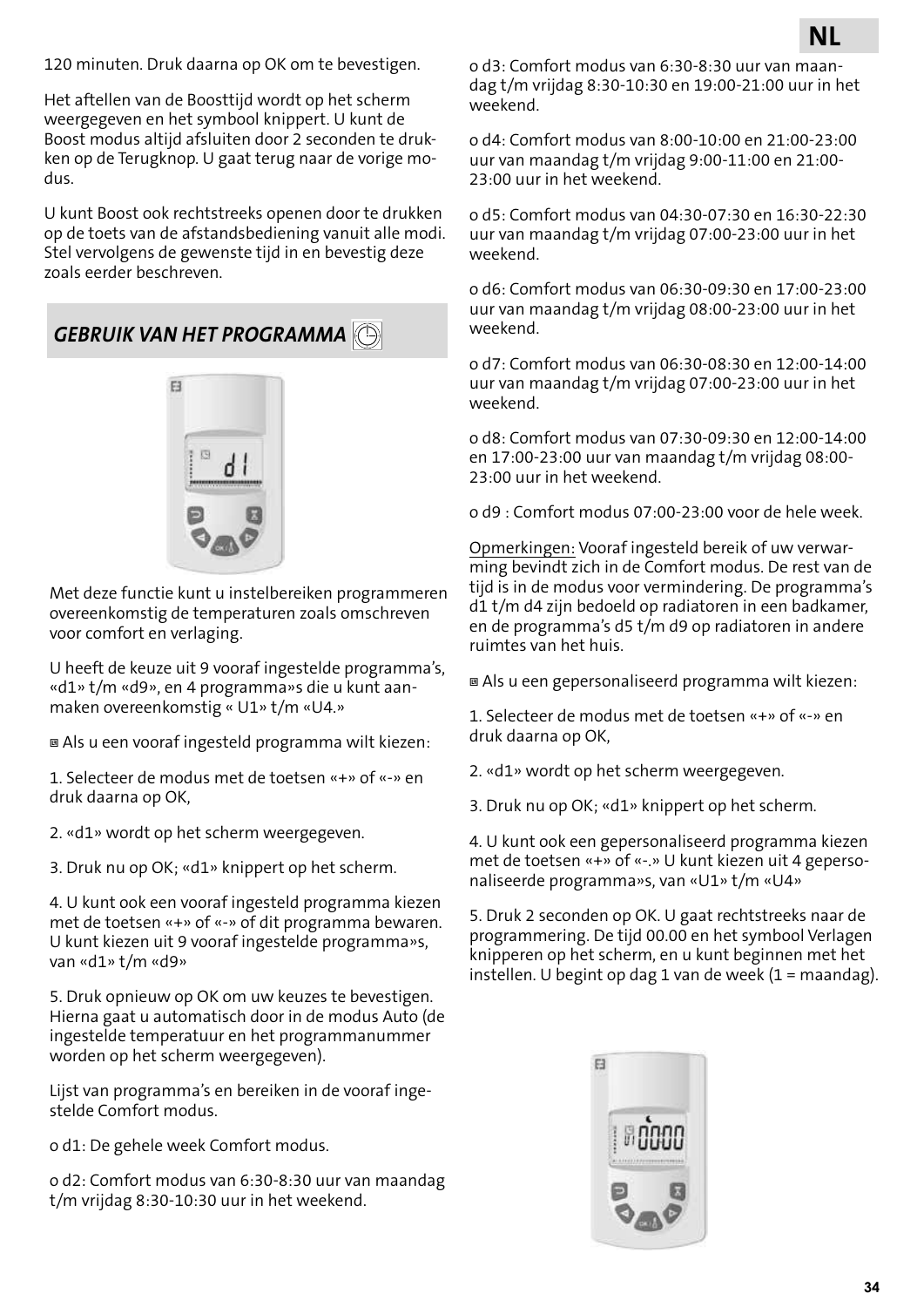6. Verhoog de uren van de dag met behulp van de toets «+» per 30 minuten, om uw eerste periode aan te maken in de modus Verlagen, en druk daarna op OK. U heeft zojuist uw eerste periode aangemaakt voor Verlagen voor de dag, en Comfort knippert nu op het scherm.

7. Verhoog de uren van de dag met behulp van de toets «+» per 30 minuten, om uw eerste periode aan te maken in de modus Comfort, en druk daarna op OK. U heeft zojuist uw eerste periode aangemaakt voor Comfort tijdens de dag, en Verlagen knippert op het scherm.

8. Herhaal deze bewerkingen zo vaak als u periodes wilt maken voor Verlagen en voor Comfort op dezelfde dag.

9. Wanneer het programmeren het einde van de dag bereikt, knippert 23.30. Druk nu op OK.

10. Dag 2 (2 = dinsdag) en CP YES wordt op het scherm weergegeven. U heeft de keuze om het programma van dag 1 wel of niet te kopiëren naar dag 2. Tot de laatste dag van de week.

11. Als u het programma wilt kopiëren, druk dan op OK. Dag 3 (3 = woensdag) en CP YES worden op het scherm weergegeven. Herhaal deze handeling tot de laatste dag van de week.

12. Als u het programma niet wilt kopiëren, druk dan op «+» of «-». CP no knippert op het scherm, en u kunt drukken op OK om uw keuze te bevestigen. In dit geval moet u de hierboven beschreven handelingen voor het programmeren herhalen.

13. Aan het einde van het programmeren, moet u na de laatste dag van de week uw programmering opslaan. SAVE wordt op het scherm weergegeven. Druk nu op OK om op te slaan. Dan wordt automatisch doorgeschakeld naar de modus Auto (de ingestelde temperatuur en het programmanummer worden op het scherm weergegeven).

Belangrijk: Als u een al aangepast programma wilt kiezen, dat eerder is ingesteld, en u wilt dit niet veranderen, druk dan op OK om de keuze te valideren. Dan wordt automatisch doorgeschakeld naar de modus Auto (de ingestelde temperatuur en het programmanummer worden op het scherm weergegeven).

Opmerkingen: de bereiken voor het programmeren worden weergegeven op een pictogram onder in het scherm en het deel voor de uren knippert. Hiermee kunt u het programma voor een volledige dag bekijken.

### *KLAVIER VERGRENDELEN*

Gebruik deze functie om wijzigingen aan de zenderinstellingen te voorkomen. Voor het blokkeren van het toetsenbord drukt u tegelijk op «+» en «-» en daarna op OK. Het symbool wordt weergegeven en het toetsenbord is vergrendeld. Herhaal dezelfde procedure om het toetsenbord te ontgrendelen. Het symbool verdwijnt.

### *DETECTIE VAN OPENSTAAND RAAM*

Het symbool wordt op het scherm weergegeven en verdwijnt wanneer u de functie heeft uitgeschakeld in de geavanceerde instellingen.

**NL**

### *FABRIEKSINSTELLINGEN*

Om de thermostaat opnieuw in te stellen, drukt u 20 seconden op de knop «B» . De indicator knippert in het oranje, gaat dan over naar een permanent oranje signaal, en wordt uiteindelijk uitgeschakeld. Schakel uw thermostaat in door te drukken op de knop «B». De indicator knippert snel en oranje, en uw thermostaat wordt opnieuw gestart.

## **GEAVANCEERDE INSTELLINGEN**

Uw afstandsbediening heeft een installatiemenu waarmee u, afhankelijk van uw vereisten, verschillende instellingen kunt wijzigen.

Druk op de toets OK op de afstandbediening en houd deze 10 seconden ingedrukt, totdat het installatiemenu wordt weergegeven met «bL no» en het symbool wordt weergegeven. Druk daarna op de toetsen «+» of «-»om door de verschillende parameters te bladeren. U kunt het installatiemenu op elk moment afsluiten door te drukken op de knop terug, of door te gaan naar de parameter «End» om af te sluiten en terug te keren naar de voorgaande modus.

Beschrijving van de verschillende parameters:

o «bL no»:

Aanwezigheid van een PTC Blower (bepaald radiatormodel), standaard ingesteld op «no .» Druk voor een andere instelling op OK, waarna «no» knippert. Gebruik de toetsen «+» of «-» om in «YES» te veranderen, en druk om te bevestigen daarna nogmaals op OK.

o «rF INI»:

Koppelingsmenu. Druk eenmaal op «OK» , «INI» , en het symbool knippert op het scherm. Uw radiator wordt gekoppeld. Wanneer het scherm terugkeert naar de vorige modus, is uw eerste radiator gekoppeld.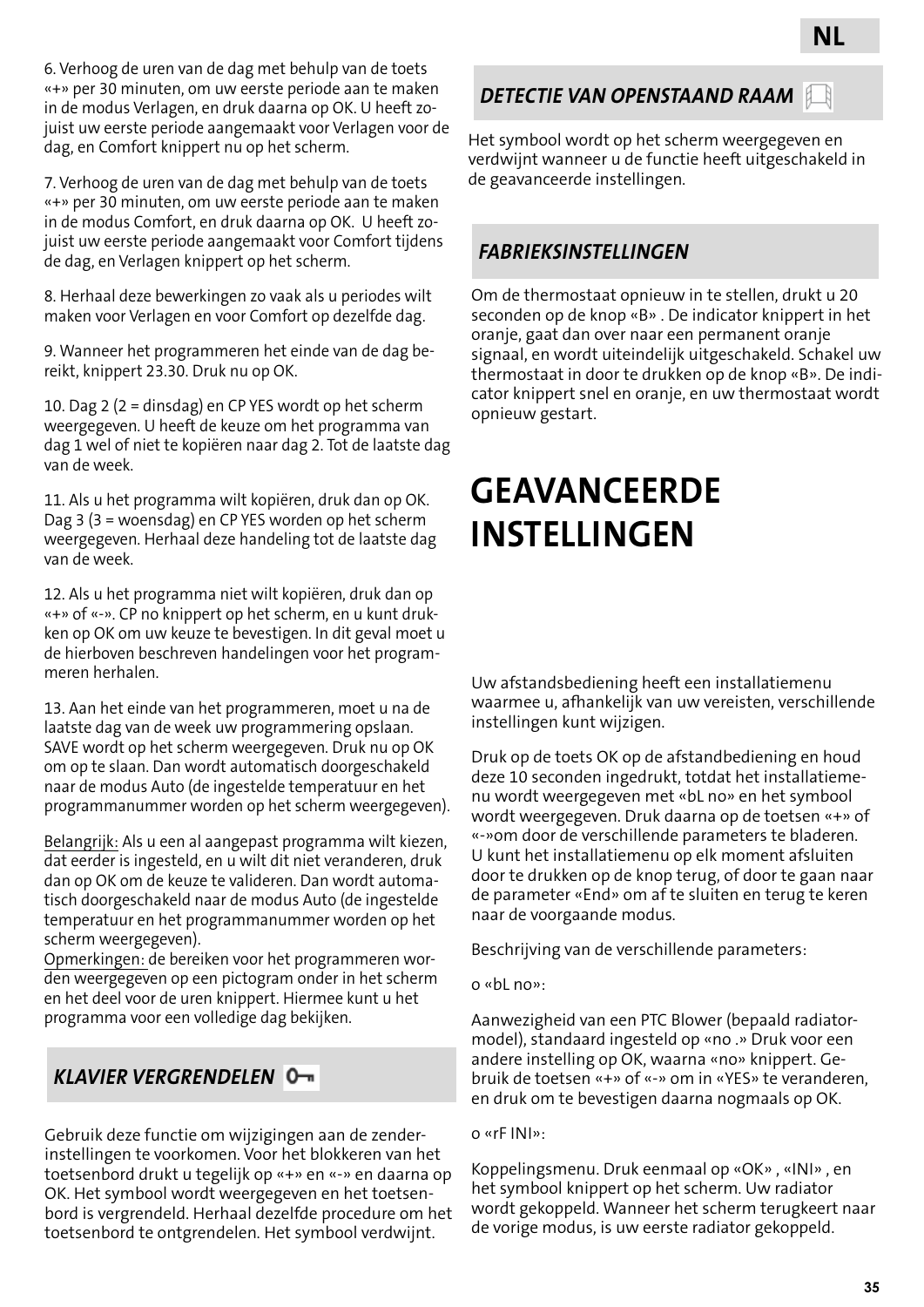#### o «tP no»:

Weergave van omgevingstemperatuur, standaard ingesteld op «no.» Om de instellingen te veranderen, drukt u op OK; «no» knippert nu. Gebruik de toetsen «+» of «-» om te veranderen in «YES». Druk om te bevestigen nu opnieuw op OK. In dit geval wordt de omgevingstemperatuur altijd weergegeven op het scherm van de afstandsbediening met het symbool en u moet gedurende 10 seconden drukken op om de ingestelde temperatuur weer te geven.

#### o «At YES»:

Adaptieve starttijd. Deze functie anticipeert op het begin van uw installatie. U krijgt op het gewenste tijdstip de juiste temperatuur in uw ruimte. Deze treedt in werking ti jdens veranderingen (gereduceerd tot comfort) aan de modus AUTO bij uw installatie. Deze staat standaard ingesteld op «YES». Om deze instelling te wijzigen, drukt u op OK, waarna «YES» knippert. Gebruik nu de toetsen «+» of «-» om te veranderen in «no», en druk om te bevestigen nu opnieuw op OK. U heeft de functie voor adaptieve starttijdnu onderdrukt.

#### o «oP YES»:

Detectie van openstaand raam: Wanneer de thermostaat een open raam detecteert, schakelt de radiator tijdelijk over naar de modus Vorstbescherming en keert deze na het sluiten van het raam terug naar de vorige bedieningsmodus. Deze staat standaard ingesteld op «YES» . Om deze instelling te wijzigen, drukt u op OK, waarna «YES» knippert.

Gebruik nu de toetsen «+» of «-» om te veranderen in «no», en druk om te bevestigen nu opnieuw op OK. Wanneer u de functie Open raam uitschakelt, wordt het symbool niet meer op de afstandsbediening weergegeven.

#### o «t 30,0°C»:

U kunt de ingestelde temperatuur voor uw veiligheid begrenzen. De standaardinstelling is 30°C, maar u kunt de temperatuur verlagen tot 20°C. Druk op OK, waarna « 30,0°C» knippert. Gebruik nu de toetsen «+» of «-» om te veranderen, en druk om te bevestigen opnieuw op OK.

#### o «Sd EHt»:

Sensor gebruikt voor temperatuurregeling. Standaard is « EHt» d.w.z. dat de radiatorsensor wordt gebruikt voor temperatuurregeling. U kunt dit echter veranderen. Druk hiertoe op OK, waarna « EHt» knippert. Gebruik nu de toetsen «+» of «-» om te veranderen in «Int», en druk hierna om te bevestigen nogmaals op OK. U gebruikt nu de sensor op de afstandsbediening om de temperatuur te regelen.

#### o «C 0,0 °C»:

Temperatuurcompensatie ingesteld, te gebruiken als u een verschuiving waarneemt tussen de ingestelde temperatuur en de aangegeven omgevingstemperatuur op de afstandsbediening. Standaard is dit ingesteld op 0,0°C. Druk op OK, waarna « 0,0 °C» knippert. Gebruik om te veranderen nu de toetsen «+» of «-» , en druk om te bevestigen nogmaals op OK. Het instelbereik is van -3,0°C t/m +3,0°C . Instellen is alleen mogelijk als u voor de regeling de interne sensor van de radiator gebruikt: « EHt» = Radiatorsensor.

#### o «tS 100»:

U kunt de oppervlaktetemperatuur van uw radiator via 3 niveaus beperken.

100% 70% of 55% .

Deze functie vermindert de warmteproductie en moet worden beschouwd voor de behoeften qua verwarming van een ruimte. Standaard is de instelling 100%. Om deze instelling te veranderen, drukt u op OK, waarna «100» knippert.

Gebruik nu om te veranderen de toetsen «+» of «-», en druk om te bevestigen nogmaals op OK. Het symbool zal, afhankelijk van de instelling, op het scherm van uw afstandsbediening anders zijn.

#### o «AC no»:

Kalibratie van de ruimtesensor (sonde op uw radiator). De kalibratie moet worden uitgevoerd na één dag werking op hetzelfde instelpunt. Plaats een thermometer in het midden van de kamer, op een hoogte van ongeveer 1,5 m van de vloer, en lees de gemeten temperatuur na een uur af. Wanneer u de kalibratieparameter voor de eerste keer invoert, geeft het scherm «no» aan om aan te geven dat de kalibratie niet is voltooid. Druk nu op OK, waarna de temperatuur knippert. Voer de temperatuur op uw thermometer in met de toetsen «+» of «-», en bevestig uw instelling daarna met OK. «AC YES»wordt op het scherm weergegeven. U heeft zojuist gekalibreerd. U kunt uw kalibratie annuleren en opnieuw instellen in «no» door tegelijk te drukken op de toetsen «+» en «-.»

Belangrijke opmerking: Te veel temperatuurverschil kan ook een slechte positie van uw afstandsbediening betekenen.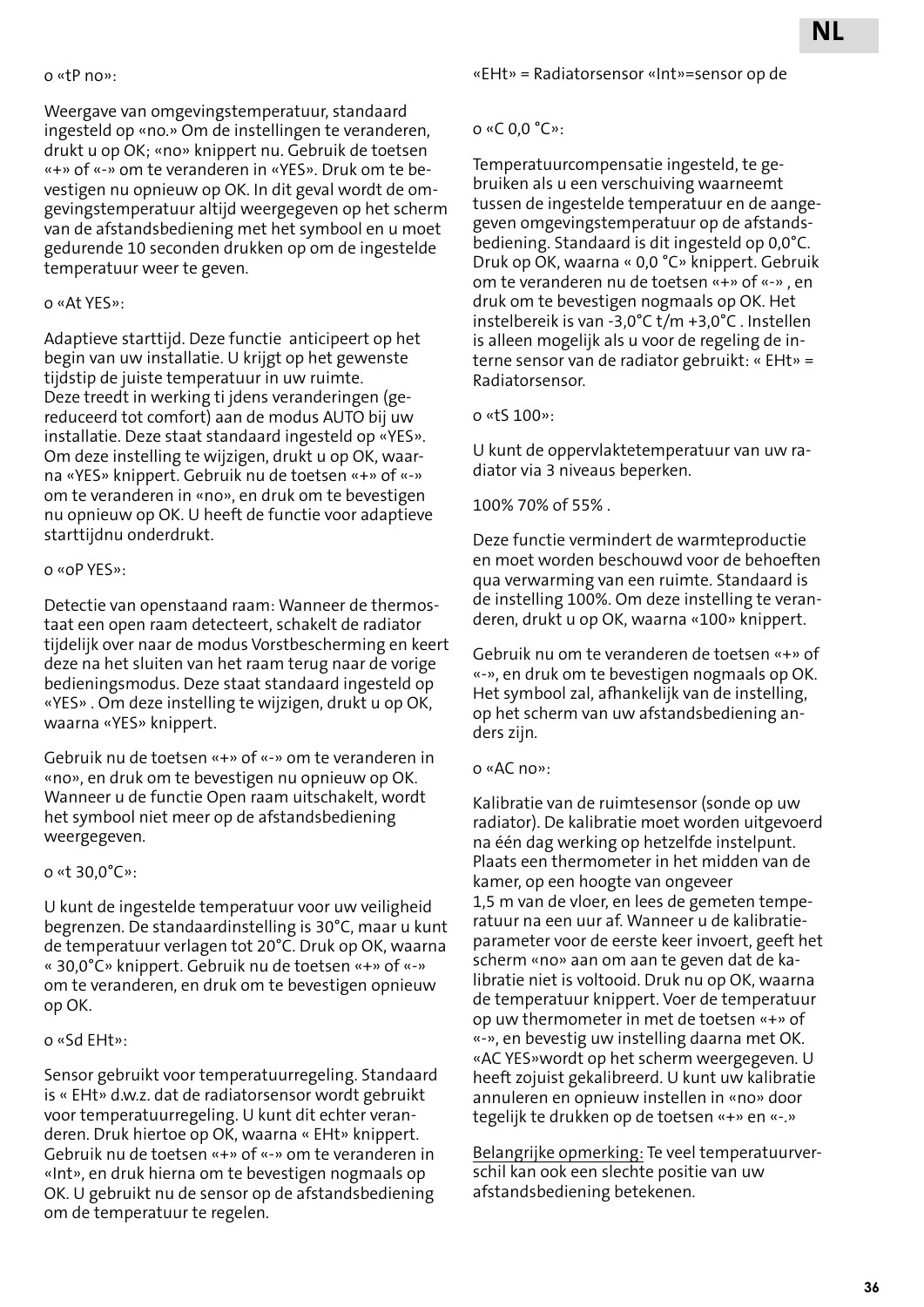#### o «Ch YES»:

Automatische verandering van zomer- en wintertijd. Standaard is de instelling « YES.» Om dit te veranderen drukt u op OK, waarna « YES» knippert. Gebruik de toetsen «+» of «-» om te veranderen in «no», en druk om te bevestigen daarna nogmaals op OK. Nu moet u de overgang van tussen zomer- en wintertijd handmatig wijzigen.

o «CL »:

Uw afstandsbediening opnieuw instellen, en teruggaan naar de standaard fabrieksinstellingen. Druk 8 sec. op OK. Wanneer alle pictogrammen op het scherm worden weergegeven en uw afstandsbediening oranje knippert, is het opnieuw instellen voltooid. U keert nu terug naar de Comfort modus van 19°C, en alle instelbare programma's U1 t/m U4 worden gewist.

o «UE 0.1»:

Softwareversie, ter indicatie.

o « End»:

«End» wordt weergegeven. Druk op OK om het installatiemenu af te sluiten en terug te keren naar de vorige modus.

Opmerking: Tijdens het navigeren in het installatiemenu, kunt u dit op elk gewenst moment afsluiten en naar de vorige modus terugkeren door te drukken op de toets terug.

## **ONDERHOUD, REPARATIE EN VERWIJDERING**

Belangrijk: Schakel de voeding van het apparaat uit vóórdat u begint aan onderhoudswerkzaamheden.

### *REINIGING*

We raden u aan deze eenvoudige onderhoudswerkzaamheden uit te voeren om de levensduur van uw apparaat te garanderen.

o Gebruik voor het reinigen van het verwarmingselement (de radiator) geen schuurmiddel of bijtende producten. Gebruik bij voorkeur heet zeepwater.

o Gebruik voor de zender (afstandsbediening) een droge doek, zonder oplosmiddel.

#### *DE BATTERIJEN VAN DE AFSTANDS-BEDIENING VERVANGEN*

Wanneer het batterijsymbool op het scherm zwakker wordt weergegeven, moet u de batterijen vervangen. Druk op de clip aan de achterkant van de afstandsbediening en duw deze naar voren. Vervang de 2 batterijen door LR03 AAA-alkalinebatterijen. Uw afstandsbediening bewaart alle parameters, behalve de tijd.

## **GARANTIE**

Het product wordt gedekt door een garantie van 10 jaar, met uitzondering van elektrische en elektronische componenten. Hiervoor geldt een garantie van 2 jaar.

## **TECHNISCHE GEGEVENS**

Nauwkeurigheid van de temperatuurmeting: 0,1°C

Nauwkeurigheid van de temperatuurregeling: +/- 0,15°C

Temperatuurbereik:

o Comfort: 5,5°C t/m 30,0°C, temperatuur lager dan de veiligheidstemperatuur.

o Verlagen: 5,5°C t/m 19,0°C, temperatuur lager dan de ingestelde comforttemperatuur.

o Vorstbescherming: 5,0°C t/m 10,0°C

Elektrische bescherming:

o Thermostaat: Klasse II - IP44

o Afstandsbediening: Klasse III - IP31

Batt erijen van de afstandsbediening: 2 LR03 AAA-alkaline-batterijen, 1,5 V

Bedrijfstemperatuur (thermostaat): -10°C t/m +50°C

Opslagtemperatuur (thermostaat): -20°C t/m +50°C

Vochtigheidsgraad: 90%, maximaal t/m 25°C

Frequentie van verzending van het radiosignaal: 868,3 MHz

Afstand van verzending: 30 m./150 m. bij vrij bereik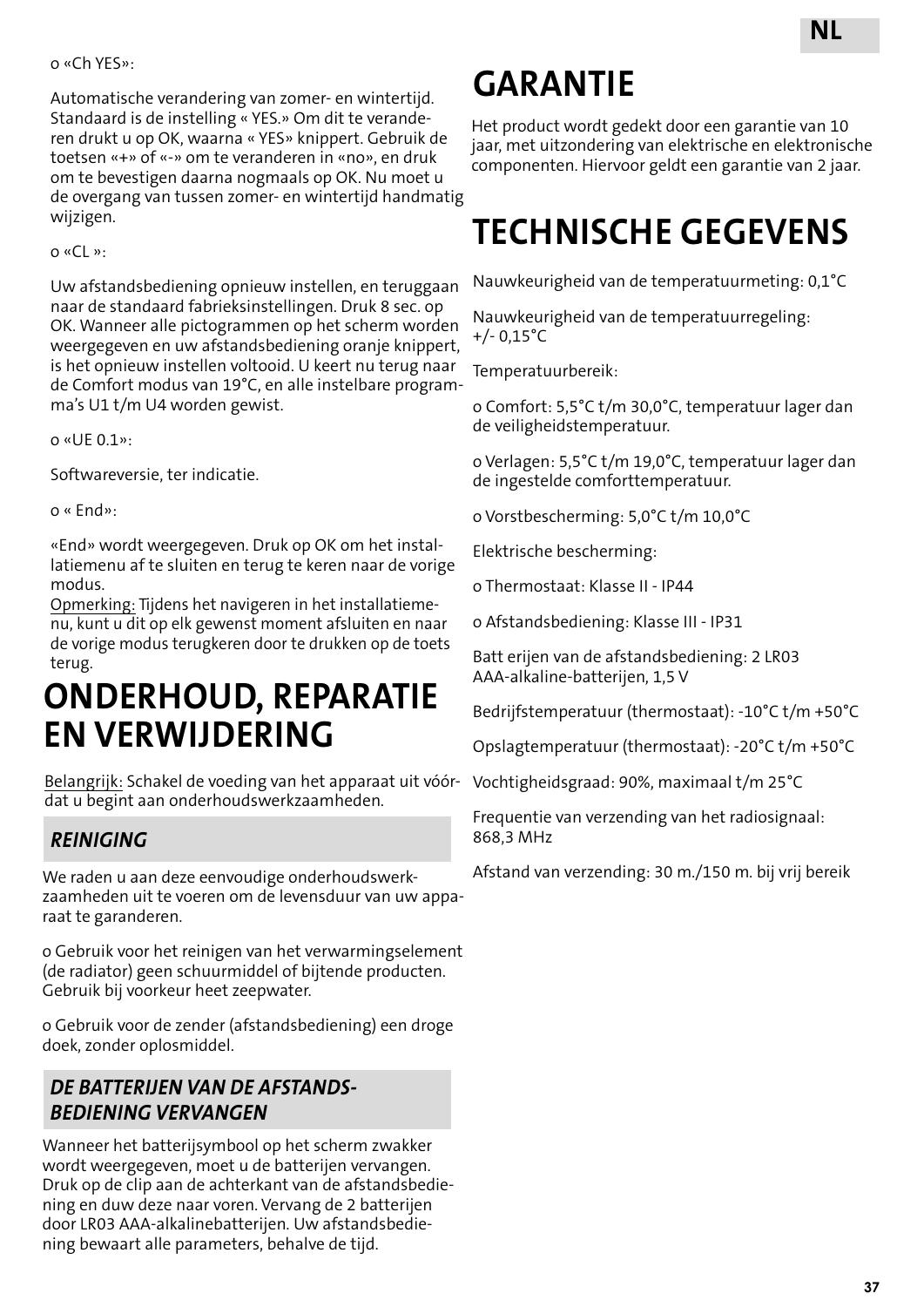## **INHALTSVERZEICHNIS**

| INBETRIFBNAHME DER ANIAGE. |  |
|----------------------------|--|
| Empfänger                  |  |
|                            |  |
|                            |  |

| Wichtiger Hinweis |  |
|-------------------|--|

| <b>GARANTIF</b>     |  |
|---------------------|--|
| TECHNISCHE MERKMALE |  |

**DE**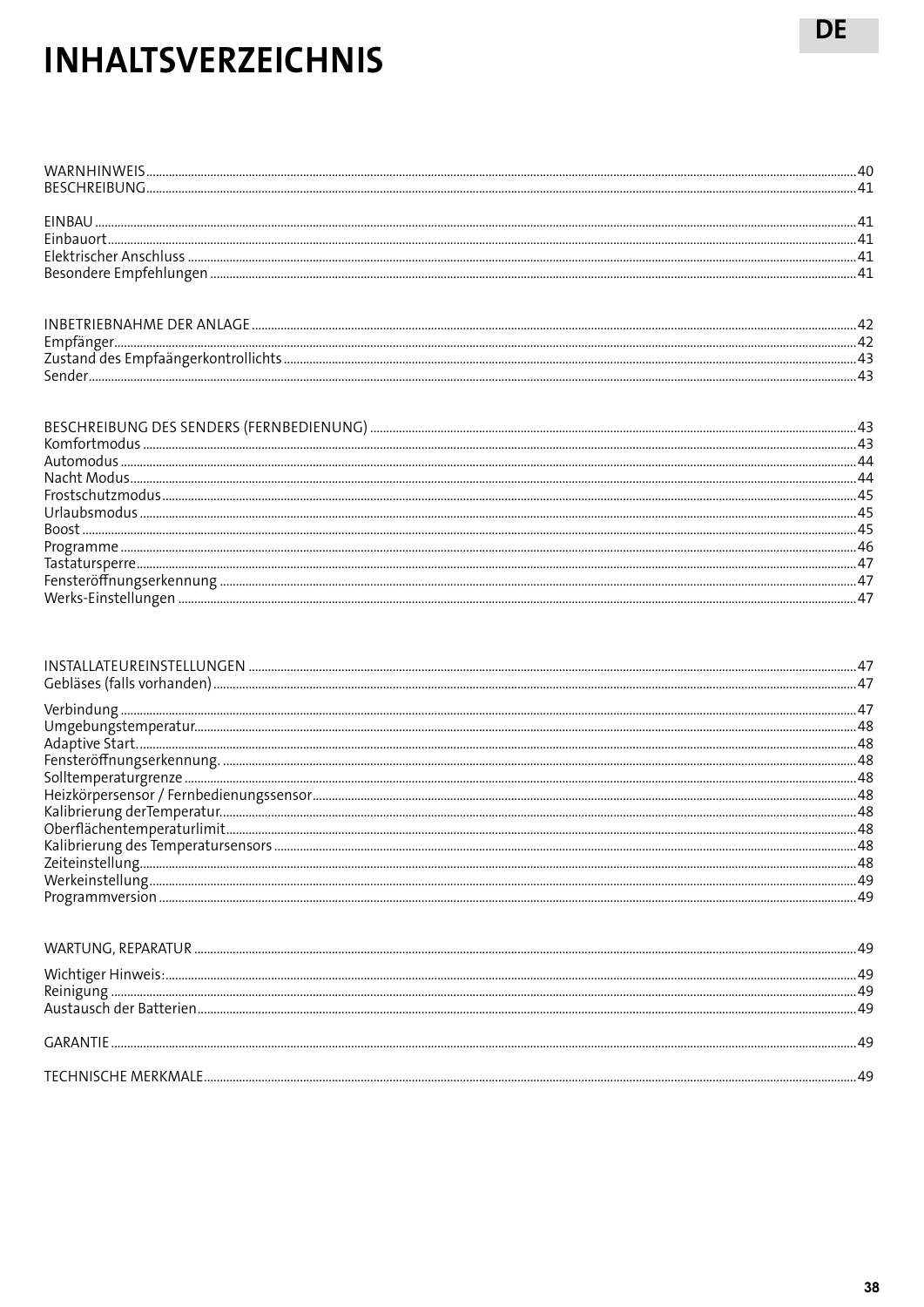

- a- Komfortmodus
- b- Automatikmodus
- c- Sparmodus
- d- Frostschutzmodus
- e- Urlaubsmodus
- f- Boost-Modus
- g- Programmierung
- h- Wochentag
- i- Heizanzeige
- j- Gebläseanzeige
- k- Anzeige Fensteroffnungserkennung

l- Batteriewechselanzeige

m- Anzeige für Funkübertragung/ Verbindung mit Heizkörper /

Verbindung mit zentralem E3-Programmiermodul (Option)

- n- Programmanzeige (d1 bis d9, U1 bis U4)
- o- Manueller Betrieb
- p- Installationsmenü
- q- Displaysperre
- r- 24-Stunden-Programm-Anzeige
- s- Eingestellte Temperatur oder Umgebungstemperatur
- t- Indikator fuer Umgebungstemperatur



**Netzadapter (Option)**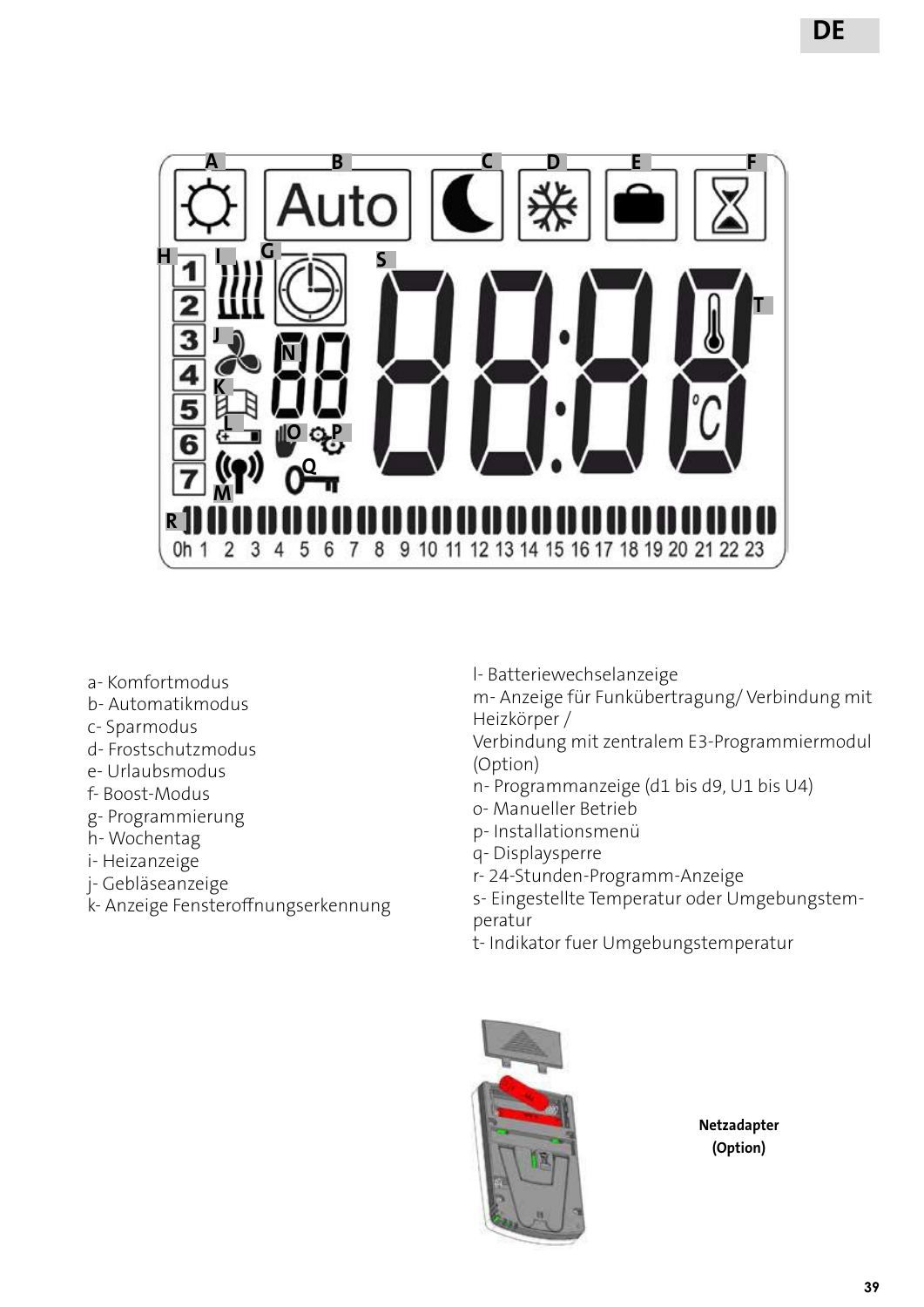## **WARNHINWEISE**

**ACHTUNG – TEILE DIESES PRODUKTS KÖN- NEN SICH STARK ERHITZEN UND VERBREN- NUNGEN HERVORRUFEN. BEI GEGENWART VON KINDERN UND SCHUTZBEDÜRFTIGEN PERSONEN IST BESONDERE VORSICHT GEB- OTEN.**

**KINDER IM ALTER VON 3 BIS 8 JAHREN DÜRFEN DAS GERAT NUR DANN EIN- ODER AUSSCHALTEN, WENN DIESE ORDNUNGS- GEMÄSS INSTALLIERT WURDE UND WENN DICHTIGT WERDEN ODER IN DIE KORREKTE<br>UND SICHERE BEDIENUNG DES GERAT SOW-UND SICHERE BEDIENUNG DES GERAT SOW- IE DIE MÖGLICHERWEISE DAMIT VERBUN- DEN GEFAHREN EINGEWIESEN WURDEN. KINDER UNTER 3 JAHREN DÜRFEN SICH OHNE DURCHGEHENDE AUFSICHT NICHT IN DER NÄHE DES GERATS AUFHALTEN. DAS GERAT UND DAS DAZU GEHÖRIGE KA- BEL VON KINDERN UNTER 8 JAHREN FERN HALTEN.**

**KINDER ZWISCHEN 3 UND 8 JAHREN DÜR- FEN KEINE ANSCHLÜSSE, EINSTELLUN- GEN, REINIGUNGSMASSNAHMEN ODER WARTUNGSMASSNAHMEN AN DAS GERAT DERN AB 8 JAHREN SOWIE VON PERSONEN MIT EINGESCHRÄNKTEN PHYSISCHEN, SEN- SORISCHEN ODER GEISTIGEN FÄHIGKEITEN NTNIS NUR DANN BENUTZT WERDEN, WENN<br>SIE ORDNUNG SGEMÄSS BEAUFSICHTIGT** SIE ORDNUNGSGEMASS BEAUFSICHTIGT<br>WERDEN ODER EINE ENTSPRECHENDE EIN-WEISUNG IN DIE SICHERE NUTZUNG DES **GERATS UND DIE DAMIT VERBUNDENEN RISIKEN ERHALTEN HABEN. KINDERN IST DAS SPIELEN MIT DEM GERAT UNTERSAGT. DIE REINIGUNG UND BENUTZERWARTUNG DÜRFEN NICHT UNBEAUFSICHTIGT VON KINDERN VORGENOMMEN WERDEN. IST DAS KABEL BESCHÄDIGT, MUSS DIESES VOM HERSTELLER, SEINEM KUNDENDIENST ODER ÄHNLICH QUALIFIZIERTEN PERSONEN AUSGETAUSCHT WERDEN, UM GEFAHREN VORZUBEUGEN. DER HEIZKÖRPER DARF**  GEBRACHT WERDEN. JEGLICHER EINGRIFF<br>AN DEM GERAT MUSS BEI UNTERBROCHEN-**AN DEM GERAT MUSS BEI UNTERBROCHEN- ER STROMZUFUHR UND VON EINER QUAL- IFIZIERTEN FACHKRAFT VORGENOMMEN WERDEN.**

**DER ANSCHLUSS MUSS MIT HILFE EINES ALL- POLIGEN SCHUTZSCHALTERS HERGESTELLT WERDEN. DER TRENNABSTAND ZWISCHEN DEN KONTAKTEN MUSS MINDESTENS 3 MM BETRAGEN.**

#### **WARNHINWEIS**

**UM EINE ÜBERHITZUNG ZU VERMEIDEN,** 

**DE**

**ENTSORGUNG VON ELEKTRO- UND ELEK- TRONIK-ALTGERÄTEN GEMÄSS DER WEEE-RICHT- LINIE(2012/19/EG)**

**DASS KEINE KLEIDUNGSSTÜCKE ZUM TROCK- NEN DIREKT AUF DEM HEIZKÖRPER ABGE- LEGT WERDEN DÜRFEN.**

Das auf dem Produktetikett angebrachte Symbol weist darauf hin, dass das Gerät nicht mit anderem Haushaltsmüll entsorgt werden darf sondern im Hinblick auf die Wiederverwertung, Wiederverwendung oder das Recycling gesondert gesammelt werden muss. Am Ende seiner Lebensdauer muss das Gerät an eine für die Verarbeitung von Elektro- und Elektronikabfall spezialisierte Stelle gegeben werden. Durch Einhaltung dieser Prinzipien und ordnungsgemäße Entsorgung des Produkts leisten Sie einen Beitrag zum Erhalt der natürlichen Ressourcen und zum Schutz der Gesundheit der Menschen. Auskünfte zu den Sammelstellen, zur Behandlung, Verwertung und zum Recycling von Altgeräten erhalten Sie bei den kommunalen Behörden oder beim zuständigen Abfallentsorgungsunternehmen oder aber beim Händler, von dem Sie das Gerät erworben haben. Diese Bestimmungen gelten in Ländern, in denen die genannte Richtlinie in Kraft gesetzt wurde.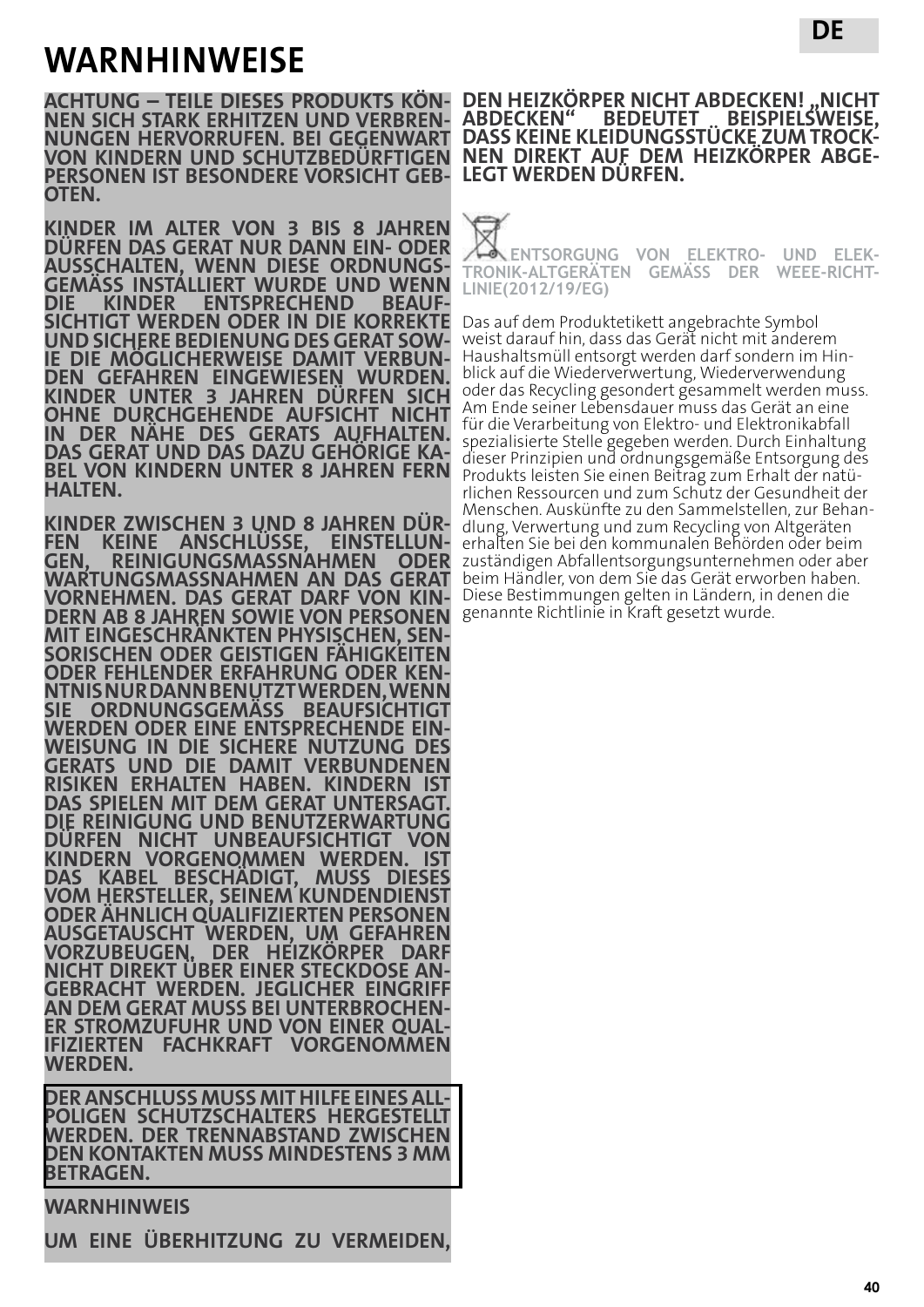## **BESCHREIBUNG**

Bei dieser Apparatur handelt es sich um einen wasserdichten Heizkörper für den elektrischen oder gemischten Betrieb, der an der Wand befesti gt wird. Er ist konform mit den Normen NF EN 60 335-1 und EN 60 335-2-30 sowie mit der Europäischen EMV-Richtlinie 2014/30/EU sowie der Niederspannungsrichtlinie 2014/35/ EU (Markierung auf allen Geräten mitCE-Kennzeichnung) und entspricht der Klasse II und Schutzart IP44. Ferner erfüllt die Apparatur die Europäische Richtlinie "ECODesign". Der Apparatur liegt ein elektrisches Kabel mit 3 Leitern bei.

Dieser Heizkörper ist mit einem Funkempfänger (Thermostat) (Frequenz 868,3 MHz) ausgestatt et, um maximalen Komfort undEnergieersparnis zu ermöglichen. Seine Steuerung erfolgt über einen Funksender (Fernsteuerung) mit programmierbarem digitalem Display. Die Funksteuerung gestatt et die Regelung mehrerer Heizkörper, die direkte Regelung der Umgebungstemperatur oder aber die Einstellung eines anderen Betriebsmodus. Die Umgebungstemperatur lässt sich über einen im Sender oder Empfänge untergebrachten Sensor regeln. Bei der Standardausführung wird die Temperatur über den im Empfänger untergebrachten Sensor geregelt.

## **EINBAU**

### *EINBAUORT*

Die Befesti gung des Heizkörpers an der Wand erfolgt gemäß der Montageanleitung. Der Thermostat darf niemals direkt auf dem Boden angebracht werden, wo er leicht zu Bruch gehen könnte. Die Funksteuerung muss nach Möglichkeit an einer Wand im Innenraum, etwa 1,5 m vom Boden, vor Wasserspritzern, direkt einfallendem Sonnenlicht und jeglichen direkten thermischen Störquellen (Lampen, Fernseher, Heizungsrohr, Luft zug usw.) geschützt

### installiert werden.. *ELEKTRISCHER ANSCHLUSS*



Das als PILOT gekennzeichnete schwarze Kabel darf nicht mit der ERDUNG verbunden werden und muss isoliert werden.

Der elektrische Anschluss muss im Einklang mit den örtlich oder landesweit geltenden Besti mmungen erfolgen Für den Anschluss des Heizkörpers muss das an der Apparatur befestigte Originalstromkabel verwendet werden. Wenn der Heizkörper in einem Badezimmer installiert wird, muss er durch einen Fehlerstrom-Schutzschalter (RDC) mit einem Nennfehlerstrom von maximal 30 mA geschützt werden. Der Heizkörper darf nur von ausgebildeten und qualifi zierten Elektrofachkräft en angeschlossen

werden. Beachten Sie den unten gezeigten Anschlussplan.

#### *BESONDERE EMPFEHLUNGEN*

Elektrische Heizkörper (nur fuer BAYO Heizkoerper):

Beim Betrieb stellen Sie möglicherweise fest, dass die oberen und unteren Elemente weniger warm sind wie die restlichen

Teile des Heizkörpers.

o Die oberen Elemente sind nicht vollständig gefüllt, um eine Ausdehnung des Wärmeübertragungsmediums beim Aufh eizen zu ermöglichen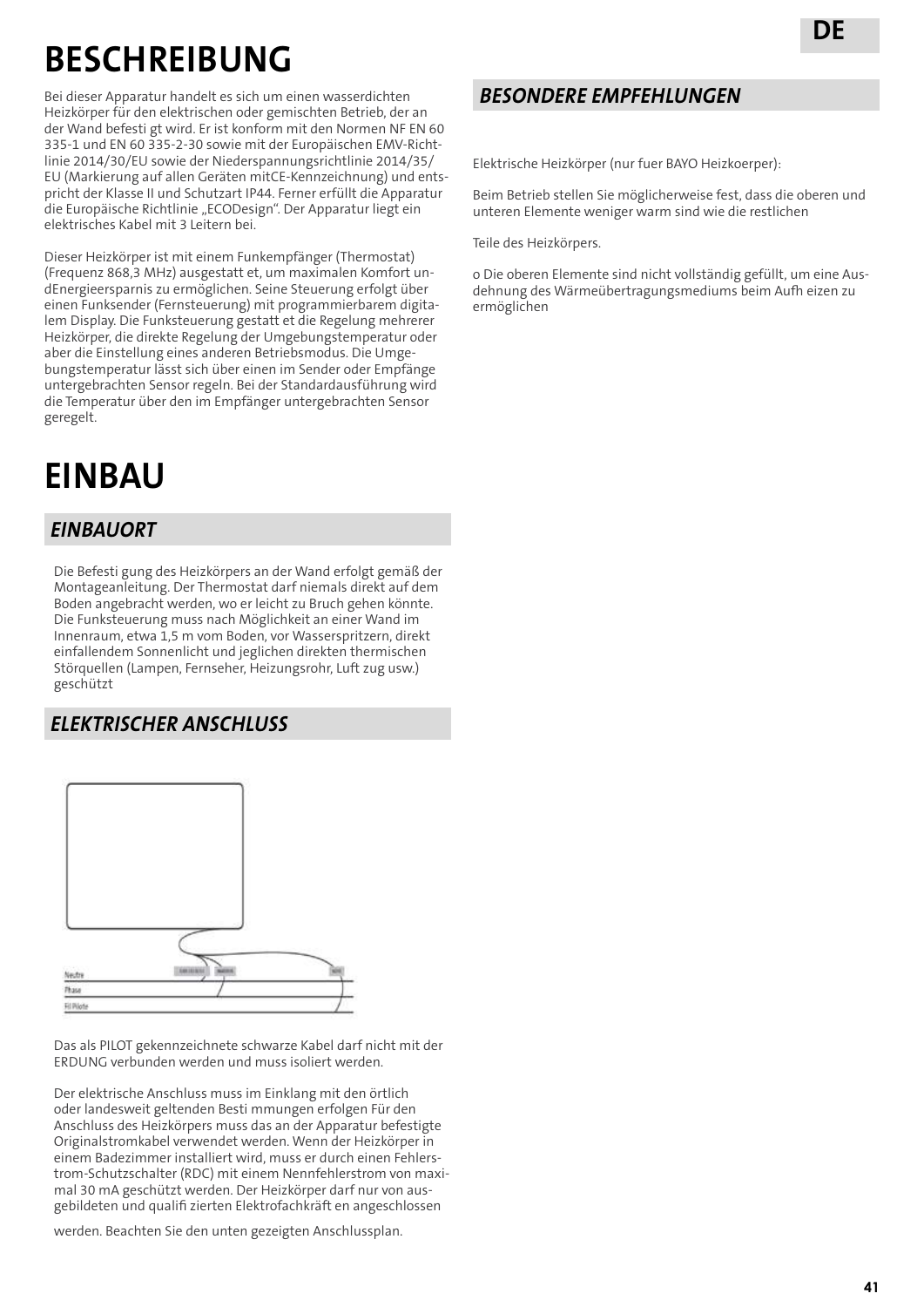## **INBETRIEBNAHME DER INSTALLATION**

### *EMPFÄNGER*

Schließen Sie den Heizkörper an die Stromversorgung an. Drücken Sie am Empfänger unten am Heizkörper auf die Taste "B", um die Heizung einzuschalten. Das Kontrolllämpchen "A" leuchtet auf, und es ertönen zwei kurze Pieptöne. Durch erneutes Drücken der Taste "B" wird der Heizkörper wieder ausgeschaltet; dabei ertönt ein langer Piepton. Das Kontrolllämpchen "A" wird ausgeschaltet; es ist keine Kommunikati on mit der Funksteuerung möglich.

## Zustand des Kontrolllämpchens am Empfänger

| Betriebsmodus                         | Zustand des Kontrollläm-<br>pchens | Zustand des Kontrollläm-<br>pchens    |
|---------------------------------------|------------------------------------|---------------------------------------|
|                                       | Heizkörper im Ruhemodus            | Heizkörper im Heizmodus               |
| Standby                               | Ausgeschaltet                      |                                       |
| Komfort                               | Durchgehend grün                   | Durchgehend rot                       |
| Eco                                   | Grün blinkend                      | Rot-grün blinkend                     |
| Frostschutz                           | Grün langsam blinkend              | Rot-grün langsam blinkend             |
| Confort $-1^{\circ}C$ (*)             | Grün zweifach blinkend             | Rot-grün zweifach blinkend            |
| Confort $-2^{\circ}C$ (*)             | Grün zweifach langsam<br>blinkend  | Rot-grün zweifach langsam<br>blinkend |
| Verbindungsmodus                      | Orange blinkend                    | Orange blinkend                       |
| Sender oder Mess-<br>temperatur> 35°C | Rot blinkend                       |                                       |

#### **Zustand des Kontrolllämpchens 2c des Empfängers**

| Ausgeschaltet                        | Die Begrenzung der Oberflächentemperatur ist nicht akti-<br>viert |
|--------------------------------------|-------------------------------------------------------------------|
| Durchgehend grün                     | Die Begrenzung der Oberflächentemperatur ist nicht akti-<br>viert |
| Dreimaliges schnelles Blinken in Rot | Anzeige der Funkkommunikation mit dem Sender                      |

#### **Zustand des Kontrollapchens 2d und 2c Empfängers**

| «2b» und «2c» blicken abwechselnd gün    | Der Empfänger wurde reinitialisiert |
|------------------------------------------|-------------------------------------|
| «2b» und «2c» blicken abwechselnd orange | Fehler bei der Funkkkommunikation   |

Der Funkempfänger ist mit einem autonomen Regelsystem ausgestatt et, das die Zustandsinformati onen (eingeschaltet/ ausgeschaltet) und die Temperaturvorgaben speichert. Der zuletzt empfangene Befehl wird gespeichert, sodass die Regelung erhalten bleibt, selbst wenn der Sender ausgeschaltet wird oder die Batterien leer sind. Sollte es an den Heizkörpern zu einem Stromausfall kommen, ist im Übrigen kein neuerlicher Kopplungsvorgang erforderlich.

Wichtiger Hinweis: Bei ausgeschaltetem Empfänger kann der Heizkörper keine Befehle von der Funksteuerung empfangen.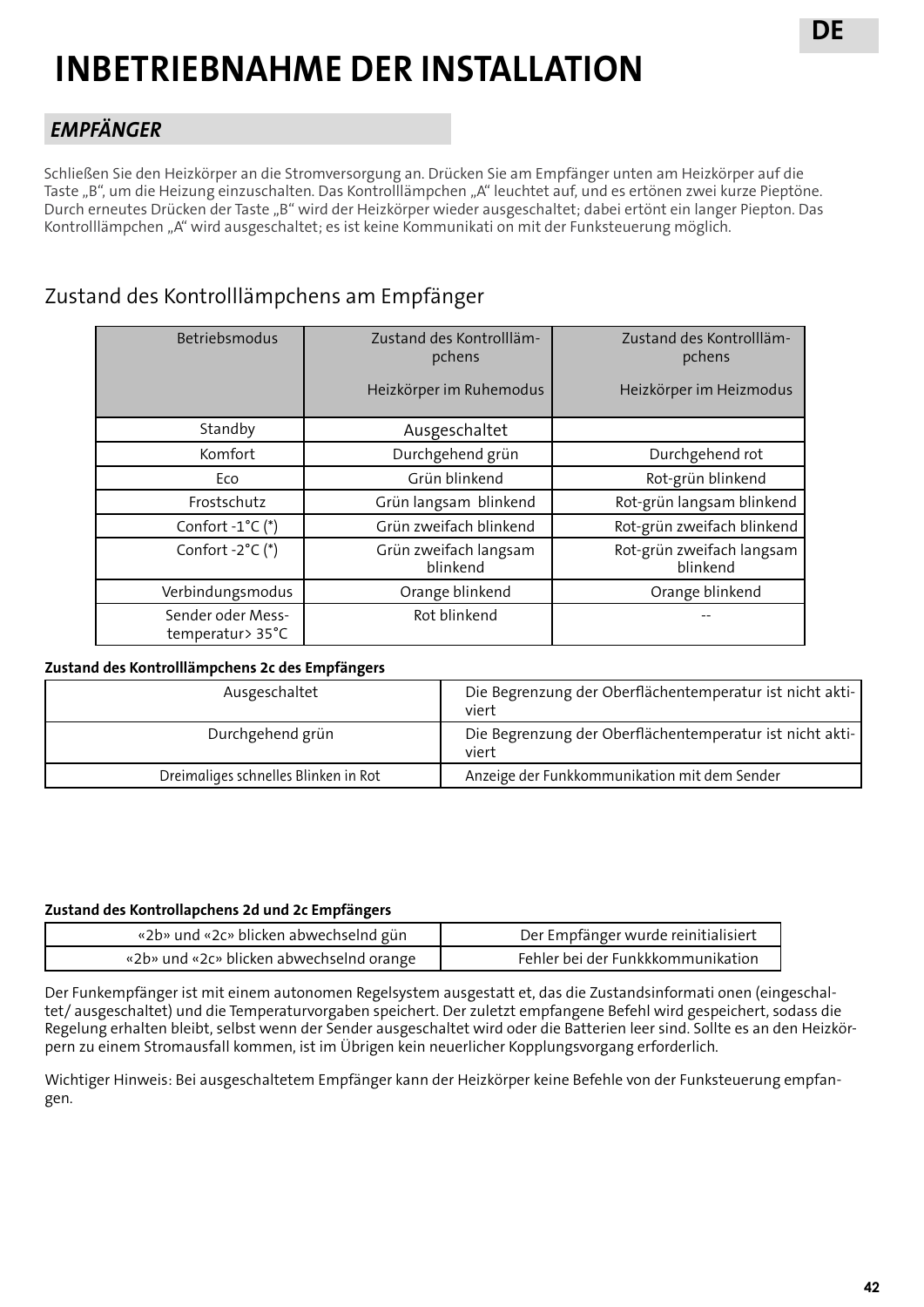Ziehen Sie die Schutzlasche der Batt erien in der Funksteuerung ab. Beim erstmaligen Einschalten startet die Apparatur im Komfortmodus.

Beim Auswechseln der leeren Batt erien nach Ablauf einer gewissen Zeit startet die Apparatur in dem zuvor eingestellten Betriebsmodus.

Zuerst müssen Sie die Uhrzeit auf der Funksteuerung einstellen. Diese Einstellung kann in jedem Betriebsmodus und zu jeder Zeit vorgenommen werden.

- Drücken Sie 5 Sekunden die Taste OK, bis die Stunde angezeigt wird. Lassen Sie dann die Taste los, und drücken Sie erneut die Taste OK.
- Die Stundenanzeige blinkt; stellen Sie mit Hilfe der Taste "+" oder "-" die aktuelle Stunde ein, und drücken Sie OK, um die Einstellung zu bestäti gen.
- Die Minutenanzeige blinkt; stellen Sie mit Hilfe der Taste "+" oder "-" die aktuelle Minute ein, und drücken Sie OK, um die Einstellung zu bestäti gen.
- Der Wochentag blinkt; stellen Sie mit Hilfe der Taste "+" oder "-" den aktuellen Wochentag ein, und drücken Sie OK, um die Einstellung zu bestätigen.
- Die Datumsanzeige blinkt; stellen Sie mit Hilfe der Taste "+" oder "-" das aktuelle Datum ein, und drücken Sie OK, um die Einstellung zu bestätigen.
- Die Monatsanzeige blinkt; stellen Sie mit Hilfe der Taste "+" oder "-" den aktuellen Monat ein, und drücken Sie OK, um die Einstellung zu bestätigen.
- Die Jahresanzeige blinkt; stellen Sie mit Hilfe der Taste "+" oder "-" das aktuelle Jahr ein, und drücken Sie OK, um die Einstellung zu bestätigen.

Nach der letzten Bestäti gung kehren Sie zum vorherigen Modus zurück. Die Uhrzeit, das Datum und Jahr sind nun auf Ihrer Funksteuerung eingestellt und können für die Betriebsmodi Auto und Urlaub genutzt werden.

Hinweis: Wenn die Funksteuerung mit dem zentralen E3-Programmiermodul (Opti on) verbunden ist, brauchen Sie die Uhrzeit nicht einzustellen; die Synchronisati on der Uhrzeit erfolgt dann automatisch.

Zur Anzeige der eingestellten Uhrzeit drücken Sie 5 Sekunden die Taste OK, bis die Uhrzeit angezeigt wird. Diese bleibt 10 Sekunden auf dem Display, bis wieder der zuvor akti vierte Modus angezeigt wird.

Wichtiger Hinweis: Durch Drücken der Taste Zurück können Sie jederzeit die zuletzt vorgenommene Speicherung rückgängig machen. Wenn die Hintergrundbeleuchtung der Funksteuerung erloschen ist, kann diese durch Drücken auf eine beliebige Taste wieder eingeschaltet werden.

Zur Herstellung der Kommunikati on zwischen dem Sender (Funksteuerung) und dem Empfänger (Thermostat) gehen Sie wie im Folgenden beschrieben vor (dieser Prozess wird auch als Pairing bezeichnet). Der Heizkörper muss

*SENDER* eingeschaltet sein.

Am Thermostat:

Drücken Sie am Thermostat 5 Sekunden die Taste "B". Wenn das Kontrolllämpchen "A" beginnt, langsam orange zu blinken, lassen Sie die Taste "B" los. Der Heizkörper befindet sich nun im Pairing-Modus.

An der Funksteuerung:

1. Drücken und halten Sie die Taste OK auf der Funksteuerung 10 s gedrückt, bis das Einrichtungsmenü "bL no" eingeblendet wird; das Symbol erscheint.

2. Drücken Sie einmal die Taste "+"; am Display wird "rF INI" angezeigt; der Verbindungs-Modus ist nun eingeschaltet.

3. Drücken Sie einmal "OK", am Display beginnen "INI" und das Symbol zu blinken; der Verbindungsvorgang mit dem Heizkörper ist im Gange. Sobald der vorherige Betriebsmodus wieder im Display erscheint, wurde der erste Heizkörper mit Erfolg verbunden.



4. Sie können nun einen weiteren Heizkörper verbinden, indem sie die zuvor beschriebenen Schritte des Verbindungs-Verfahrens wiederholen (am Thermostat und an der Funksteuerung).

Hinweis: Das Einrichtungsmenü kann von jedem Betriebsmodus aus aufgerufen werden.

Wichtiger Hinweis: Wenn Sie ein zentrales E3-Programmiermodul (Opti on) installiert haben, müssen Sie stets zuerst das

Pairing für die Funksteuerung und dann für den Heizkörper wie zuvor beschrieben und in der Anleitung des E3-Programmiermoduls erläutert durchführen.

## *BETRIEBZUSTAND DES SENDERS (FERNBEDIENUNG)*

### *KOMFORTMODUS*

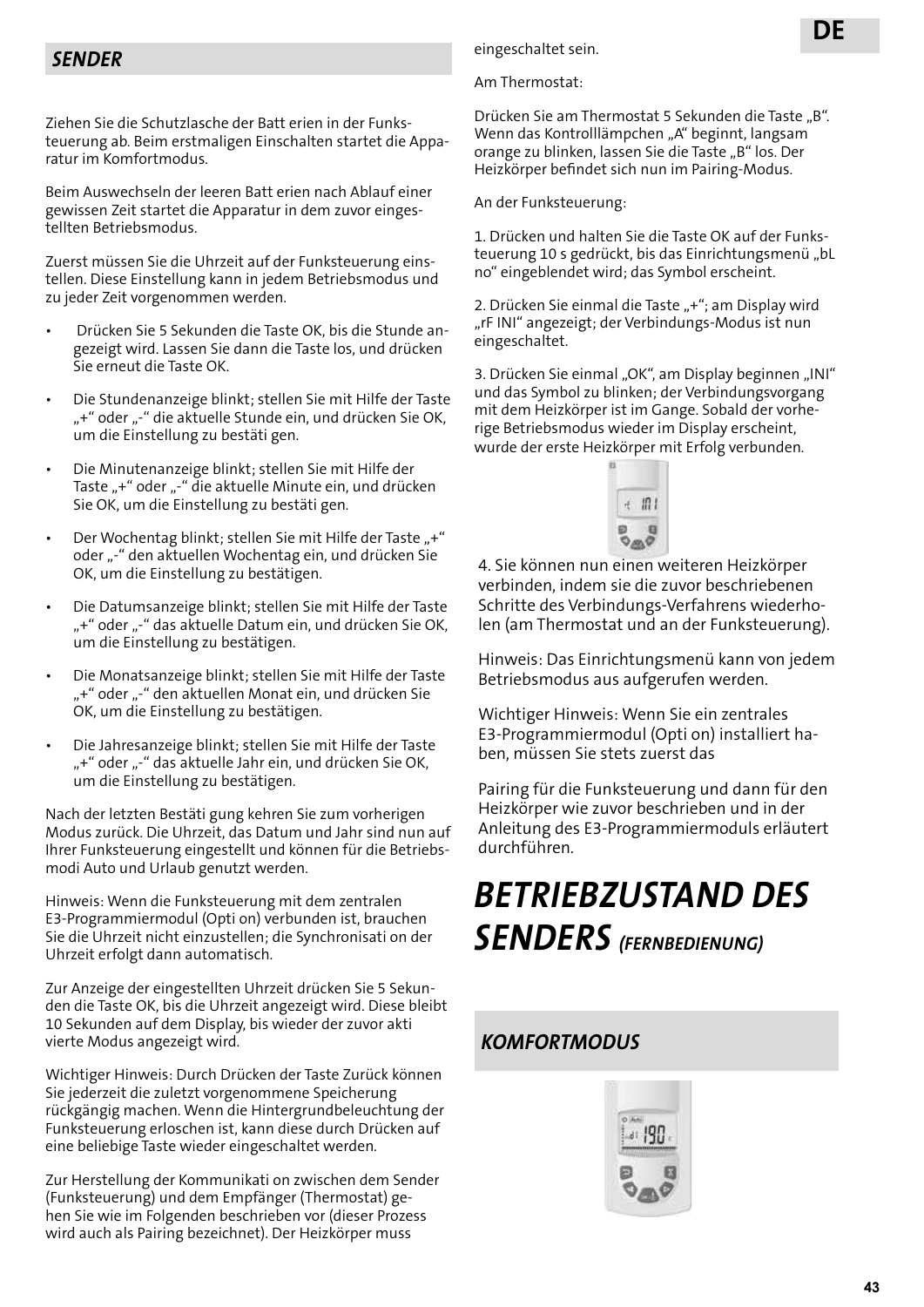Dieser Modus ist für Zeiten vorgesehen, in denen (wahrscheinlich) Personen im Raum anwesend sind.

Wählen Sie den Modus mit der Taste "+" oder "-", und drücken Sie OK. Am Display wird die Solltemperatur angezeigt.

Um diese Temperatur zu ändern, drücken Sie erneut OK. Die Temperaturanzeige blinkt. Stellen Sie mit Hilfe der Taste "+" oder "-" die gewünschte Temperatur ein, und drücken Sie OK, um die Einstellung zu bestäti gen. Für 10 Sekunden wird nun die Umgebungstemperatur angezeigt, bevor erneut die Solltemperatur erscheint. Der wählbare Temperaturbereich reicht von 5,5 °C bis 30 °C. Während Sie die Einstellung vornehmen, wird ein Funkti onsindikator in einer von drei Farben angezeigt, der darauf hinweist, dass ein Temperaturbereich mit geringem, mäßigem oder starkem Energieverbrauch eingestellt wird, und somit Energieeinsparungen ermöglicht.

- Grüner Indikator: Geringer Energieverbrauch, Temperatur von 5,5 °C bis 19 °C
- Orangefarbener Indikator: Mäßiger Energieverbrauch, Temperatur von 19,5 °C bis 24 °C
- Roter Indikator: Hoher Energieverbrauch; Temperatur von 24,5 °C bis 30 °C

Dieser Indikator weist den Bediener beim Einstellen der Komfortt emperatur auf das Risiko eines erhöhten Energieverbrauchs hin. Die so eingestellte Temperatur ist die für den Raum in diesem Betriebsmodus gewünschte Temperatur. Es vergehen meist mehrere Stunden, bis sich die Temperatur im Raum stabilisiert hat.

Wenn Sie auf die Taste Zurück drücken, werden für 10 Sekunden die Umgebungstemperatur im Raum und das Symbol angezeigt.

fehle"; Änderung der Temperatur ausgehend von der im Komfortmodus eingestellten Temperatur.

 Priorität 2: Programm des zentralen E3-Programmiermoduls (Option), wenn die Funksteuerung mit diesem verbunden wurde.

 Priorität 3: Ein zuvor im Programm-Modus (d1 bis d9, U1 bis U9) der Funksteuerung ausgewähltes Programm.

Die Solltemperatur des Programms kann jederzeit geändert werden. Drücken Sie hierzu die Taste OK, die Temperaturanzeige beginnt zu blinken; stellen Sie mit Hilfe der Tasten "+" und "-" die gewünschte Temperatur ein, und drücken Sie erneut OK, um die Einstellung zu bestätigen. In diesem Fall befindet sich das Gerat im Handbetrieb, und am Display erscheint das Symbol . Durch Drücken der Zurück Taste verlassen Sie den Ausnahmebetrieb und kehren zur Solltemperatur des Programms zurück; andernfalls wird der Ausnahmebetrieb nach Ablauf von 2 Stunden verlassen.

Wenn Sie auf die Taste Zurück drücken, werden für 10 Sekunden die Umgebungstemperatur im Raum und das Symbol angezeigt.

### *NACHT MODUS*



### *AUTOMODUS*



Dieser Modus wird verwendet, wenn ein automatischer und autonomer Betrieb des Heizkörpers gewünscht wird.

 Priorität 1: Pilotkabel, wenn der Heizkörper entsprechend angeschlossen wurde: Vom Energieunternehmen ausgegebene Befehle vom Typ "6 SteuerbeDieser Modus ist für Zeiten vorgesehen, in denen sich (wahrscheinlich) keine Personen im Raum aufh alten.

Wählen Sie den Modus mit der Taste "+" oder "-", und drücken Sie OK. Am Display wird die Solltemperatur angezeigt.

Um diese Temperatur zu ändern, drücken Sie erneut OK. Die Temperaturanzeige blinkt. Stellen Sie mit Hilfe der Taste "+" oder "-" die gewünschte Temperatur ein, und drücken Sie OK, um die Einstellung zu bestäti gen. Für 10 Sekunden wird nun die Umgebungstemperatur angezeigt, bevor erneut die Solltemperatur erscheint. Der einstellbare Temperaturbereich liegt zwischen 5,5 °C und 19 °C, die wählbare Temperatur liegt jedoch immer um mindestens 0,5 °C unterhalb der Komfortt emperatur.

Die so eingestellte Temperatur ist die für den Raum in diesem Betriebsmodus gewünschte Temperatur. Es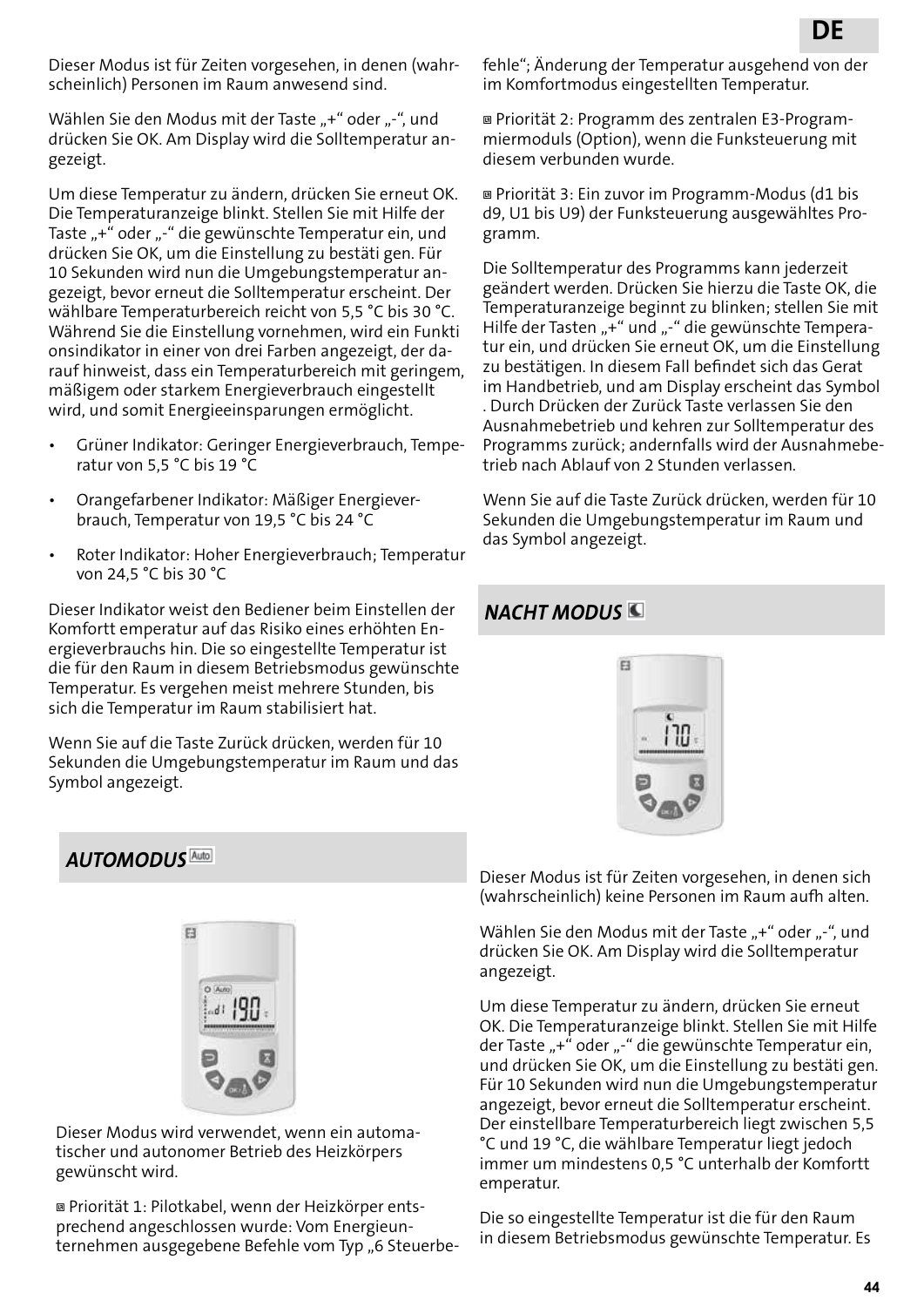vergehen meist mehrere Stunden, bis sich die Temperatur im Raum stabilisiert hat.

Wenn Sie auf die Taste Zurück drücken, werden für 10 Sekunden die Umgebungstemperatur im Raum und das Symbol angezeigt.

### *FROSTSCHUTZMODUS*



Dieser Modus schützt die Installati on vor dem Einfrieren. Er sorgt dafür, dass bei längerer Abwesenheit eine Mindestt emperatur aufrecht erhalten wird.

Wählen Sie den Modus mit der Taste "+" oder "-", und drücken Sie OK. Am Display wird die Solltemperatur angezeigt.

Um diese Temperatur zu ändern, drücken Sie erneut OK. Die Temperaturanzeige blinkt. Stellen Sie mit Hilfe der Taste "+" oder "-" die gewünschte Temperatur ein, und drücken Sie OK, um die Einstellung zu bestäti gen. Für 10 Sekunden wird nun die Umgebungstemperatur angezeigt, bevor erneut die Solltemperatur erscheint. Der wählbare Temperaturbereich reicht von 5 °C bis 10 °C.

Wenn Sie auf die Taste Zurück drücken, werden für 10 Sekunden die Umgebungstemperatur im Raum und das Symbol angezeigt.

Mit dieser Funkti on können Sie während Ihrer Abwesenheit die Heizung auf die gewünschte Temperatur einstellen.

Die Regelung erfolgt in 4 Schritt en:

1. Wählen Sie mit der Taste "+" oder "-" den Modus, und drücken Sie dann OK. Die Temperatureinstellung am Display beginnt zu blinken. Stellen Sie mit der Taste "+" oder "-" die während Ihrer Abwesenheit gewünschte Temperatur ein, und drücken Sie OK, um die Einstellung zu bestätigen.

2. Anschließend stellen Sie das Datum ein, an dem Sie zurückkommen: Zuerst den Monat mit der Taste "+" oder "-" einstellen, und dann OK drücken, um die Einstellung zu bestäti gen. (Hinweis: Das Jahr wird durch Änderung des ersten und zwölft en Monats umgestellt).

3. Stellen Sie dann den Tag des Rückkehrdatums mit der Taste "+" oder "-" ein, und bestäti gen Sie mit OK.

4. Stellen Sie dann die Uhrzeit Ihrer Rückkehr mit der Taste "+" oder "-" ein, und bestäti gen Sie mit OK. (Hinweis: Einstellung der vollen Stunde.)

Das Datum Ihrer Rückkehr wird am Display angezeigt, und das Symbol "Urlaubsmodus" blinkt. Um zu einem beliebigen Zeitpunkt den Urlaubsmodus zu verlassen, drücken Sie 2 s die Taste Zurück . Daraufh in kehrenSie in den zuvor eingestellten Modus zurück.

 $B$ *DOST*  $\boxed{2}$ 





 $E1$ 

Diese Funkti on ermöglicht punktuell das schnelle Aufh eizen des Heizkörpers über einen festgelegten Zeitraum ohne Programmänderung.

Wählen Sie mit der Taste "+" oder "-" den Modus und dann OK; am Display blinkt eine Zeitangabe von 30 Minuten. Mit den Tasten "+" und "-" können Sie die gewünschte Dauer in jeweils 10-Minuten-Schritt en einstellen. Der wählbare Zeitraum reicht von 10 Minuten bis 120 Minuten. Wählen Sie dann zum Bestäti gen OK.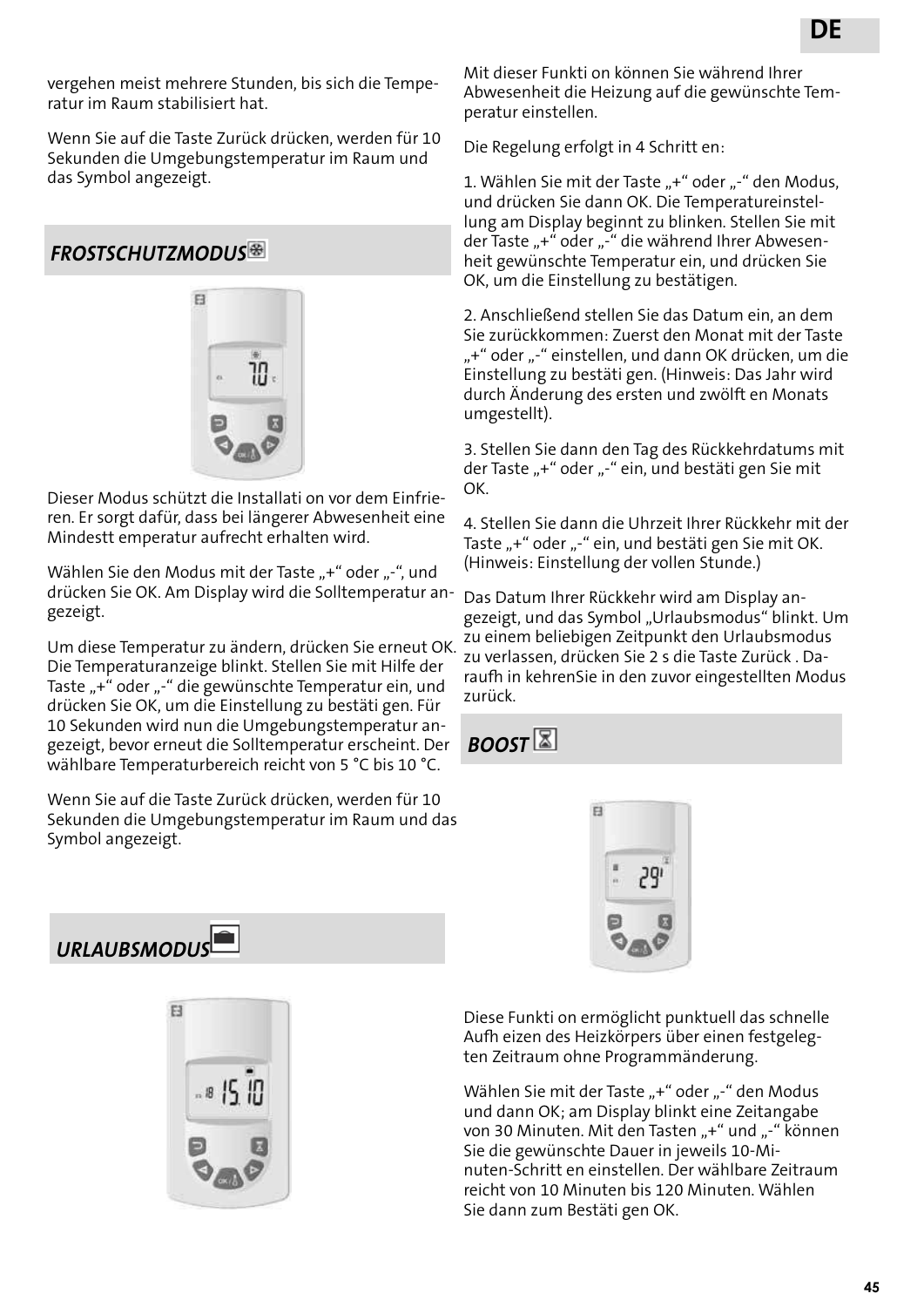Die verbleibende Zeit des Boostbetriebs wird am Display angezeigt, und das Symbol blinkt. Um zu einem beliebigen Zeitpunkt den Boost-Modus zu verlassen, drücken Sie auf die Taste Zurück . Daraufh in kehren Sie in den zuvor eingestellten Modus zurück.

Der Boost-Modus kann auch von jedem beliebigen Modus außer und aus durch Drücken der Taste auf der Funksteuerung aufgerufen werden. Stellen Sie anschließend die gewünschte Dauer ein, und bestäti gen Sie die Einstellung wie zuvor beschrieben.

*PROGRAMME* 



Diese Funkti on ermöglicht das Programmieren von Regelabschnitt en je nach den für den Komfortmodus und Sparmodus definierten Temperaturen.

Hier stehen 9 werkseiti g eingerichtete Programme (d1 bis d9) und 4 individuell erstellbare Programme (U1 bis U4) zur Auswahl.

Auswahl eines werkseiti g eingerichteten Programms:

1. Wählen Sie mit der Taste "+" oder "-" den Modus, und drücken Sie dann OK.

2. Am Display wird "d1" angezeigt.

3. Drücken Sie OK; am Display beginnt "d1" zu blinken.

4. Nun können Sie mit Hilfe der Tasten "+" und "-" ein anderes werkseiti g eingerichtetes Programm wählen oder aber das angezeigte Programm behalten. Es stehen 9 werkseiti g eingerichtete Programme zur Auswahl: "d1" bis "d9".

5. Drücken Sie erneut OK, um Ihre Auswahl zu bestäti gen. Nun wird automati sch der Modus Auto akti viert (die eingestellte Temperatur und die Programmnummer werden im Display angezeigt).

Liste der werkseitig eingerichteten Programme und Betriebszeiten im Komfortmodus.

o d1: Komfortmodus während der gesamten Woche

o d2: Komfortmodus montags bis freitags von 6:30 Uhr bis 8:30 Uhr / am Wochenende von 8:30 Uhr bis 10:30 Uhr

o d3: Komfortmodus montags bis freitags von 6:30 Uhr bis 8:30 Uhr / am Wochenende von 8:30 Uhr bis 10:30 Uhr und von 19:00 Uhr bis 21:00 Uhr

o d4: Komfortmodus montags bis freitags von 8:00 Uhr bis 10:00 Uhr und von 21:00 Uhr bis 23:00 Uhr / am Wochenende von 9:00 Uhr bis 11:00 Uhr und von 21:00 Uhr bis 23:00 Uhr

o d5: Komfortmodus montags bis freitags von 04:30 Uhr bis 07:30 Uhr und von 16:30 Uhr bis 22:30 Uhr / am Wochenende von 07:00 Uhr bis 23:00 Uhr

o d6: Komfortmodus montags bis freitags von 6:30 Uhr bis 9:30 Uhr und von 17:00 Uhr bis 23:00 Uhr / am Wochenende von 8:00 Uhr bis 23:00 Uhr

o d7: Komfortmodus montags bis freitags von 6:30 Uhr bis 8:30 Uhr und von 12:00 Uhr bis 14:00 Uhr und 17:00 Uhr bis 23:00 Uhr/ am Wochenende von 7:00 Uhr bis 23:00 Uhr

o d8: Komfortmodus montags bis freitags von 07:30 Uhr bis 09:30 Uhr und von 12:00 Uhr bis 14:00 Uhr und 17:00 Uhr bis 23:00 Uhr/ am Wochenende von 08:00 Uhr bis 23:00 Uhr

o d9: Komfortmodus von 7:00 Uhr bis 23:00 Uhr an allen Wochentagen.

Hinweis: Voreingestellte Zeiten, in denen die Heizung im Komfortmodus betrieben wird; die restliche Zeit über ist der

Sparmodus akti v. Die Programme d1 bis d4 sind eher für in Badezimmern installierte Heizkörper und die Programme d5 bis d9 für Heizkörper in anderen Räumen vorgesehen.

Auswahl eines individuell eingerichteten Programms:

1. Wählen Sie mit der Taste "+" oder "-" den Modus, und drücken Sie dann OK.

2. Am Display wird "d1" angezeigt.

3. Drücken Sie OK; am Display beginnt "d1" zu blinken.

4. Nun können Sie mit Hilfe der Tasten "+" und "-" ein individuelles Programm auswählen. Es stehen 4 individuell einstellbare Programme zur Auswahl: U1 bis U4

5. Drücken Sie 2 Sekunden die Taste OK, um die Programmierfunkti on direkt aufzurufen. Am Display werden die Uhrzeit 00.00 und das Symbol für Sparmodus blinkend angezeigt. Die Programmierung kann beginnen. Sie beginnt beim ersten Tag der Woche (1=Montag).



6. Mit der Taste "+" können Sie die Uhrzeit des Tages um jeweils 30 Minuten vorstellen, um den ersten Zeitabschnitt im Sparmodus zu erstellen; drücken Sie auf OK. Sie haben soeben den ersten Zeitabschnitt des Tages im Sparmodus erstellt. Am Display wird nun das Symbol für Komfortmodus blinkend angezeigt.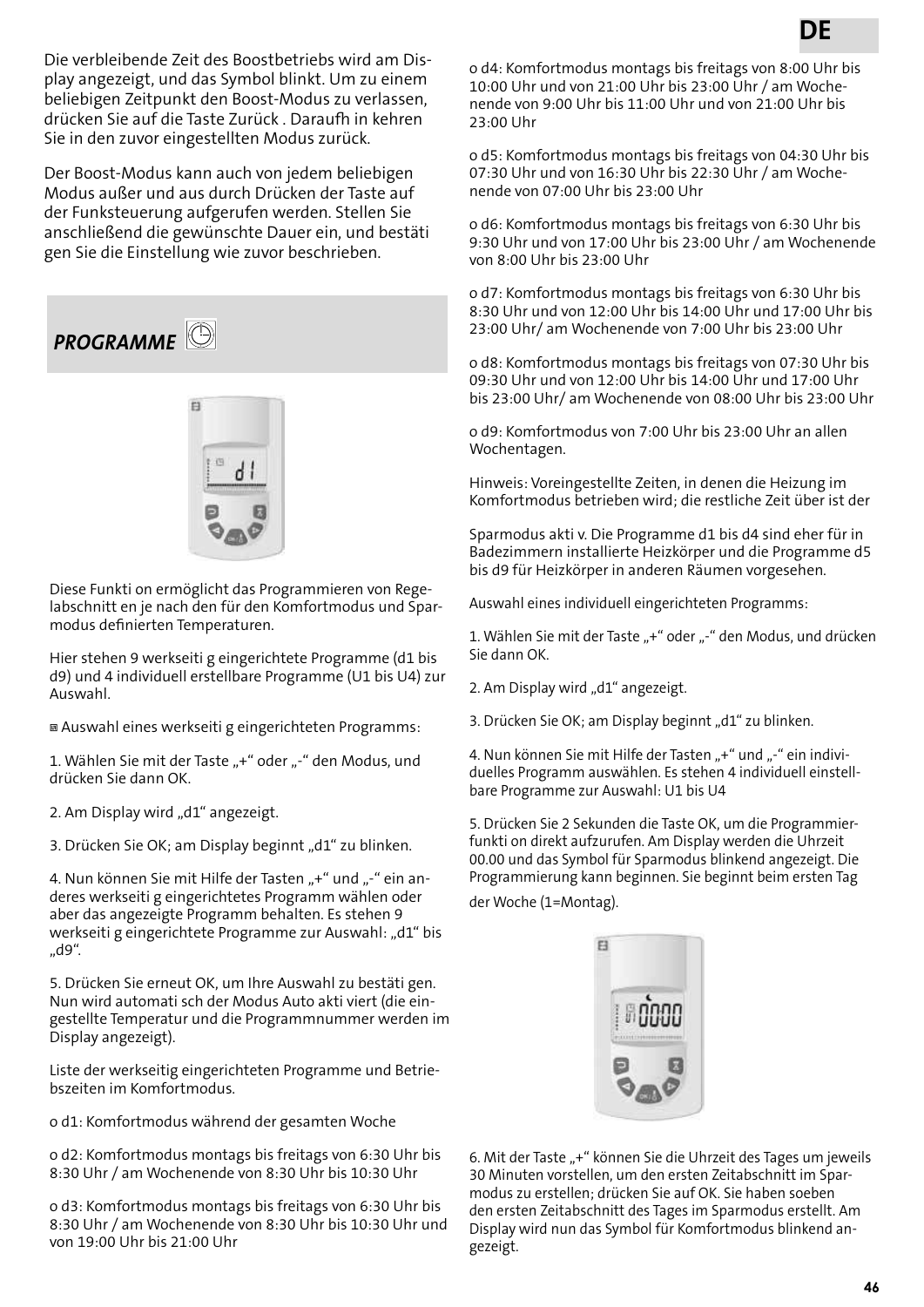7. Stellen Sie mit der Taste "+" die Uhrzeit des Tages um jeweils 30 Minuten vor, bis Sie den ersten Zeitabschnitt im Komfortmodus erstellt haben; drücken Sie auf OK. Sie haben soeben den ersten Zeitabschnitt des Tages im Komfortmodus erstellt. Am Display wird nun das Symbol für Sparmodus blinkend angezeigt.

8. Wiederholen Sie diese Schritt e so oft wie gewünscht, um so viele Zeitabschnitt e im Sparmodus und im Komfortmodus für diesen Tag zu erstellen, wie Sie wünschen.

9. Wenn die Programmierung zum Ende des Tages vorschreitet, blinkt die Zeitangabe 23.30. Drücken Sie OK.

10. Am Display werden Tag 2 (2=Dienstag) und CP YES angezeigt. Hiermit können Sie wählen, ob das Programm von Tag 1 für Tag 2 kopiert werden soll.

11. Drücken Sie OK, wenn Sie das Programm kopieren möchten. Am Display werden Tag 3 (3=Mitt woch) und CP YES angezeigt. Wiederholen Sie den Vorgang bis zum letzten Tag der Woche.

12. Wenn Sie das Programm nicht kopieren möchten, drücken

Sie "+" oder "-". Am Display blinkt die Aufschrift CP no; drücken Sie OK, um diese Auswahl zu bestäti gen. In diesem Fall müssen Sie nun die weiter oben beschriebenen Programmierschritt e wiederholen.

13. Wenn Sie mit der Programmierung für den letzten Tag der Woche ferti g sind, müssen Sie das Programm speichern. Am Display wird die Aufschrift SAVE angezeigt. Drücken Sie OK, um das Programm zu speichern. Daraufhin wird automati sch der Modus Auto eingeschaltet. (Die eingestellte Temperatur und die **Die Funksteuerung ist mit einem Einrichtungsmenü ausges**-Programmnummer erscheinen im Display.)

Wichtig: Wenn Sie ein bereits individuell eingerichtetes Programm auswählen und dieses nicht ändern möchten, drücken Sie OK, um Ihre Auswahl zu bestäti gen. Der Automati kmodus wird automati sch eingeschaltet. (Die eingestellte Temperatur und die Programmnummer werden im Display angezeigt.)

Hinweis: Die programmierten Zeitabschnitt e werden unten im Display in einer Symbolreihe angezeigt, und das Segment der aktuellen Zeit blinkt. Hier sehen Sie auf einen Blick das gesamte Programm eines Tages.

## *TASTATURSPERRE*

Diese Funktion kann aktiviert werden, um jegliche Änderung der Einstellungen am Sender zu verhindern. Zum Sperrenn der Tasten drücken Sie gleichzeiti g auf "+" und auf "-" und dann auf OK. Das Symbol wird eingeblendet. Die Tasten sind gesperrt. Wiederholen Sie dies, um die Tasten wieder freizugeben. Das Symbol wird ausgeblendet.

## *FENSTEROFFNUNGSERKENNUNG*

Das Symbol ist am Display zu sehen und wird ausgeblendet, wenn Sie die Funkti on in den erweiterten Einstellungen deaktiviert haben.

Wenn der Thermostat ein off enes Fenster erkennt, schaltet sich die Heizung vorübergehend in den Frostschutzmodusund kehrt nach dem Schließen des Fensters wieder in den zuvor eingestellten Betriebsmodus zurück.

### *WERKS-EINSTELLUNGEN*

Um den Thermostat zu reinitialisieren, drücken Sie 20 Sekunden die Taste "B". Das Kontrolllämpchen blinkt orange und leuchtet anschließend durchgehend orange, bevor es erlischt. Schalten Sie den Thermostat wieder ein, indem Sie die Taste "B" drücken. Das Kontrolllämpchen blinkt schnell orange; der Thermostat wurde reinitialisiert.

## **INSTALLATEUREINSTELLUNG**

**tatt et, über das Sie je nach Bedarf verschiedene Einstellungen vornehmen können.**

**Drücken und halten Sie die Taste OK auf der Funks**teuerung 10 s gedrückt, bis das Einrichtungsmenü "bL no" **eingeblendet wird. Das Symbol wird angezeigt. Drücken Sie**  anschließend die Taste "+" oder "-", um nacheinander die **verschiedenen Parameter anzuzeigen. Sie können das Einrichtungsmenü jederzeit verlassen, indem Sie auf die Taste**  Zurück drücken oder den Parameter "End" aufrufen, um **das Menü zu verlassen und zum vorherigen Betriebsmodus zurückzukehren.**

#### **Beschreibung der verschiedenen Parameter:**

#### **o "bL no":**

Vorhandensein eines Gebläses (bei bestimmten Heizkörpermodellen). Standardmäßig auf "no" eingestellt. Um diese Einstellung zu ändern, drücken Sie OK. Die Anzeige "no" beginnt zu blinken. Mit den Tasten "+" und "-" können Sie die Einstellung auf "YES" (Ja) stellen; drücken Sie erneut OK, um die Einstellung zu bestäti gen.

 $o$  ...  $r$ F INI":

Pairing-Menü. Drücken Sie einmal die Taste "OK". Am Display werden "INI" und das Symbol blinkend angezeigt.

Das Pairing für den Heizkörper ist im Gange. Sobald der vorherige Betriebsmodus wieder im Display erscheint, wurde der erste Heizkörper mit Erfolg verbunden.

o "tP no":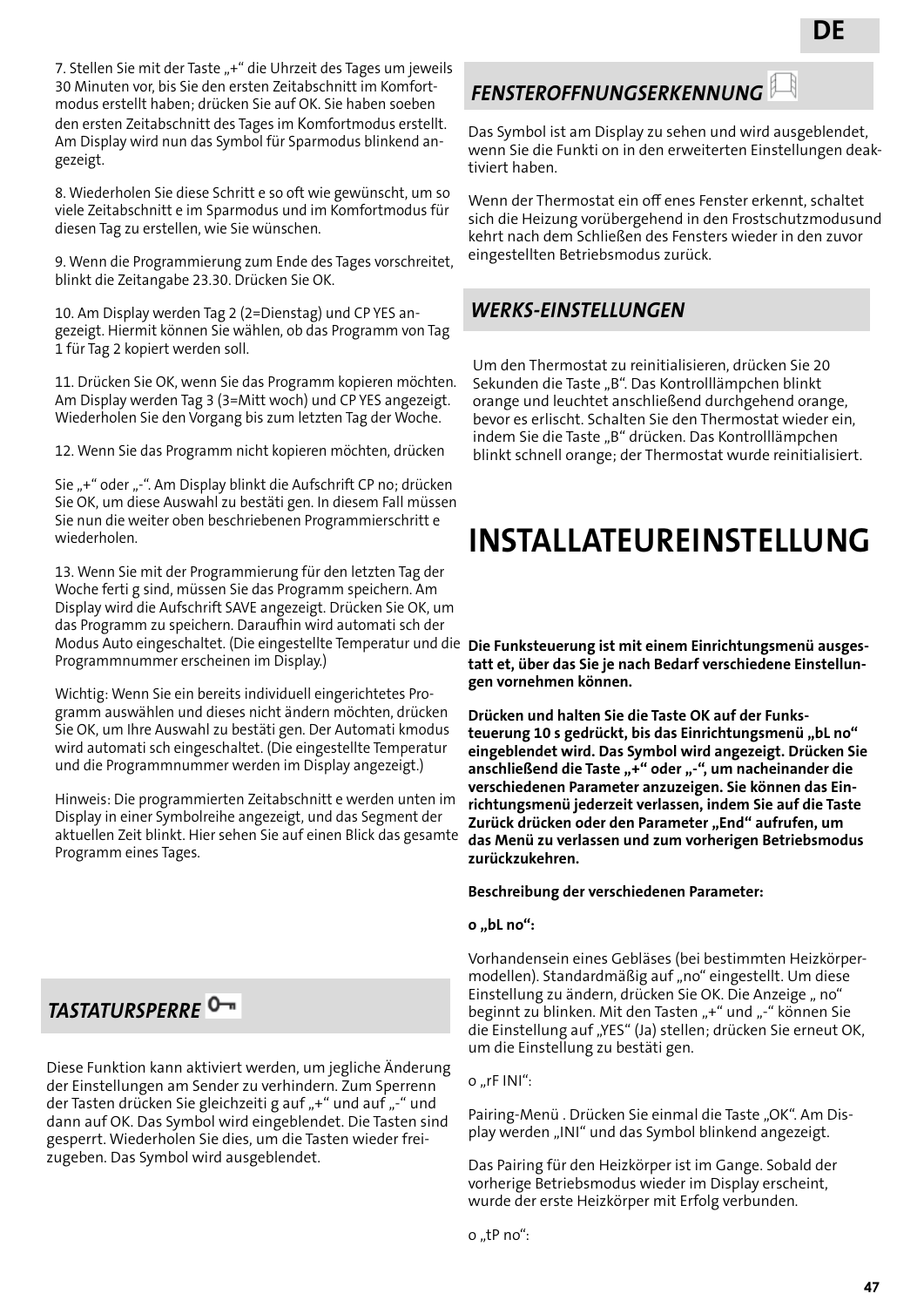Anzeige der Umgebungstemperatur. Standardeinstellung: " no". Um diese Einstellung zu ändern, drücken Sie OK. Am Display blinkt "no". Schalten Sie mit der Taste "+" oder "-" zu "YES" (Ja) um. Drücken Sie erneut OK, um die Einstellung zu bestätigen. Bei dieser Einstellung wird stets die Umgebungstemperatur am Display der Funksteuerung mit dem Symbol angezeigt. Wenn Sie auf drücken, wird während 10 Sekunden die eingestellte Temperatur angezeigt.

o ..At YES":

Adaptive Regelung. Mit dieser Funkti on berechnet das System automati sch den Start der Heizung voraus. So erhalten Sie im Raum zur gewünschten Uhrzeit die eingestellte Temperatur. Diese Funkti on springt im Modus AUTO der Anlage beim Wechsel zwischen den Modi (Sparmodus zu Komfortmodus) ein. Standardmäßig ist dieser Parameter auf

"YES" (Ja) eingestellt. Um diese Einstellung zu ändern, drücken Sie OK. Die Anzeige "YES" beginnt zu blinken. Wechseln Sie mit der Taste "+" oder "-" zu "no" (Nein). Drücken Sie erneut OK, um die Einstellung zu bestäti gen. Nun haben Sie die Funkti on zur adapti ven Regelung deakti viert.

#### o "oP YES":

Fenster-off en-Erkennung. Wenn der Thermostat ein off enes Fenster erkennt, schaltet sich die Heizung vorübergehend in den Frostschutzmodus und kehrt nach dem Schließen des Fensters wieder in den zuvor eingestellten Betriebsmodus zurück. Dieser Parameter ist standardmäßig auf "YES" (Ja) eingestellt. Um die Einstellung zu ändern, drücken Sie OK. Die Anzeige "YES" (Ja) beginnt zu blinken. Wechseln Sie mit der Taste "+" oder "-" zu "no". Drücken Sie erneut OK, um die Einstellung zu bestätigen. Wenn Sie die Fenster-off en-Erkennung deakti vieren, wird das entsprechende Symbol nicht mehr an der Funksteuerung angezeigt.

#### o ..t 30.0  $^{\circ}$ c":

Sie können die wählbare Temperatur aus Sicherheitsgründen begrenzen. Die maximale wählbare Temperatur beträgt 30 °C. Sie können diese jedoch auch auf 20 °C absenken. Drücken Sie OK. Die Anzeige "30.0 °c" beginnt zu blinken.

Stellen Sie mit den Tasten "+" und "-" die gewünschte Temperaturgrenze ein, und drücken Sie erneut OK, um die Einstellung zu bestätigen.

#### o "Sd EHt":

Zur Temperaturregelung verwendeter Sensor. Standardmäßig ist "EHt" eingestellt, d.h. der Sensor am Heizkörper wird für die Temperaturregelung verwendet. Sie können diese Einstellung ändern. Drücken Sie hierzu OK. Die Anzeige "EHt" beginnt zu blinken. Ändern Sie die Einstellung mit Hilfe der Taste "+" oder "-" auf "Int". Drücken Sie erneut OK, um die Einstellung zu bestätigen. Für die Temperaturregelung wird nun der Sensor der Funksteuerung genutzt.

" EHt" = Sensor am Heizkörper "Int"= Sensor an Funksteuerung

#### o "C 0.0 °c":

Kompensierung der eingestellten Temperatur. Verwenden Sie diese Funkti on, wenn Sie eine Abweichung zwischen der eingestellten Temperatur und der an der Funksteuerung angezeigten Umgebungstemperatur feststellen. Die Standardeinstellung lautet 0.0°c. Drücken Sie OK. Die Anzeige " 0.0 °c" beginnt zu blinken. Ändern Sie die Einstellung mit den Tasten "+" und "-", drücken Sie erneut OK, um die Einstellung zu bestäti gen. Der Regelbereich reicht von -3,0 °C bis +3,0 °C. Die Regelung ist nur möglich, wenn Sie für die Regelung den internen Sensor des Heizkörpers nutzen:

"EHt" = Sensor des Heizkörpers.

 $o$  "tS 100":

Sie können die Oberfl ächentemperatur des Heizkörpers in drei Stufen begrenzen:

100% 70% oder 55% .

Diese Funktion ermöglicht eine Reduzierung der erzeugten Wärme und muss bei der Ermitt lung des Heizbedarfs in einem Raum mit berücksichti gt werden; die Standardeinstellung lautet 100%. Um diese Einstellung zu ändern, drücken Sie OK. Die Anzeige "100" beginnt zu blinken. Ändern Sie die Einstellung mit den Tasten "+" und "-", und drücken Sie erneut OK, um die Einstellung zu bestäti gen. Je nach der Einstellung ändert sich das Symbol auf dem Display der Funksteuerung.

#### $o$  "AC no":

Kalibrierung des Umgebungstemperatursensors (am Heizkörper angebrachter Sensor) Die Kalibrierung muss nach einem Tag Betrieb bei gleicher Programmierung vorgenommen werden. Positi onieren Sie ein Thermometer in der Mitte des Raumes in etwa 1,50 m Höhe vom Boden, und lesen Sie die Temperatur nach einer Stunde ab. Wenn Sie zum ersten Mal den Kalibrierparameter eingeben, erscheint im Display "no", was darauf hinweist, dass bisher noch keine Kalibrierung vorgenommen wurde. Drücken Sie OK. Die Temperaturanzeige beginnt zu blinken. Geben Sie nun die am Thermometer abgelesene Temperatur mit Hilfe der Tasten "+" und "-" ein, und bestäti gen Sie Ihre Einstellung durch

Drücken von OK. Im Display wird "AC YES" angezeigt. Sie haben soeben eine Kalibrierung durchgeführt. Sie können die Kalibrierung stornieren und wieder zur Einstellung "no" zurückkehren, indem Sie die Tasten "+" und "-" gleichzeitig drücken.

Wichtiger Hinweis: Eine zu große Temperaturabweichung kann auch bedeuten, dass Ihre Funksteuerung nicht an der richtigen Stelle positioniert ist.

o "Ch YES":

Automatische Umstellung der Uhrzeit zwischen Sommer- und Winterzeit. Die Standardeinstellung lautet "YES" (Ja).

Um diese Einstellung zu ändern, drücken Sie OK. Die Anzeige " YES" beginnt zu blinken. Wechseln Sie mit Hilfe der Taste "+" oder "-" zu "no". Drücken Sie erneut OK, um die Einstellung zu bestäti gen. Bei